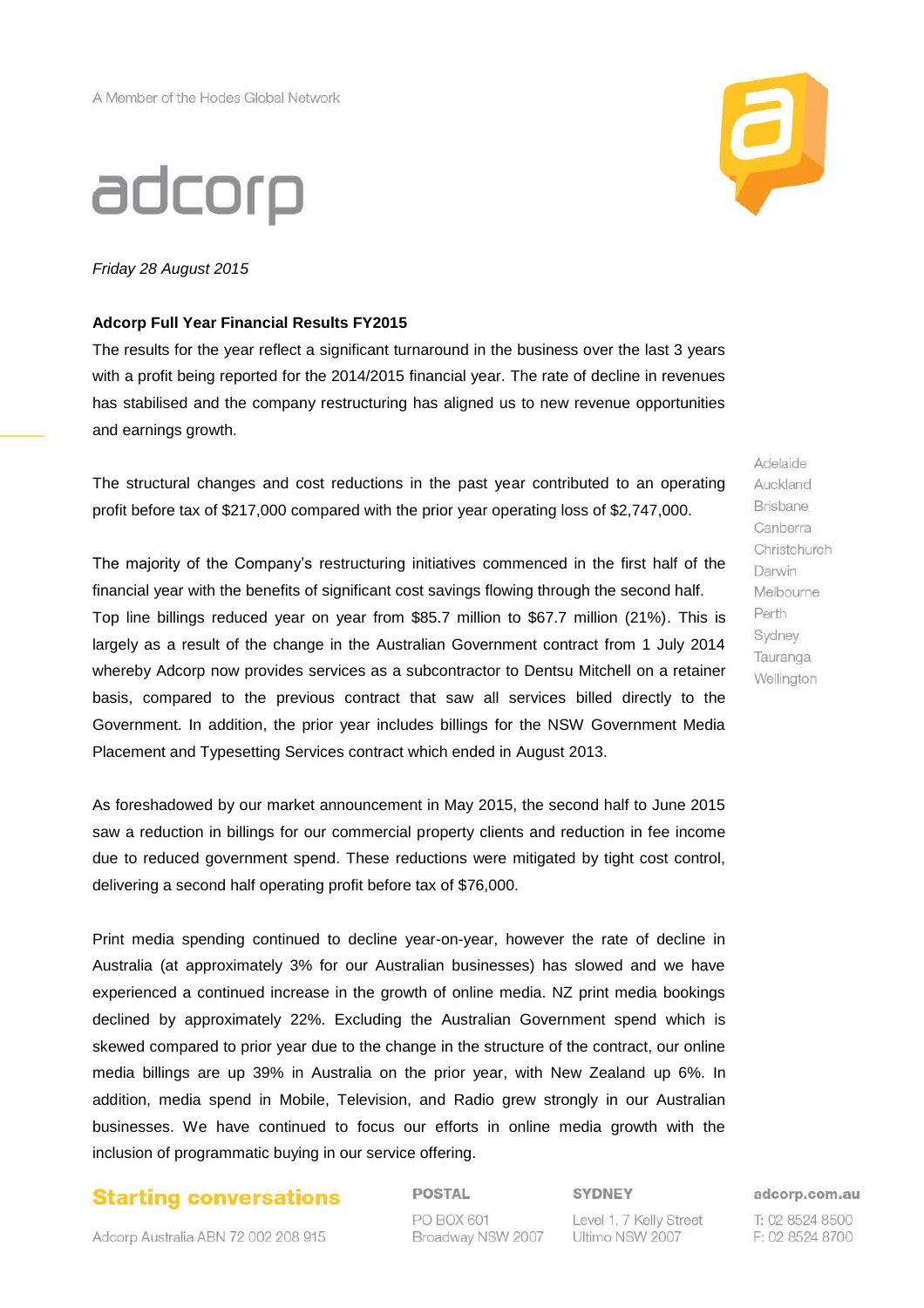

# adcorp

Despite the 21% reduction in billings, our operating margins firmed, delivering operating revenues excluding interest and rent income, of \$18.13m for the year, down 2% on the prior period of \$18.43m. Revenue margin improved from 21.5% in the prior year to 26.7%, largely a result of the retainer model for the Australian Government but also influenced by the changing mix of our products and services.

Our digital, creative and video solutions continue to contribute revenue and margin growth across the business and we are focused on broadening our client base; notably in the retail and education sectors. During the year Showrunner Productions delivered its complete series of 72 Dangerous Animals Australia, with production underway on a further three series; Wimp2Warrior, 72 Dangerous Places and 72 Cutest Animals with completion dates between October 2015 and April 2016. In addition the company has several new series in the pipeline including 'Status Vacant'. Showrunner has expensed the full production cost of 72 Dangerous Animals in the year to June 2015.

Adelaide Auckland Brisbane Canberra Christchurch Darwin Melbourne Perth Sydney Tauranga Wellington

Further restructuring during the year delivered \$3.32m in overhead cost savings and a full year expense of \$17.97m; a reduction of 16% over FY2014's \$21.28m. Labour costs comprised \$2.60m of these savings with a rationalization of our management structure and more efficient timekeeping systems improving staff utilization. In line with our goal to broaden our client base and service offerings, we have invested in experienced business development personnel and software to set and manage new business targets as we focus on revenue growth in the new financial year.

We further reduced Office and Communications costs by \$614,000 (14%) through rightsizing of our office space requirements. In addition, we are relocating our Sydney office in September 2015 to more suitably-sized premises, which will deliver further savings and workflow efficiencies in the coming financial year.

The company's cash flow statement during the period reflects a decrease in cash of \$5.28m for the full year, of which \$5.12 million is attributable to the six months ended December 2014. This represents payments made to suppliers for large client campaigns booked and paid for by 30 June 2014 and completed, with payment to suppliers, in the July to December 2014 period.

# **Starting conversations**

Adcorp Australia ABN 72 002 208 915

POSTAL PO BOX 601 Broadway NSW 2007 SYDNEY

Level 1, 7 Kelly Street Ultimo NSW 2007

adcorp.com.au

T: 02 8524 8500 F: 02 8524 8700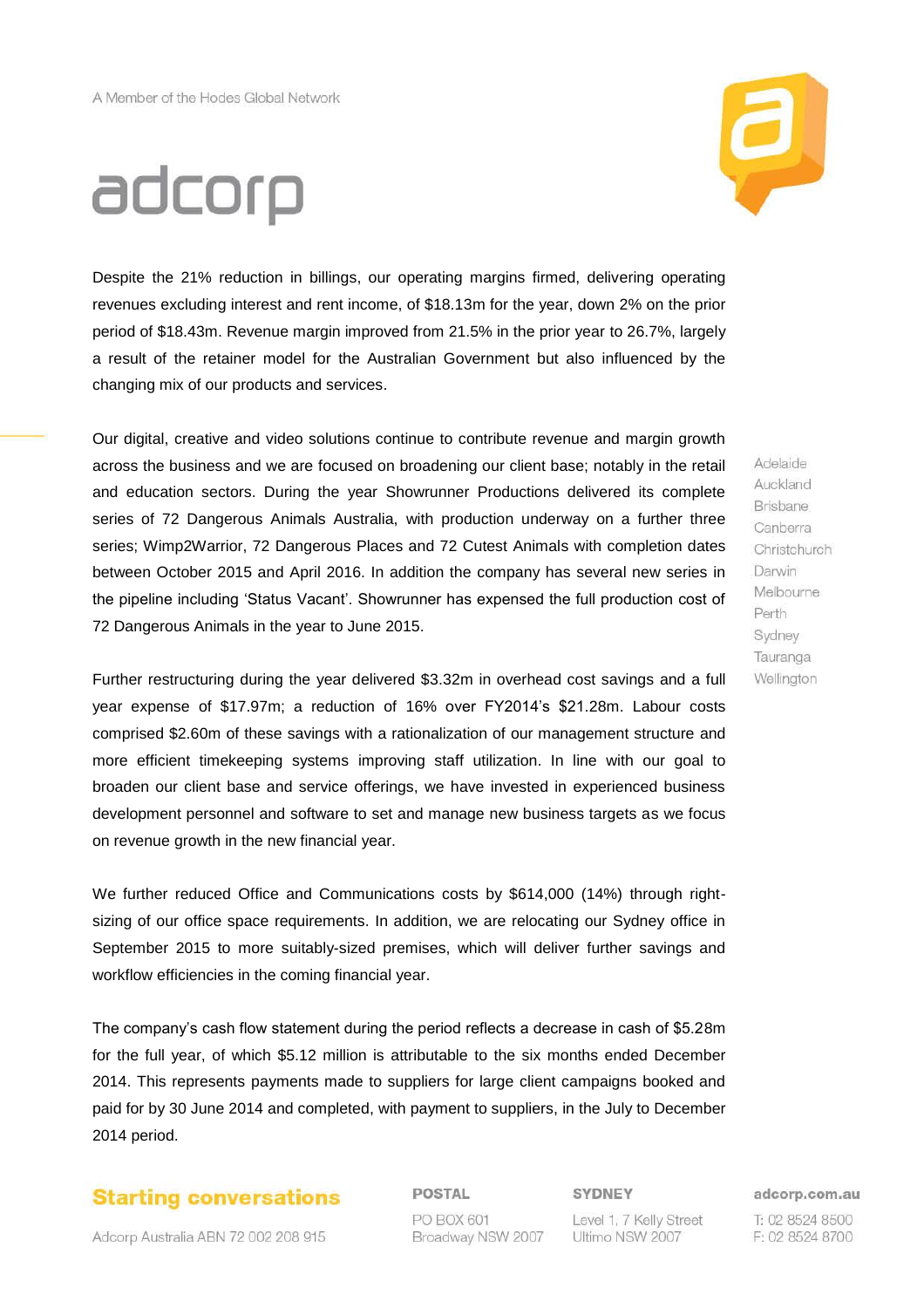# adcorp

Financial facilities have been secured to fund working capital and rental guarantees. This agreement runs to August 2016.

The board has determined that no dividends will be payable to shareholders for the financial year to June 2015 and will review this position when profitability and cash flow is demonstrating more sustained growth.

The Directors wish to thank our staff for their dedication and efforts in embracing the necessary change across the business that has seen the company return to profitability and provide a foundation from which to diversify and sell our marketing communications services.

~ends~

For further information, please contact: David Morrison Chief Executive Officer Adcorp Australia Limited + 61 2 8524 8500 davidmorrison@adcorp.com.au

Adelaide Auckland Brisbane Canberra Christchurch Darwin Melbourne Perth Sydney Tauranga Wellington

# **Starting conversations**

Adcorp Australia ABN 72 002 208 915

POSTAL

PO BOX 601 Broadway NSW 2007 SYDNEY

Level 1, 7 Kelly Street Ultimo NSW 2007

adcorp.com.au

T: 02 8524 8500 F: 02 8524 8700

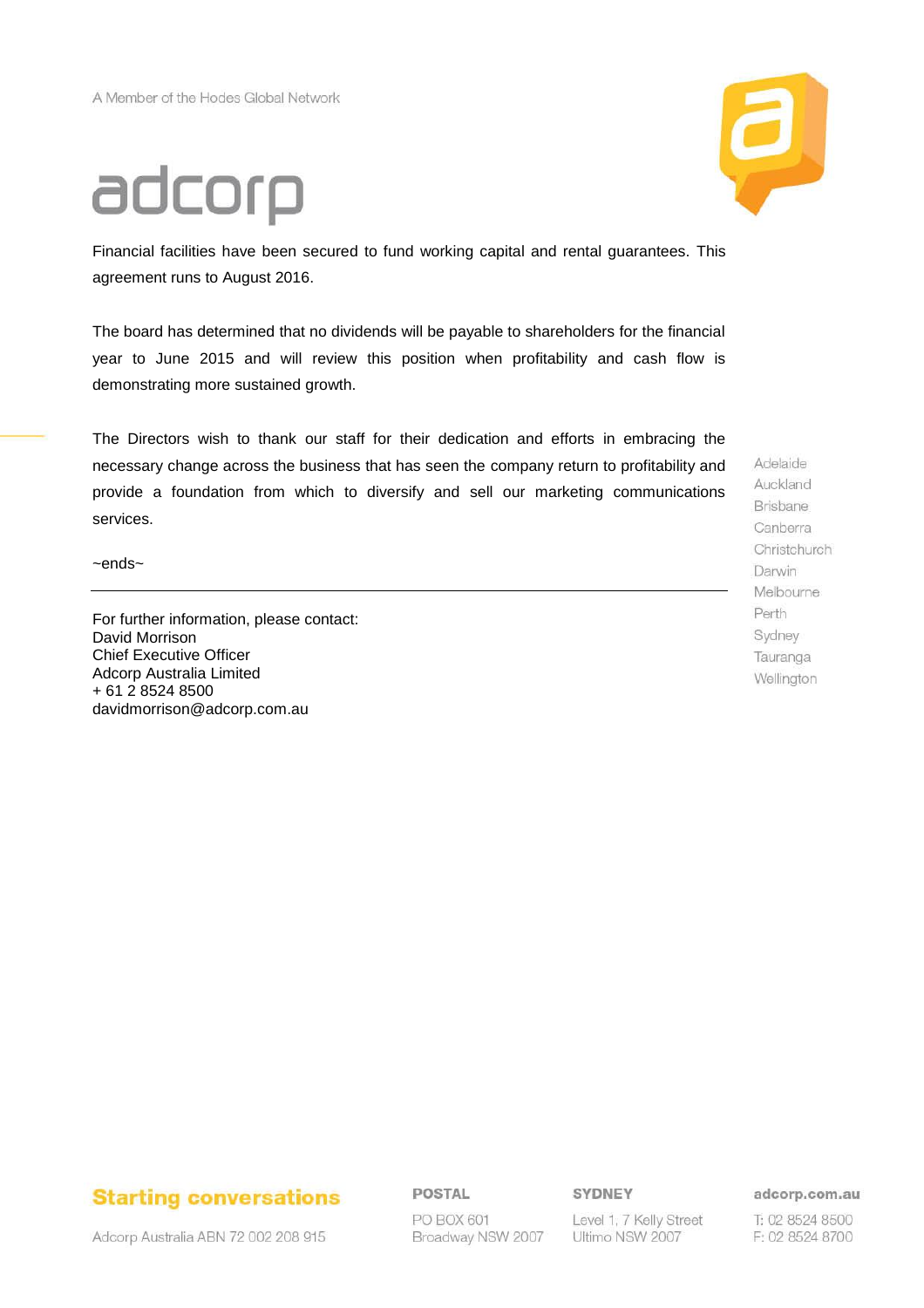#### **Adcorp Australia Limited Appendix 4E Preliminary final report**

# **1. Company details**

| Name of entity:   | Adcorp Australia Limited        |
|-------------------|---------------------------------|
| ABN:              | 72 002 208 915                  |
| Reporting period: | For the year ended 30 June 2015 |
| Previous period:  | For the year ended 30 June 2014 |

#### **2. Results for announcement to the market**

|                                                                                                     |           |           | \$'000 |
|-----------------------------------------------------------------------------------------------------|-----------|-----------|--------|
| Revenues from ordinary activities                                                                   | down      | 1.9% to   | 18.183 |
| Profit from ordinary activities after tax attributable to the owners of<br>Adcorp Australia Limited | up        | 105.1% to | 133    |
| Profit for the year attributable to the owners of Adcorp Australia Limited                          | <b>up</b> | 105.1% to | 133    |

#### Dividends

There were no dividends paid, recommended or declared during the current financial period.

#### **Comments**

The profit for the consolidated entity after providing for income tax and non-controlling interest amounted to \$133,000 (30 June 2014: loss of \$2,608,000).

For detailed commentary on results for the year, refer to the Full Year Results announcement preceding this Appendix 4E.

#### **3. Net tangible assets**

|                                           | <b>Reporting</b><br>period<br><b>Cents</b> | <b>Previous</b><br>period<br><b>Cents</b> |
|-------------------------------------------|--------------------------------------------|-------------------------------------------|
| Net tangible assets per ordinary security | (1.36)                                     | (1.59)                                    |
|                                           |                                            |                                           |

#### **4. Control gained over entities**

Not applicable.

#### **5. Loss of control over entities**

Not applicable.

#### **6. Dividends**

Current period There were no dividends paid, recommended or declared during the current financial period.

Previous period There were no dividends paid, recommended or declared during the previous financial period.

#### **7. Dividend reinvestment plans**

Not applicable.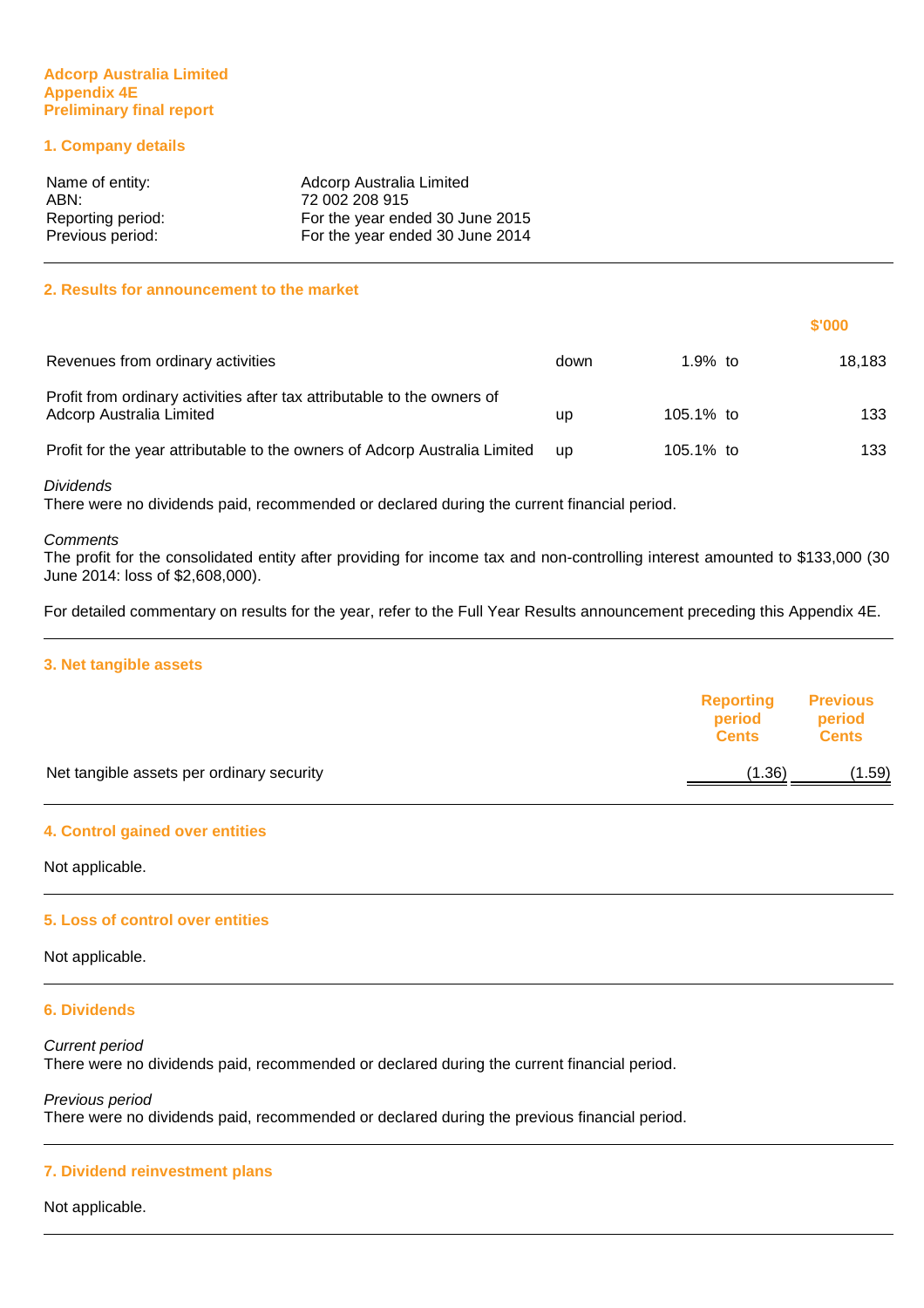#### **8. Details of associates and joint venture entities**

|                                                                                                                                                                 | <b>Reporting entity's</b><br>percentage holding |                                | <b>Contribution to profit/(loss)</b><br>(where material) |                                     |
|-----------------------------------------------------------------------------------------------------------------------------------------------------------------|-------------------------------------------------|--------------------------------|----------------------------------------------------------|-------------------------------------|
| Name of associate / joint venture                                                                                                                               | <b>Reporting</b><br>period<br>%                 | <b>Previous</b><br>period<br>% | <b>Reporting</b><br>period<br>\$'000                     | <b>Previous</b><br>period<br>\$'000 |
| Limelight Group Pty. Ltd. (Associate)                                                                                                                           | 40.00%                                          | 40.00%                         |                                                          |                                     |
| Group's aggregate share of associates and joint venture<br>entities' profit/(loss) (where material)<br>Profit/(loss) from ordinary activities before income tax |                                                 |                                |                                                          |                                     |
| Income tax on operating activities                                                                                                                              |                                                 |                                |                                                          |                                     |

Due to the losses sustained in this investment in the period to 30 June 2014, Adcorp had written down the value of the investment to \$nil at 30 June 2014. Limelight Group Pty Ltd entered into a Deed of Creditor Arrangement on 8 July 2014.

A full and final dividend has been paid to creditors and, as at 28 August 2015, the Deed of Creditor arrangement is in the process of being finalised and accordingly Limelight Group Pty Ltd will be struck off the register.

#### **9. Foreign entities**

Details of origin of accounting standards used in compiling the report:

International Financial Reporting Standards have been used in relation to all foreign entities in compiling this financial report.

#### **10. Audit qualification or review**

Details of audit/review dispute or qualification (if any):

The financial statements have been audited and an unqualified opinion, modified with an emphasis of matter relating to going concern, has been issued.

#### **11. Attachments**

Details of attachments (if any):

The Annual Report of Adcorp Australia Limited for the year ended 30 June 2015 is attached.

**12. Signed**

Signed

Date: 28 August 2015

Craig McMenamin Company Secretary Sydney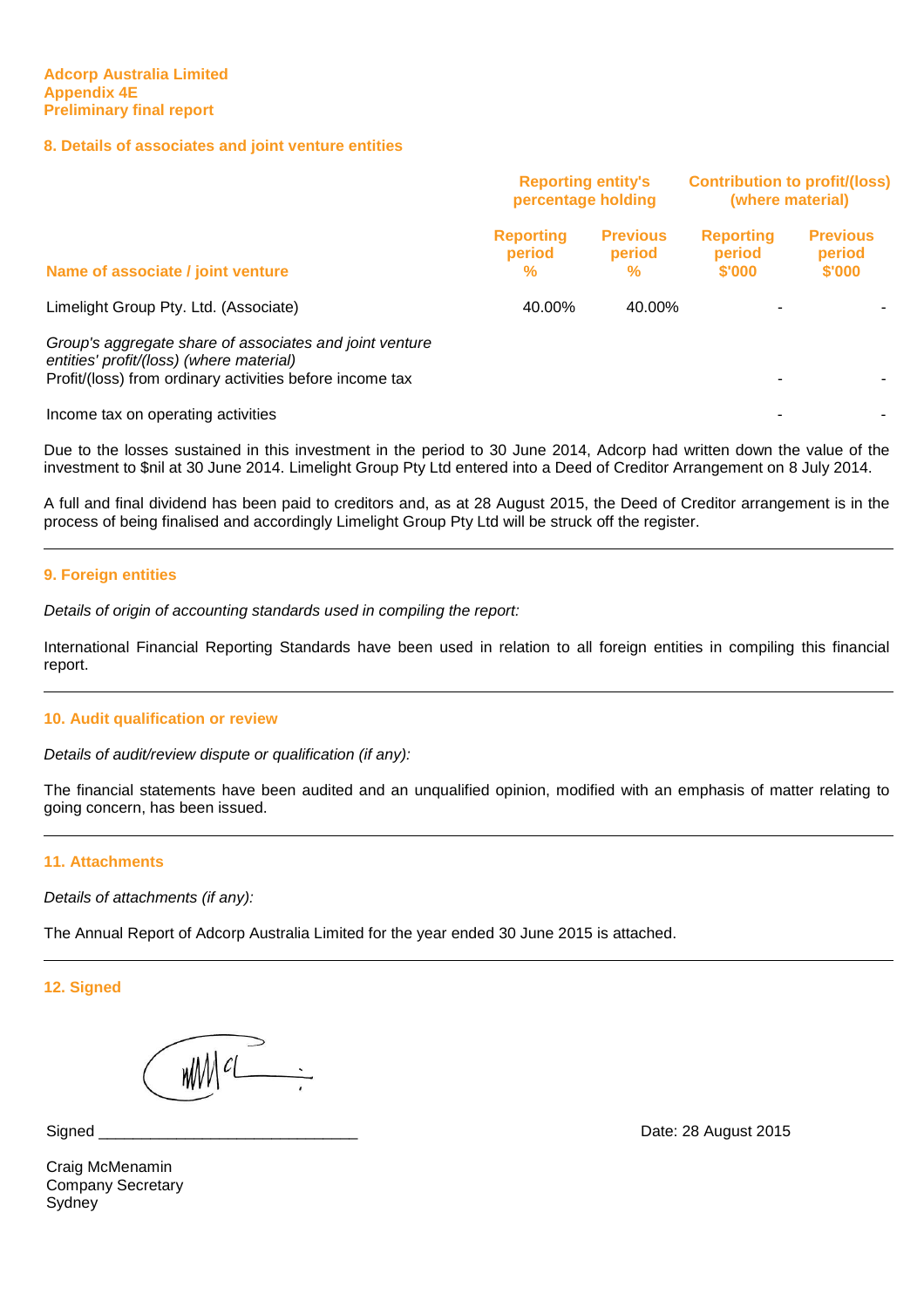# **Adcorp Australia Limited**

**ABN 72 002 208 915**

**Annual Report - 30 June 2015**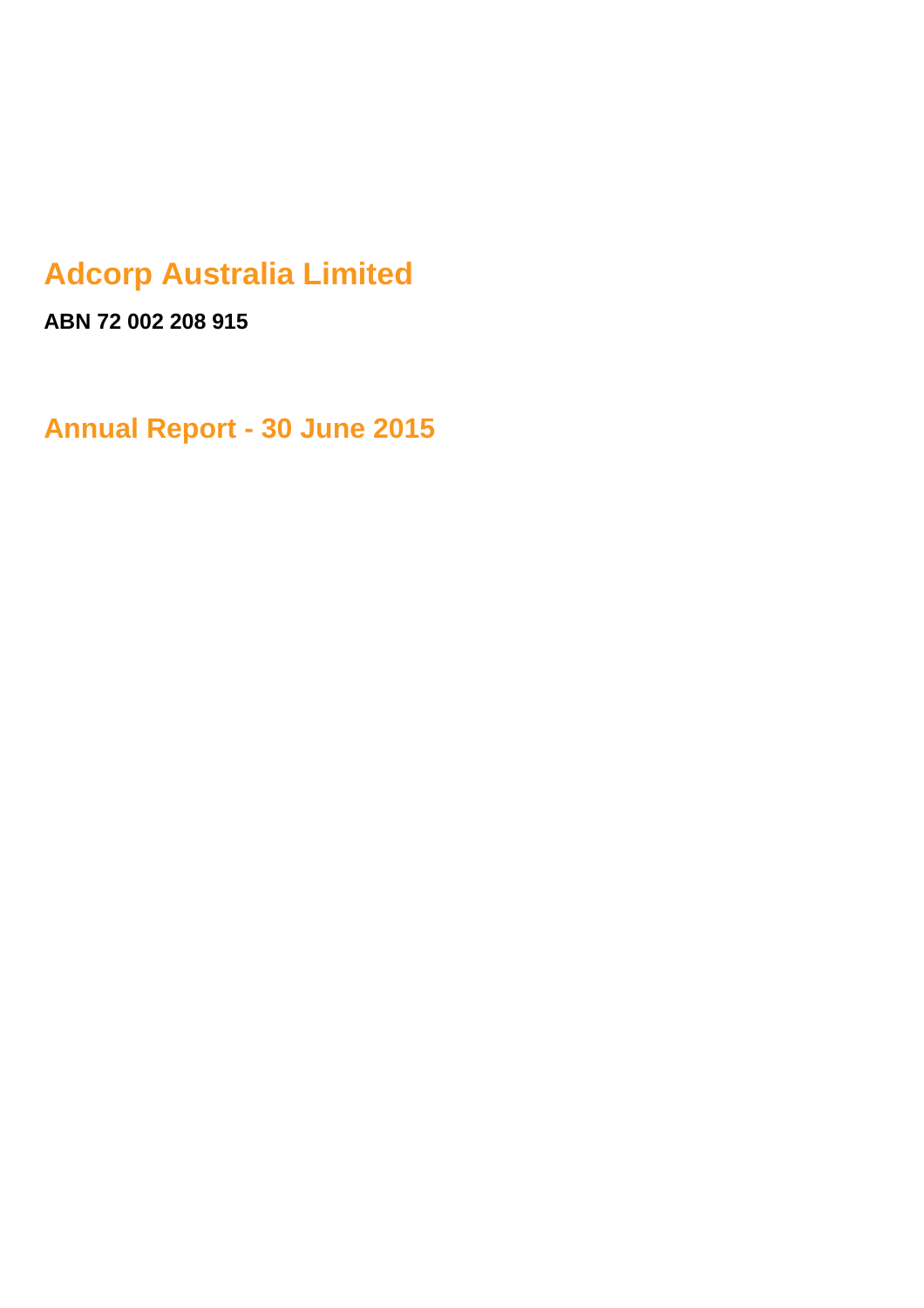#### **Adcorp Australia Limited Contents Contents 30 June 2015**

# **Contents**

| Corporate directory                                                     | 2  |
|-------------------------------------------------------------------------|----|
| Directors' report                                                       | 3  |
| Auditor's independence declaration                                      | 13 |
| Statement of profit or loss and other comprehensive income              | 14 |
| Statement of financial position                                         | 15 |
| Statement of changes in equity                                          | 16 |
| Statement of cash flows                                                 | 17 |
| Notes to the financial statements                                       | 18 |
| Directors' declaration                                                  | 50 |
| Independent auditor's report to the members of Adcorp Australia Limited | 51 |
| Shareholder information                                                 | 54 |

1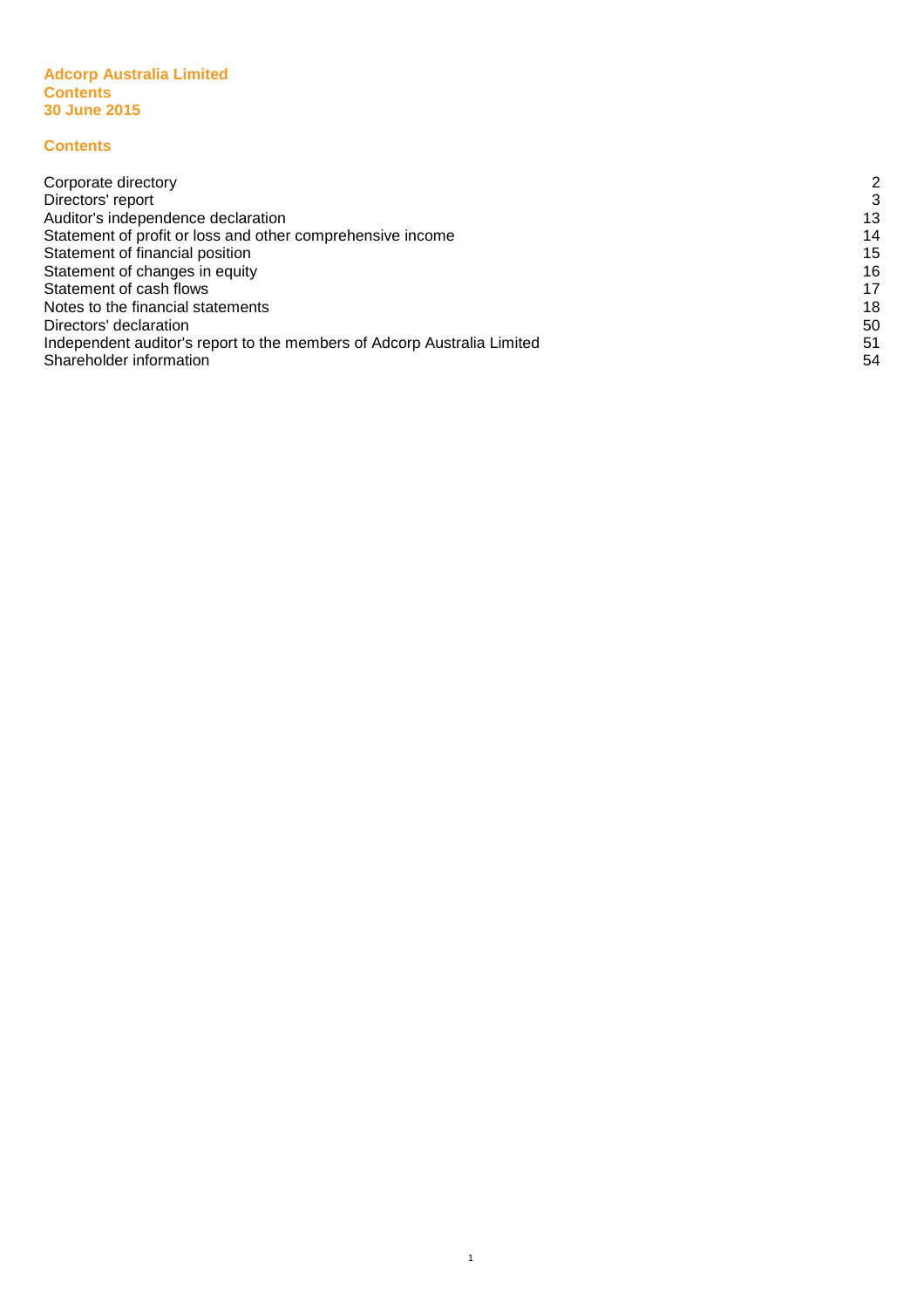#### **Adcorp Australia Limited Corporate directory 30 June 2015**

| <b>Directors</b>                 | lan Rodwell<br>David Morrison<br><b>Garry Lemair</b><br>Dean Capobianco                                                                                                                                                                                                                                                                                                                                                                                         |
|----------------------------------|-----------------------------------------------------------------------------------------------------------------------------------------------------------------------------------------------------------------------------------------------------------------------------------------------------------------------------------------------------------------------------------------------------------------------------------------------------------------|
| Company secretary                | Craig McMenamin                                                                                                                                                                                                                                                                                                                                                                                                                                                 |
| Notice of annual general meeting | The annual general meeting of Adcorp Australia Limited will be held at:<br>Location to be advised<br>12:00 PM on Friday 30 October 2015                                                                                                                                                                                                                                                                                                                         |
| Registered office                | Level 1<br>7 Kelly Street<br>Ultimo NSW 2007<br>Tel: +61 2 8524 8500<br>Fax: +61 2 8524 8700                                                                                                                                                                                                                                                                                                                                                                    |
| Principal place of business      | Level 1<br>7 Kelly Street<br>Ultimo NSW 2007                                                                                                                                                                                                                                                                                                                                                                                                                    |
| Share register                   | Computershare Investor Services Pty Ltd<br>Level 3<br>60 Carrington Street<br>Sydney NSW 2000<br>Phone: 1300 787 272                                                                                                                                                                                                                                                                                                                                            |
| Auditor                          | <b>Grant Thornton Audit Pty Ltd</b><br>Level 17<br>383 Kent Street<br>Sydney NSW 2000                                                                                                                                                                                                                                                                                                                                                                           |
| Stock exchange listing           | Adcorp Australia Limited shares are listed on the Australian Securities Exchange<br>(ASX code: AAU)                                                                                                                                                                                                                                                                                                                                                             |
| Website                          | www.adcorp.com.au                                                                                                                                                                                                                                                                                                                                                                                                                                               |
| Corporate governance statement   | The company's directors and management are committed to conducting the<br>consolidated entity's business in an ethical manner and in accordance with the<br>highest standards of corporate governance. The company has adopted and<br>substantially complies with the ASX Corporate Governance Principles and<br>Recommendations (3rd Edition) ('Recommendations') to the extent appropriate to the<br>size and nature of the consolidated entity's operations. |
|                                  | The company has prepared a Corporate Governance Statement which sets out the<br>corporate governance practices that were in operation throughout the financial year<br>for the company, identifies any Recommendations that have not been followed, and<br>provides reasons for not following such Recommendations.                                                                                                                                             |
|                                  | The company's Corporate Governance Statement and policies, which will be<br>approved at the same time as the Annual Report, can be found on its website:<br>www.adcorp.com.au/investors                                                                                                                                                                                                                                                                         |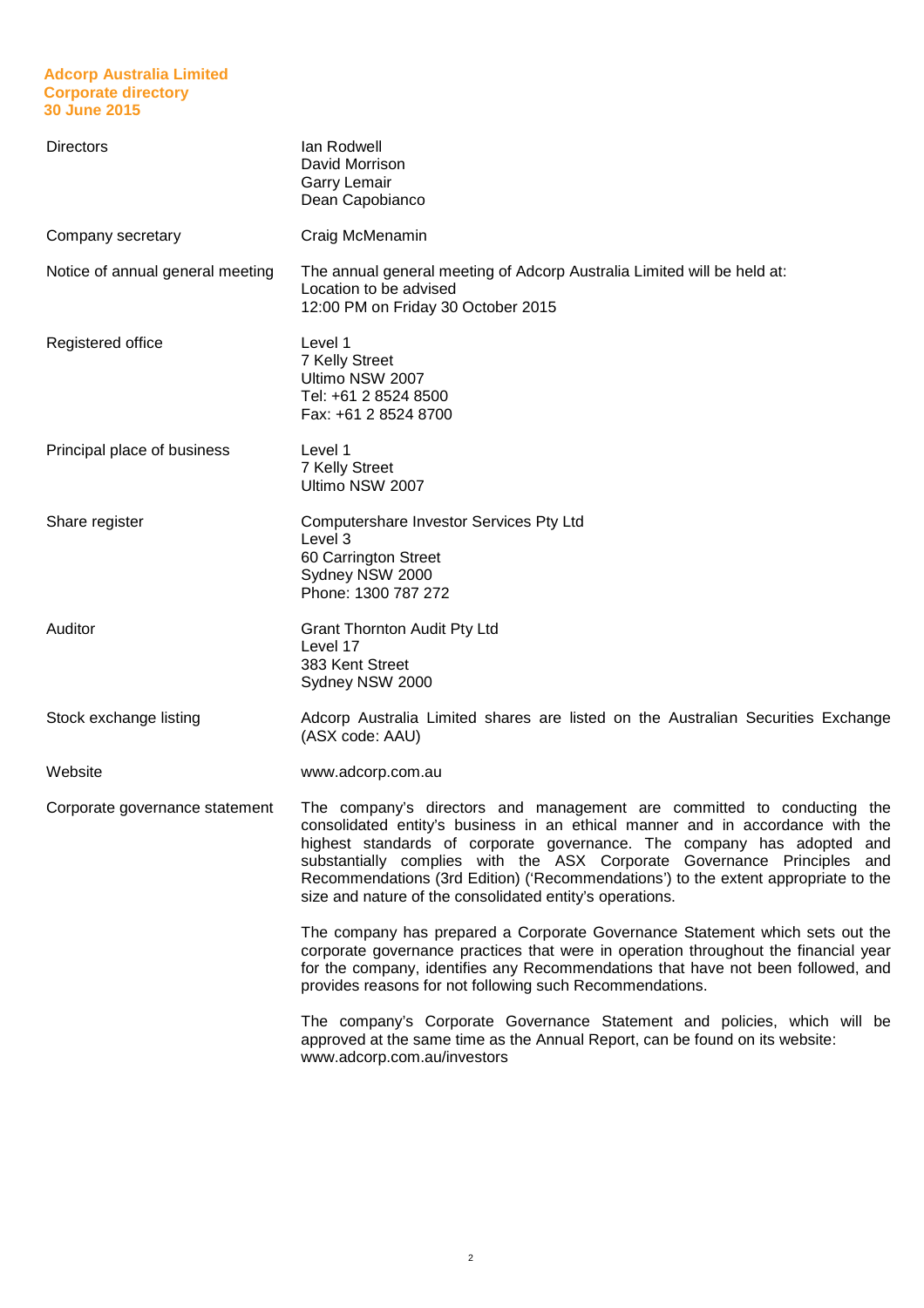#### **Adcorp Australia Limited Directors' report 30 June 2015**

The directors present their report, together with the financial statements, on the consolidated entity (referred to hereafter as the 'consolidated entity' or 'Adcorp') consisting of Adcorp Australia Limited (referred to hereafter as the 'company' or 'parent entity') and the entities it controlled at the end of, or during, the year ended 30 June 2015.

#### **Directors**

The following persons were directors of Adcorp Australia Limited during the whole of the financial year and up to the date of this report, unless otherwise stated:

Ian Rodwell David Morrison Garry Lemair Dean Capobianco

#### **Principal activities**

During the financial year the principal continuing activities of the consolidated entity consisted of:

- Advertising agency services specialising in human resources, real estate, government, motor vehicle, education and retail;
- Website design, development and database support services;
- Digital marketing services and consulting, including supply of web-based products, and strategic employment solutions; and
- Video production and marketing solutions.

#### **Dividends**

There were no dividends paid, recommended or declared during the current or previous financial year.

#### **Review of operations**

The results for the year reflect a turnaround in the businesses bottom line, largely through restructuring and cost savings but with improved potential for earnings growth in the billings and revenue lines.

The structural changes and cost reductions in the past year contributed to an operating profit before tax of \$217,000 (a significant turnaround from the prior year operating loss of \$2,747,000).

Much of this restructuring commenced in the first half of the financial year with the benefits of significant cost savings flowing through the second half.

Top line billings reduced year on year from \$85,728,000 to \$67,730,000 (21%) largely a result of the change in the Australian Government contract from 1 July 2014 whereby Adcorp provides services as a subcontractor to Dentsu Mitchell on a retainer basis, rather than the previous contract of billing all services and media directly to the Government. In addition, the prior year includes billings for the NSW Government Media Placement and Typesetting Services contract which ended in September 2013. As foreshadowed in our market announcement in May 2015, the second half to June 2015 saw a reduction in billings for our commercial property clients and reduction in fee income due to reduced government spend. These reductions were mitigated by tight cost control, delivering a second half operating profit before tax of \$76,000.

Print media spending continued to decline year on year however the rate of decline in Australia (at approximately 3% for our Australian businesses) has slowed and we have experienced a continued increase in the growth of online media. NZ print media bookings declined by approximately 22%. Excluding the Australian Government spend which is skewed due to the change in the structure of the contract, our Australian online media bookings are up 39% on the prior year and NZ online bookings up 6% by billings. In addition, media spend in Mobile, Television, and Radio grew strongly in our Australian businesses.

We have continued to focus our efforts in online media growth with the inclusion of programmatic buying in our service offering.

Despite the 21% reduction in billings, our operating margins firmed, delivering operating revenues excluding interest and rent income, of \$18,130,000 for the year, down 2% on prior period \$18,426,000.

Revenue margin improved from 21.5% in the prior year, to 26.7%, largely a result of the retainer contract for the Australian Government.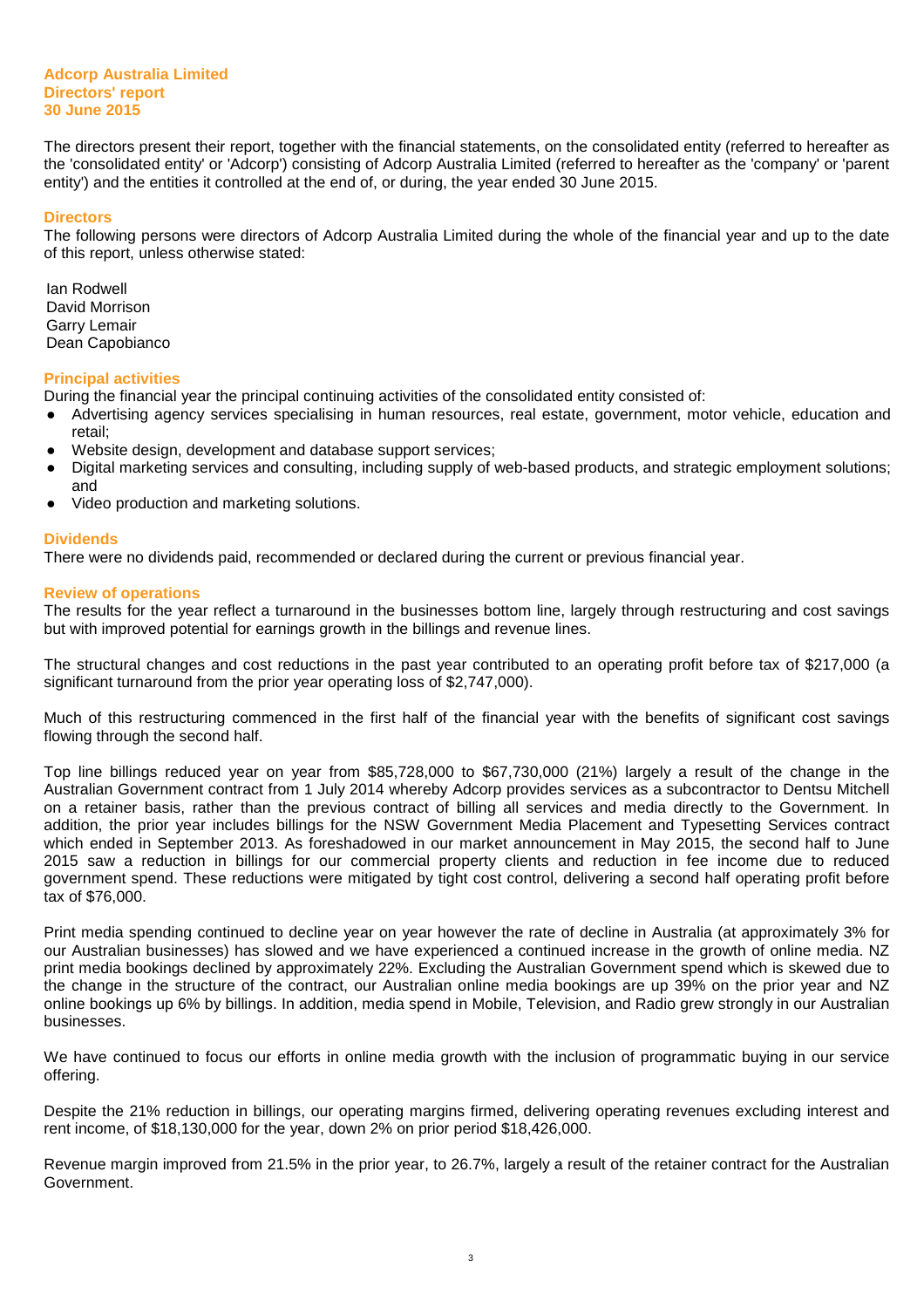Our Digital, Creative and Video solutions continue to contribute revenue and margin growth across the business and we are focussed on broadening our client base, notably in the retail and education sectors.

During the year Showrunner Productions delivered its complete series of 72 Dangerous Animals Australia, with production well advanced on a further two series (Wimp2Warrior and 72 Dangerous Places) with completion due between October 2015 and February 2016. In addition the company has several new series in the pipeline including 'Status Vacant'. Showrunner has expensed the full production cost of 72 Dangerous Animals Australia in the year to June 2015.

Further restructuring during the year delivered \$3,316,000 in overhead cost savings and a full year expense of \$17,966,000 (FY2014: \$21,282,000). Labour costs comprised \$2,600,000 of these savings, with more efficient timekeeping systems and rationalisation of our management structure. In line with our goal to broaden our client base and service offerings, we have invested in experienced business development personnel and software, to set and manage new business targets as we focus on revenue growth in the new financial year.

We further reduced Office and Communications costs by \$614,000 (13%) through right-sizing of our office space requirements. In addition, we are relocating our Sydney office in September 2015 to more suitably sized premises, which will deliver further savings and workflow efficiencies in the coming financial year.

The company's cash flow statement during the period reflects a decrease in cash of \$5,275,000 for the full year, of which \$5,122,000 is attributable to the six months ended December 2014. This represents payments made to suppliers for large client campaigns booked and paid for by 30 June 2014 and completed, with payment made to suppliers in the July to December 2014 period.

Financial facilities have been secured with Bibby Financial Services, providing trade debtor financing to fund working capital and rental guarantees, secured over trade receivables. Our agreement with Bibby runs to August 2016.

The board has determined that no dividends will be payable to shareholders for the financial year to June 2015 and will review this position when profitability and cash flow is demonstrating more sustained growth.

The directors wish to thank the Adcorp team for their dedication and efforts in returning the company to profitability and the ongoing commitment to meeting our growth goals.

The attached financial statements detail the performance and financial position of the consolidated entity for the year ended 30 June 2015. It also contains an independent auditor's report which includes an emphasis of matter paragraph in regard to the existence of a material uncertainty that may cast significant doubt about the consolidated entity's ability to continue as a going concern. For further information, refer to note 1 to the financial statements, together with the independent auditor's report.

#### **Significant changes in the state of affairs**

There are no significant changes in the state of affairs of the company other than those matters noted in the Review of Operations, above.

There were no other significant changes in the state of affairs of the consolidated entity during the financial year.

#### **Matters subsequent to the end of the financial year**

There are no matters arising subsequent to the end of the financial year. The company continues to contest a claim for alleged preferential payments by the liquidator of Streetwise Advertising Pty Ltd (In Liquidation) and this is detailed in Note 32: Contingent Liabilities.

No other matter or circumstance has arisen since 30 June 2015 that has significantly affected, or may significantly affect the consolidated entity's operations, the results of those operations, or the consolidated entity's state of affairs in future financial years.

#### **Likely developments and expected results of operations**

While the decline in print media advertising has slowed to some extent, the growth opportunities remain in new digital and social media channels; particularly those optimised for mobile devices and with video capability. Many clients still require education around these new opportunities in order to engage with their customers in a rapidly changing environment led by technology advancements; often requiring traffic-driving strategies to digital assets that provide positive user experiences and easy commercial transactions.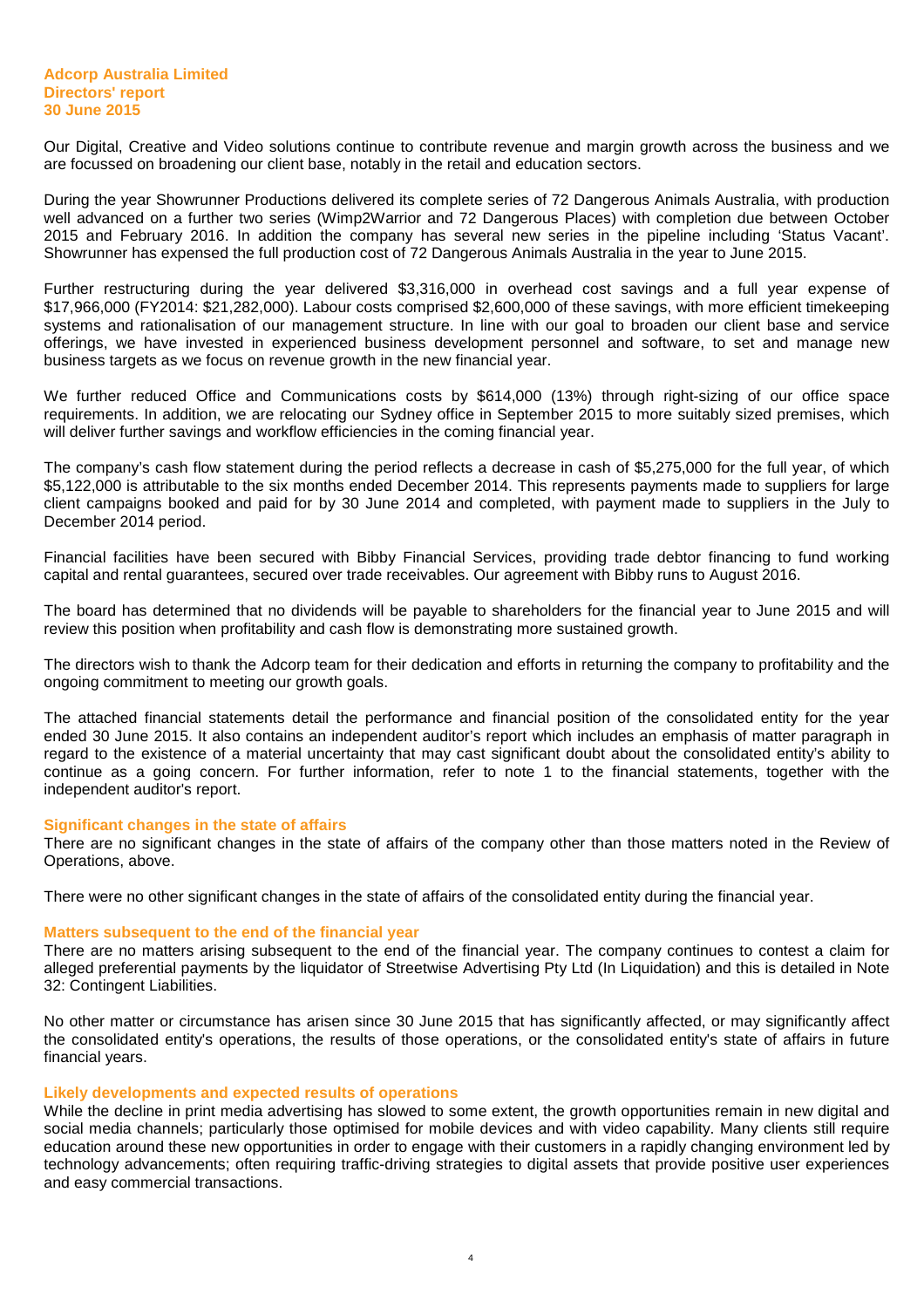Adcorp continues to focus on bringing these opportunities and new channels to our clients, with the goal of delivering effective marketing and communications solutions that can be measured against campaign objectives.

We are expanding the development of content solutions both for clients and through mainstream entertainment media through our television division Showrunner Productions and we expect to grow its contribution to earnings over the next several years. The company is also looking to expand the services we offer to key clients within Government and to continue to diversify our New Zealand business operation into new sectors.

The market and economic uncertainty remains challenging however our restructuring and sales focus is starting to deliver results that we need to build upon in order to achieve sustainable growth in our business and overall financial performance.

We would like to acknowledge and thank all of our staff for their dedication and support while we implemented significant change across the business to deliver operational efficiencies and a focus on business development. Adcorp's management team is committed to continue adapting to meet the challenges of a changing market.

#### **Environmental regulation**

The consolidated entity is not subject to any significant environmental regulation under Australian Commonwealth or State law.

#### **Information on directors**

| Name:<br>Title:<br>Qualifications:<br>Experience and expertise:                                                                                                            | lan Rodwell<br>Non-Executive Chairman<br><b>BCom</b><br>lan Rodwell is the founder of the Adcorp Group and held the position of Managing<br>Director from Adcorp's inception until his retirement in January 2004. In August 2014<br>lan Rodwell assumed the role of part time Executive Chairman in line with the<br>Executive Team focus on growth and business development as outlined in the<br>Review of Operations above. He is also a Director of the Diabetes Australia Research<br>Trust ('DART'), an organisation responsible for the raising of funds for diabetes<br>research and awarding of grants to medical researchers in Australia; Chairman of<br>Optalert Holdings Pty Ltd, a company developing an innovative technology product to<br>measure both alertness and drowsiness, as an aid to the global transport and mining<br>industries; Director of MND Australia, an organisation responsible for raising and<br>funding medical research to find the cause and cure for motor neurone disease. |
|----------------------------------------------------------------------------------------------------------------------------------------------------------------------------|-------------------------------------------------------------------------------------------------------------------------------------------------------------------------------------------------------------------------------------------------------------------------------------------------------------------------------------------------------------------------------------------------------------------------------------------------------------------------------------------------------------------------------------------------------------------------------------------------------------------------------------------------------------------------------------------------------------------------------------------------------------------------------------------------------------------------------------------------------------------------------------------------------------------------------------------------------------------------------------------------------------------------|
| Other current directorships:<br>Former directorships (last 3 years):<br>Special responsibilities:<br>Interests in shares:<br>Interests in options:<br>Interests in rights: | None<br>None<br>None<br>23,022,362 ordinary shares<br>None<br>None                                                                                                                                                                                                                                                                                                                                                                                                                                                                                                                                                                                                                                                                                                                                                                                                                                                                                                                                                      |
| Name:<br>Title:<br>Qualifications:<br>Experience and expertise:                                                                                                            | David Morrison<br><b>Executive Director and Chief Executive Officer</b><br>B Bus (Hons)<br>David Morrison has over 18 years' experience in the advertising and marketing<br>industry commencing with TMP Worldwide prior to joining Adcorp in 2003. In his 7<br>years managing the WA, SA and NT regions, David was responsible for diversifying<br>the services provided by the company and expanding into new sectors. This<br>diversification included the formation of Adcorp's in-house TV Production facility that<br>is based in Perth. David has also been instrumental in Adcorp's push into<br>Government advertising from both a strategic and operational perspective along with<br>the winning and retention of some of our largest corporate clients. David was<br>appointed by the Board to the role of Chief Executive Officer in March 2011 and also<br>sits on the Board of Volunteering WA and Volunteering Australia in a voluntary                                                                 |
| Other current directorships:<br>Former directorships (last 3 years):<br>Special responsibilities:<br>Interests in shares:<br>Interests in options:<br>Interests in rights: | capacity.<br>None<br>None<br>None<br>1,223,671 ordinary shares<br>None<br>None                                                                                                                                                                                                                                                                                                                                                                                                                                                                                                                                                                                                                                                                                                                                                                                                                                                                                                                                          |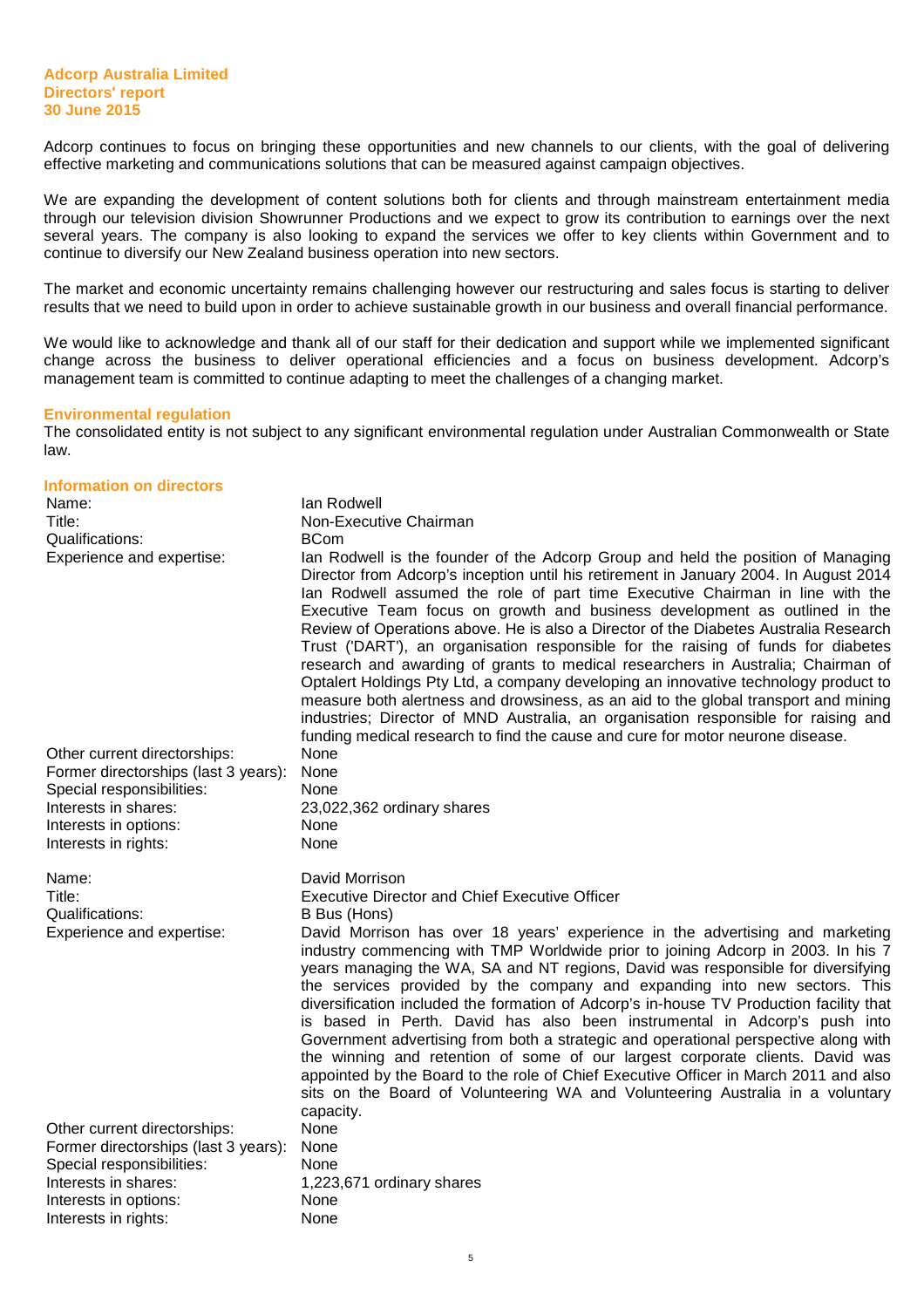#### **Adcorp Australia Limited Directors' report 30 June 2015**

| Name:<br>Title:<br>Qualifications:<br>Experience and expertise: | <b>Garry Lemair</b><br>Non-Executive Director<br>BCom, FAICD<br>Garry Lemair is an experienced executive with a strong track record in leadership,<br>having successfully worked with major global entities in a number of senior positions<br>and directorships in Australia, Asia Pacific, Europe, USA and Africa. Garry has held<br>senior roles with Citibank, Diners Club International, KFC-PepsiCo, Fluor Daniels and<br>Taubmans/Courtaulds. Garry is currently the Chairman of Web Profits a leading<br>online marketing company, Chairman of Telegate a voice over internet protocol<br>('VOIP') service provider and cloud telecommunication specialists and Chairman of an<br>executive search and recruitment company Grenada International. He is also a Non-<br>Executive Director of InnovaDerma PLC (a British company). |
|-----------------------------------------------------------------|-------------------------------------------------------------------------------------------------------------------------------------------------------------------------------------------------------------------------------------------------------------------------------------------------------------------------------------------------------------------------------------------------------------------------------------------------------------------------------------------------------------------------------------------------------------------------------------------------------------------------------------------------------------------------------------------------------------------------------------------------------------------------------------------------------------------------------------------|
| Other current directorships:                                    | None                                                                                                                                                                                                                                                                                                                                                                                                                                                                                                                                                                                                                                                                                                                                                                                                                                      |
| Former directorships (last 3 years):                            | None                                                                                                                                                                                                                                                                                                                                                                                                                                                                                                                                                                                                                                                                                                                                                                                                                                      |
| Special responsibilities:                                       | None                                                                                                                                                                                                                                                                                                                                                                                                                                                                                                                                                                                                                                                                                                                                                                                                                                      |
| Interests in shares:                                            | None                                                                                                                                                                                                                                                                                                                                                                                                                                                                                                                                                                                                                                                                                                                                                                                                                                      |
| Interests in options:                                           | None                                                                                                                                                                                                                                                                                                                                                                                                                                                                                                                                                                                                                                                                                                                                                                                                                                      |
| Interests in rights:                                            | None                                                                                                                                                                                                                                                                                                                                                                                                                                                                                                                                                                                                                                                                                                                                                                                                                                      |
| Name:<br>Title:<br>Qualifications:<br>Experience and expertise: | Dean Capobianco<br>Non-Executive Director<br><b>GC Bus.Admin</b><br>Dean Capobianco has a wealth of experience in the online media environment having<br>held senior roles with Ninemsn, Yahoo! Search Marketing and most recently as<br>interim Chief Executive Officer with Careerone. Dean is a director of The Trading<br>Desk that is a licensee of China Search International; a paid search reseller for the<br>largest search engine in China, BAIDU. In January 2015, Dean was appointed<br>Managing Director Australia and New Zealand, of Acxiom, an enterprise data,<br>analytics and software-as-a-service company. Acxiom is a NASDAQ listed business<br>(NASDAQ:ACXM).                                                                                                                                                     |
| Other current directorships:                                    | None                                                                                                                                                                                                                                                                                                                                                                                                                                                                                                                                                                                                                                                                                                                                                                                                                                      |
| Former directorships (last 3 years):                            | None                                                                                                                                                                                                                                                                                                                                                                                                                                                                                                                                                                                                                                                                                                                                                                                                                                      |
| Special responsibilities:                                       | None                                                                                                                                                                                                                                                                                                                                                                                                                                                                                                                                                                                                                                                                                                                                                                                                                                      |
| Interests in shares:                                            | None                                                                                                                                                                                                                                                                                                                                                                                                                                                                                                                                                                                                                                                                                                                                                                                                                                      |
| Interests in options:                                           | None                                                                                                                                                                                                                                                                                                                                                                                                                                                                                                                                                                                                                                                                                                                                                                                                                                      |
| Interests in rights:                                            | None                                                                                                                                                                                                                                                                                                                                                                                                                                                                                                                                                                                                                                                                                                                                                                                                                                      |

'Other current directorships' quoted above are current directorships for listed entities only and excludes directorships in all other types of entities, unless otherwise stated.

'Former directorships (in the last 3 years)' quoted above are directorships held in the last 3 years for listed entities only and excludes directorships in all other types of entities, unless otherwise stated.

#### **Company secretary**

Craig McMenamin is an experienced Chief Financial Officer ('CFO') with over 19 years of financial leadership in the Media, Retail, Entertainment and Manufacturing sectors, both locally and abroad. Craig's track record includes leading the financial strategy of high-growth, transformational businesses, playing a key role in strategic development and growth, while driving improvements of underlying operational systems, processes and investments. Craig is a Chartered Accountant and member of the Australian Institute of Company Directors.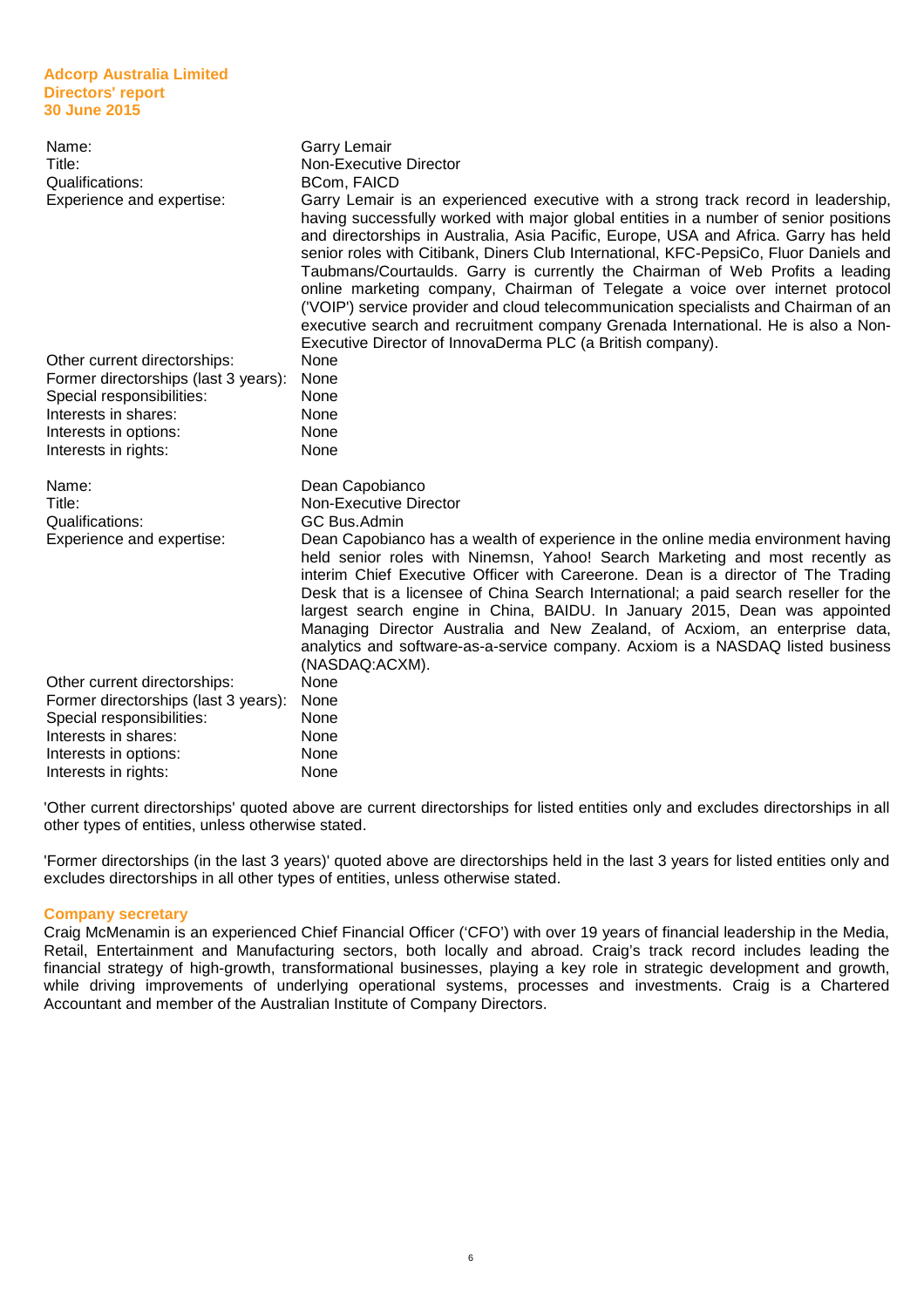#### **Meetings of directors**

The number of meetings of the company's Board of Directors ('the Board') and of each Board committee held during the year ended 30 June 2015, and the number of meetings attended by each director were:

|                 | <b>Full Board</b> | <b>Audit Committee</b> |          |             |
|-----------------|-------------------|------------------------|----------|-------------|
|                 | Attended          | Held                   | Attended | <b>Held</b> |
| lan Rodwell     | 16                | 16                     |          | 2           |
| David Morrison  | 16                | 16                     |          | 2           |
| Garry Lemair    | 15                | 16                     |          | 2           |
| Dean Capobianco | 16                | 16                     |          | 2           |

Held: represents the number of meetings held during the time the director held office or was a member of the relevant committee.

The Remuneration and Nomination Committee meetings are incorporated into Board meetings.

#### **Remuneration report (audited)**

The remuneration report, which has been audited, outlines the director and executive remuneration arrangements for the consolidated entity and the company, in accordance with the requirements of the Corporations Act 2001 and its Regulations.

Key management personnel are those persons having authority and responsibility for planning, directing and controlling the activities of the entity, directly or indirectly, including all directors.

The remuneration report is set out under the following main headings:

- Principles used to determine the nature and amount of remuneration
- Details of remuneration
- Service agreements
- Share-based compensation
- Additional disclosures relating to key management personnel

#### **Principles used to determine the nature and amount of remuneration**

The Remuneration and Nomination Committee of the Board of Directors of the company is responsible for determining and reviewing compensation arrangements for the directors, the Chief Executive Officer and the executive team. The Remuneration and Nomination Committee assesses the appropriateness of the nature and amount of emoluments of such officers on a periodic basis by reference to relevant employment market conditions with the overall objective of ensuring maximum stakeholder benefit from the retention of a high quality Board and executive team. Such officers are given the opportunity to receive their base emolument in a variety of forms including cash and fringe benefits such as motor vehicles and expense payment plans. It is intended that the manner of payment chosen will be optimal for the recipient without creating undue cost for the company and consolidated entity.

The performance of the company and consolidated entity is dependent upon the attraction, motivation and retention of highly skilled and experienced directors and executives.

To achieve this, the company and consolidated entity may embody some or all of the following principles into its remuneration framework:

- Provide competitive remuneration packages to attract highly skilled and experienced executives;
- Significant proportion of executive remuneration 'at risk', dependent upon meeting predetermined performance benchmarks;
- Performance benchmarks are aligned to the creation of shareholder value; and
- Participation in Adcorp Employee Option Plan to create long term incentives.

Alignment to program participants' interests:

- rewards capability and experience;
- reflects competitive reward for contribution to growth in shareholder wealth; and
- provides a clear structure for earning rewards.

In accordance with best practice corporate governance, the structure of non-executive directors and executive remunerations are separate.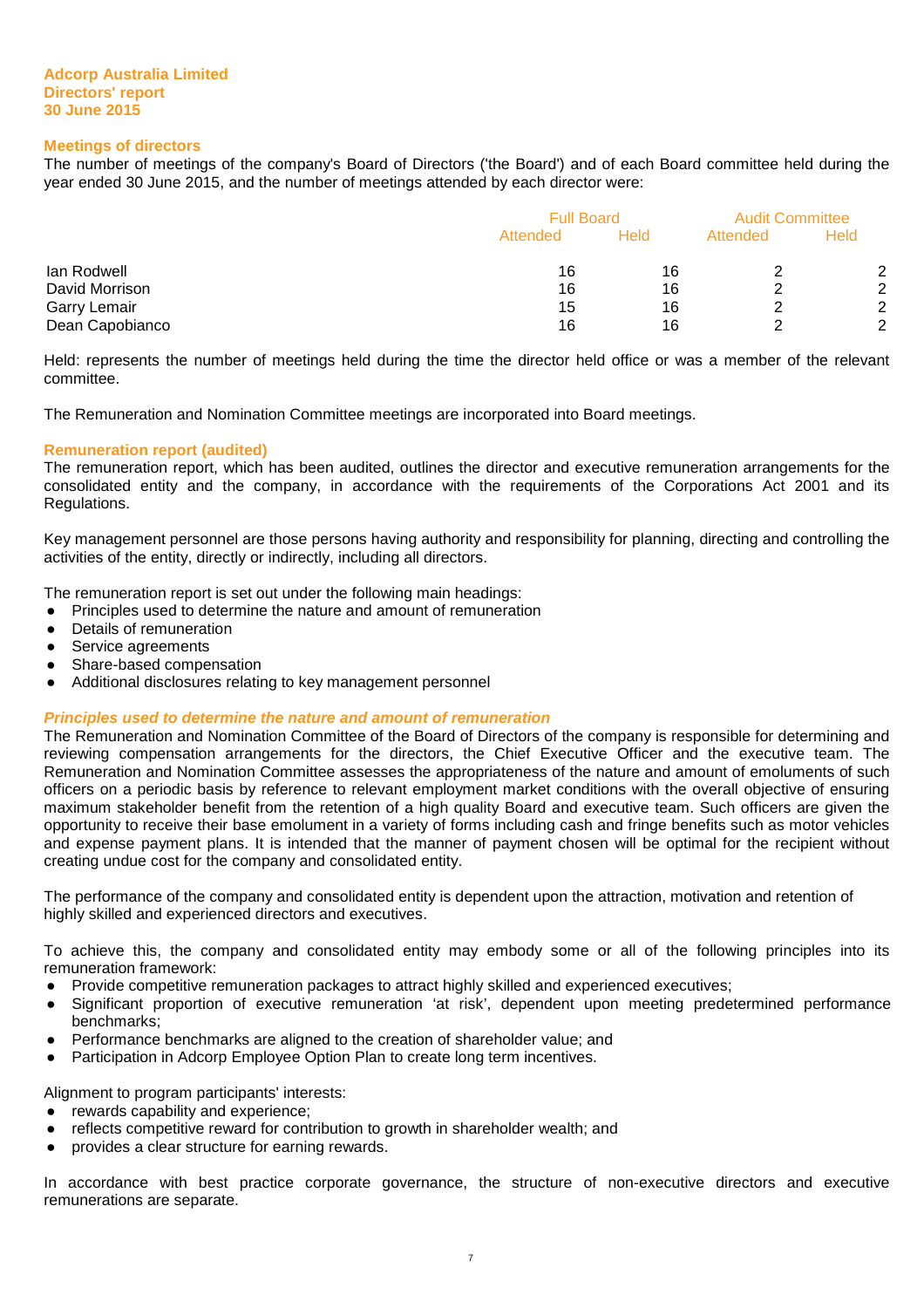#### Non-executive directors remuneration

The constitution and the ASX Listing Rules specify that the aggregate remuneration of non-executive directors shall be determined from time to time by a general meeting. An amount not exceeding the amount determined is then allocated to the directors as agreed. The latest determination was at the Annual General Meeting held in October 2004 when the shareholders approved a maximum aggregate amount of \$250,000 per year. Non-executive directors are not entitled to performance-based bonuses.

#### Executive remuneration

The company and consolidated entity aims to remunerate and reward executives with a level and mix of remuneration that is commensurate with their position, responsibilities and performance within the company and consolidated entity and so as to:

- Reward executives for achievement of company and consolidated entity, business unit and individual objectives against appropriate benchmarks;
- Align interest of executives with those of shareholders; and
- Ensure total remuneration is competitive by market standards.

Remuneration consists of the following key elements:

- **Fixed remuneration:**
- Variable short term incentive remuneration; and
- Variable long term incentive remuneration.

The combination of these comprises the executive's total remuneration.

Fixed remuneration, consisting of base salary, superannuation and non-monetary benefits, are reviewed annually by the Nomination and Remuneration Committee, based on individual and business unit performance, the overall performance of the company and consolidated entity and comparable market remunerations.

Executives can receive their fixed remuneration in the form of cash or other fringe benefits (for example motor vehicle benefits) where it does not create any additional costs to the consolidated entity or company and adds additional value to the executive.

The variable short-term incentives ('STI') are set covering financial and operational measures of performance. Measures are set to cover business unit and overall company and consolidated entity performances. The total potential STI available is set at a level so as to provide a sufficient incentive for the executive to achieve the operational targets of the company and consolidated entity and so that the cost to the company and consolidated entity is reasonable in the circumstances. Actual STI payments are made subject to the extent that specific targets set at the beginning of the financial year are met. Payments made are usually delivered as a cash bonus.

The variable long-term incentives ('LTI') are designed to reward executives in a manner which aligns this element of the remuneration with the creation of shareholder value. LTI grants to executives are delivered in the form of options. LTI grants are only made to executives who are able to influence the generation of shareholder wealth and thus have a direct impact on the company and consolidated entity's performance. No LTI grants were issued during the current financial year.

#### Consolidated entity performance and link to remuneration

Executive fixed remuneration is not directly linked to the performance of the company and consolidated entity. Bonus and incentive payments are at the discretion of the Board. Incentives have not been accrued to key management personnel ('KMP') during the year under review as the performance targets were not achieved.

#### Use of remuneration consultants

During the financial year ended 30 June 2015, the company did not engage remuneration consultants to review its existing remuneration policies and provide recommendations on how to improve both the short-term incentives ('STI') program and long-term incentives ('LTI') program.

#### Voting and comments made at the company's 2014 Annual General Meeting ('AGM')

At the last AGM 90% of the shareholders voted to adopt the remuneration report for the year ended 30 June 2014. The company did not receive any specific feedback at the AGM regarding its remuneration practices.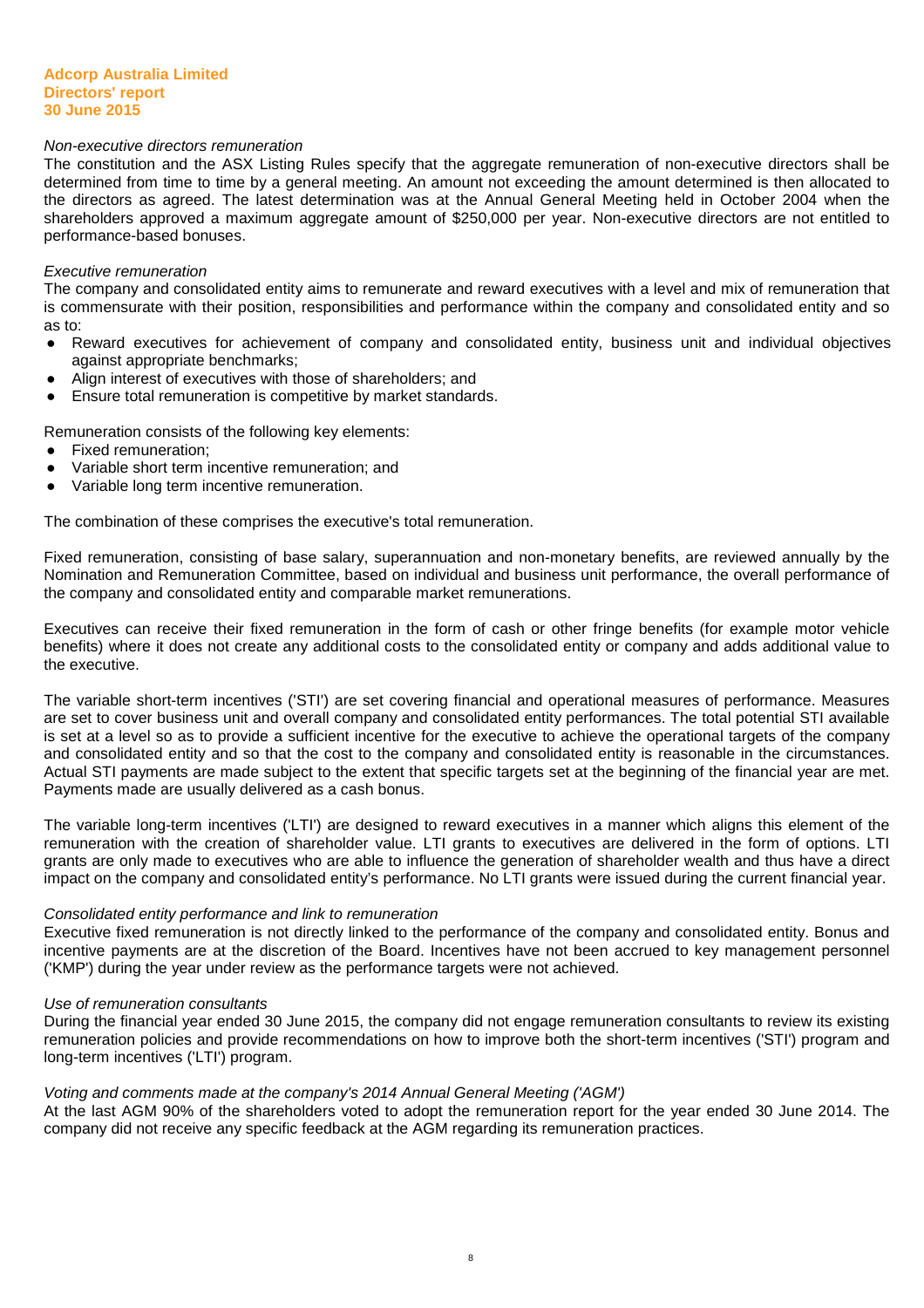#### **Details of remuneration**

#### Amounts of remuneration

Details of the remuneration of the directors and key management personnel are set out in the following tables. Key management personnel are defined as those who have the authority and responsibility for planning, directing and controlling the major activities of the consolidated entity.

The key management personnel of the consolidated entity consisted of the directors of Adcorp Australia Limited and the following person:

● Craig McMenamin - Chief Financial Officer and Company Secretary

|                                                         | <b>Short-term benefits</b>    |                    |                          | Post-<br>employment<br>benefits | Long-term<br>benefits   | Share-based<br>payments  |                    |
|---------------------------------------------------------|-------------------------------|--------------------|--------------------------|---------------------------------|-------------------------|--------------------------|--------------------|
| 2015                                                    | Cash salary<br>and fees<br>\$ | <b>Bonus</b><br>\$ | Other <sup>*</sup><br>\$ | Super-<br>annuation<br>\$       | Leave<br>benefits<br>\$ | Equity-<br>settled<br>\$ | <b>Total</b><br>\$ |
| Non-Executive<br>Directors:<br>G Lemair<br>D Capobianco | 43,800<br>43,800              | ٠                  | 54,050                   |                                 |                         |                          | 43,800<br>97,850   |
| Executive<br>Directors:<br>D Morrison                   | 331,617                       |                    |                          | 18,783                          |                         |                          | 350,400            |
| Other Key<br>Management<br>Personnel:<br>C McMenamin    | 227,401                       |                    |                          | 18,783                          |                         |                          | 246,184            |
|                                                         | 646,618                       |                    | 54,050                   | 37,566                          |                         |                          | 738,234            |

\* Dean Capobianco received \$54,050 fees for consulting services above his duties as a director.

There is no remuneration disclosed for Ian Rodwell as he waived his directors fees from 1 July 2013.

|                                                         | <b>Short-term benefits</b>    |                    |             | Post-<br>employment<br>benefits | Long-term<br>benefits   | Share-based<br>payments  |                    |
|---------------------------------------------------------|-------------------------------|--------------------|-------------|---------------------------------|-------------------------|--------------------------|--------------------|
| 2014                                                    | Cash salary<br>and fees<br>\$ | <b>Bonus</b><br>\$ | Other<br>\$ | Super-<br>annuation<br>\$       | Leave<br>benefits<br>\$ | Equity-<br>settled<br>\$ | <b>Total</b><br>\$ |
| Non-Executive<br>Directors:<br>G Lemair<br>D Capobianco | 15,000<br>43,750              |                    |             | 28,700<br>3,700                 |                         |                          | 43,700<br>47,450   |
| Executive<br>Directors:<br>D Morrison                   | 296,569                       |                    |             | 17,666                          |                         |                          | 314,235            |
| Other Key<br>Management<br>Personnel:                   |                               |                    |             |                                 |                         |                          |                    |
| C McMenamin                                             | 218,306<br>573,625            |                    |             | 17,666<br>67,732                |                         |                          | 235,972<br>641,357 |
|                                                         |                               |                    |             |                                 |                         |                          |                    |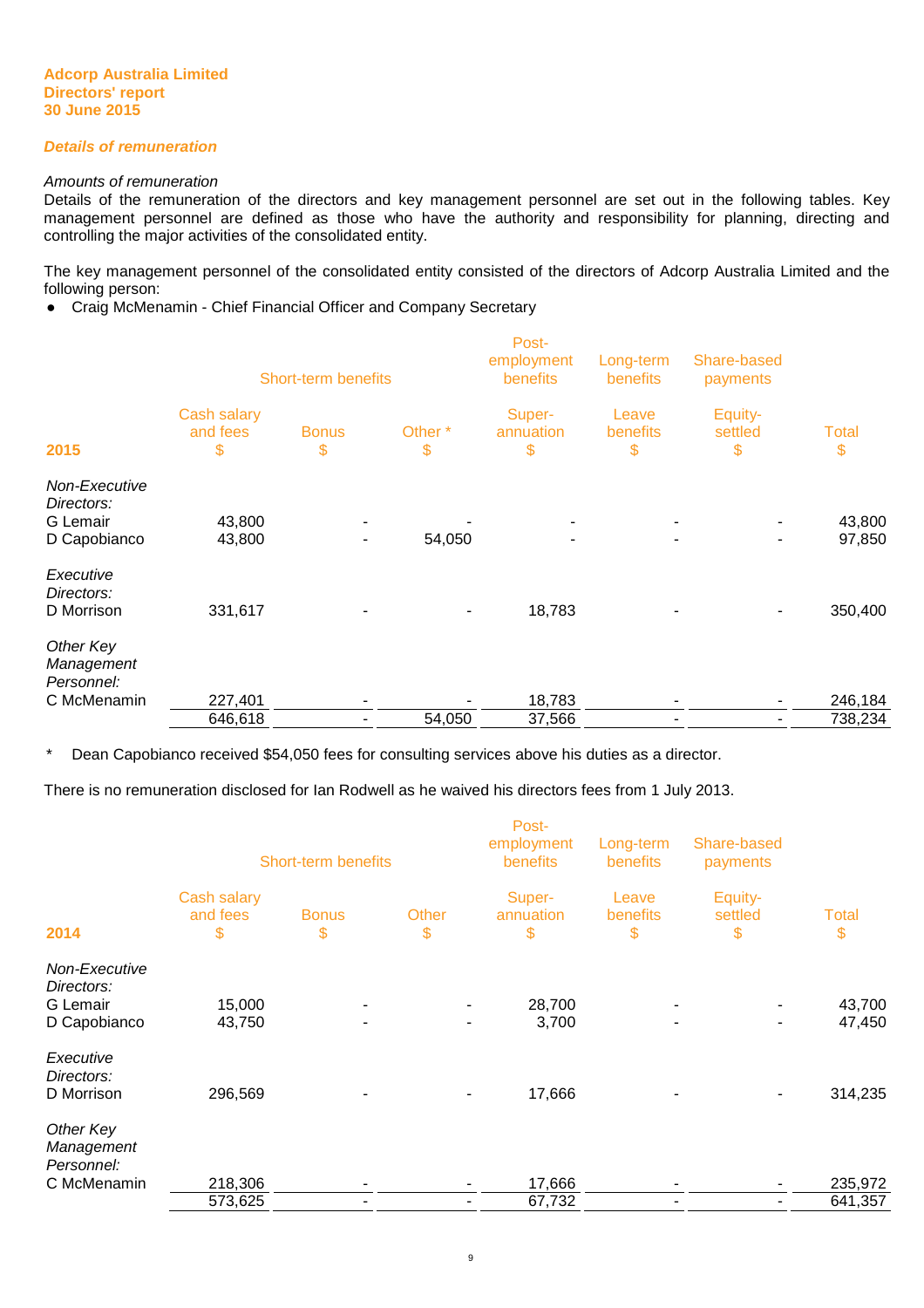The proportion of remuneration linked to performance and the fixed proportion are as follows:

|                                                             | <b>Fixed remuneration</b> |              | At risk - STI  |                | At risk - LTI  |                 |
|-------------------------------------------------------------|---------------------------|--------------|----------------|----------------|----------------|-----------------|
| <b>Name</b>                                                 | 2015                      | 2014         | 2015           | 2014           | 2015           | 2014            |
| <b>Non-Executive Directors:</b><br>G Lemair<br>D Capobianco | 100%<br>100%              | 100%<br>100% | $-$ %<br>$-$ % | $-$ %<br>$-$ % | $-$ %<br>$-$ % | $-$ %<br>$-9/6$ |
| <b>Executive Directors:</b><br>D Morrison                   | 100%                      | 100%         | $-$ %          | $-$ %          | $-$ %          | $-$ %           |
| <b>Other Key Management</b><br>Personnel:<br>C McMenamin    | 100%                      | 100%         | $-$ %          | $-$ %          | $-$ %          | $-$ %           |

#### **Service agreements**

Remuneration and other terms of employment for key management personnel are formalised in service agreements. Details of these agreements are as follows:

| Name:<br>Title:<br>Agreement commenced: | David Morrison<br><b>Executive Director and Chief Executive Officer</b><br>21 March 2011                                                                                                                                                                                                                                                                                                                                                                                                                                                                                                                                                                                                                                                                                     |
|-----------------------------------------|------------------------------------------------------------------------------------------------------------------------------------------------------------------------------------------------------------------------------------------------------------------------------------------------------------------------------------------------------------------------------------------------------------------------------------------------------------------------------------------------------------------------------------------------------------------------------------------------------------------------------------------------------------------------------------------------------------------------------------------------------------------------------|
| Term of agreement:                      | No fixed period                                                                                                                                                                                                                                                                                                                                                                                                                                                                                                                                                                                                                                                                                                                                                              |
| Details:                                | Remuneration package of \$340,000 with discretionary indexed CPI increase annually<br>plus short term incentives based on financial performance of the company for the<br>year. (During the year end 30 June 2014, a voluntary salary reduction of \$25,765 was<br>in place resulting in a total remuneration of \$314,235. During the year end 30 June<br>2015, the salary reduction was in place from 1 July 2014 to 31 August 2014,<br>amounting to \$5,393. Also during the year end 30 June 2015, the company changed<br>the payroll cycle resulting in salaries for the period 1 July 2015 to 15 July 2015,<br>amounting to \$13,480 being paid in the current financial year. The impact of both<br>these adjustments resulted in a total remuneration of \$350,400). |

Executives' employment contracts require employees to provide three months' notice or the company to provide a standard three months' notice. Other than the terms outlined, the employment contracts of key management personnel are consistent with normal employment contracts of the company.

In addition, all executives are entitled to annual bonuses payable upon the achievement of annual profitability measures and other KPI's including achievement of new business targets.

Key management personnel have no entitlement to termination payments in the event of removal for misconduct.

#### **Share-based compensation**

#### Issue of shares

There were no shares issued to directors and other key management personnel as part of compensation during the year ended 30 June 2015.

#### **Options**

There were no options over ordinary shares issued to directors and other key management personnel as part of compensation that were outstanding as at 30 June 2015.

There were no options over ordinary shares granted to, or vested in, directors and other key management personnel as part of compensation during the year ended 30 June 2015.

#### **Additional disclosures relating to key management personnel**

In accordance with Class Order 14/632, issued by the Australian Securities and Investments Commission, relating to 'Key management personnel equity instrument disclosures', the following disclosure relates only to equity instruments in the company or its subsidiaries.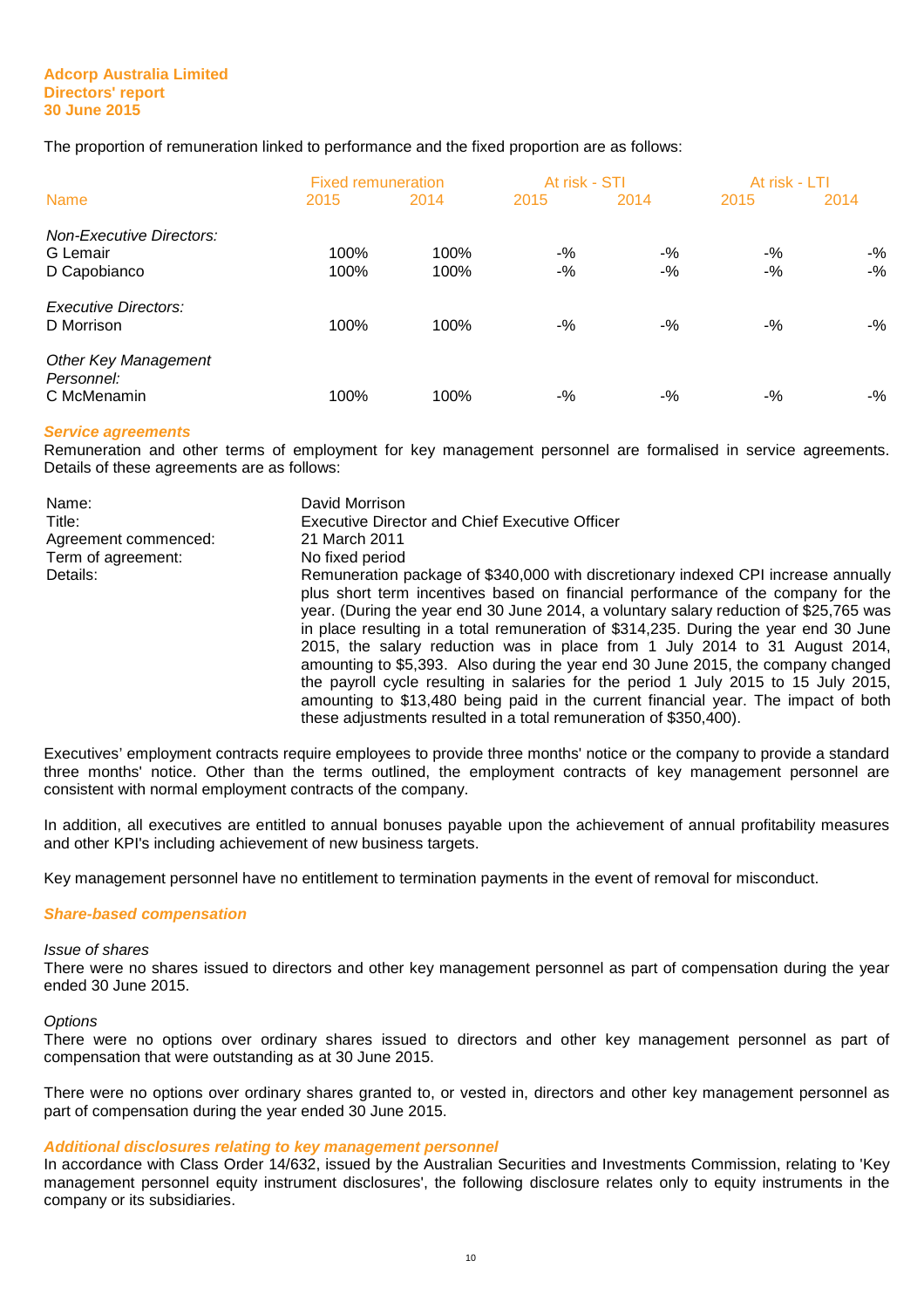#### **Shareholding**

The number of shares in the company held during the financial year by each director and other members of key management personnel of the consolidated entity, including their personally related parties, is set out below:

|                 | <b>Balance at</b><br>the start of<br>the vear | Received<br>as part of<br>remuneration | Additions | Disposals/<br>other | <b>Balance at</b><br>the end of<br>the year |
|-----------------|-----------------------------------------------|----------------------------------------|-----------|---------------------|---------------------------------------------|
| Ordinary shares |                                               |                                        |           |                     |                                             |
| lan Rodwell     | 23,022,362                                    |                                        |           |                     | 23,022,362                                  |
| Craig McMenamin | 2,900                                         | ٠                                      |           |                     | 2.900                                       |
| David Morrison  | 1,223,671                                     | ٠                                      |           |                     | 1,223,671                                   |
|                 | 24,248,933                                    | ٠                                      |           |                     | 24,248,933                                  |

**This concludes the remuneration report, which has been audited.** 

#### **Shares under option**

There were no unissued ordinary shares of Adcorp Australia Limited under option outstanding at the date of this report.

#### **Shares issued on the exercise of options**

There were no ordinary shares of Adcorp Australia Limited issued on the exercise of options during the year ended 30 June 2015 and up to the date of this report.

#### **Indemnity and insurance of officers**

The company has indemnified the directors of the company for costs incurred, in their capacity as a director, for which they may be held personally liable, except where there is a lack of good faith.

The company paid an insurance premium of \$19,397 in respect of a contract insuring each of the directors of the company named earlier in this report, and each director and secretary of the consolidated entity, against all liabilities and expenses arising as a result of work performed in their respective capacities, to the extent permitted by law.

#### **Indemnity and insurance of auditor**

The company has not, during or since the financial year, indemnified or agreed to indemnify the auditor of the company or any related entity against a liability incurred by the auditor.

During the financial year, the company has not paid a premium in respect of a contract to insure the auditor of the company or any related entity.

#### **Proceedings on behalf of the company**

No person has applied to the Court under section 237 of the Corporations Act 2001 for leave to bring proceedings on behalf of the company, or to intervene in any proceedings to which the company is a party for the purpose of taking responsibility on behalf of the company for all or part of those proceedings.

#### **Non-audit services**

Details of the amounts paid or payable to the auditor for non-audit services provided during the financial year by the auditor are outlined in note 31 to the financial statements.

The directors are satisfied that the provision of non-audit services during the financial year, by the auditor (or by another person or firm on the auditor's behalf), is compatible with the general standard of independence for auditors imposed by the Corporations Act 2001.

The directors are of the opinion that the services as disclosed in note 31 to the financial statements do not compromise the external auditor's independence requirements of the Corporations Act 2001 for the following reasons:

- all non-audit services have been reviewed and approved to ensure that they do not impact the integrity and objectivity of the auditor; and
- none of the services undermine the general principles relating to auditor independence as set out in APES 110 Code of Ethics for Professional Accountants issued by the Accounting Professional and Ethical Standards Board, including reviewing or auditing the auditor's own work, acting in a management or decision-making capacity for the company, acting as advocate for the company or jointly sharing economic risks and rewards.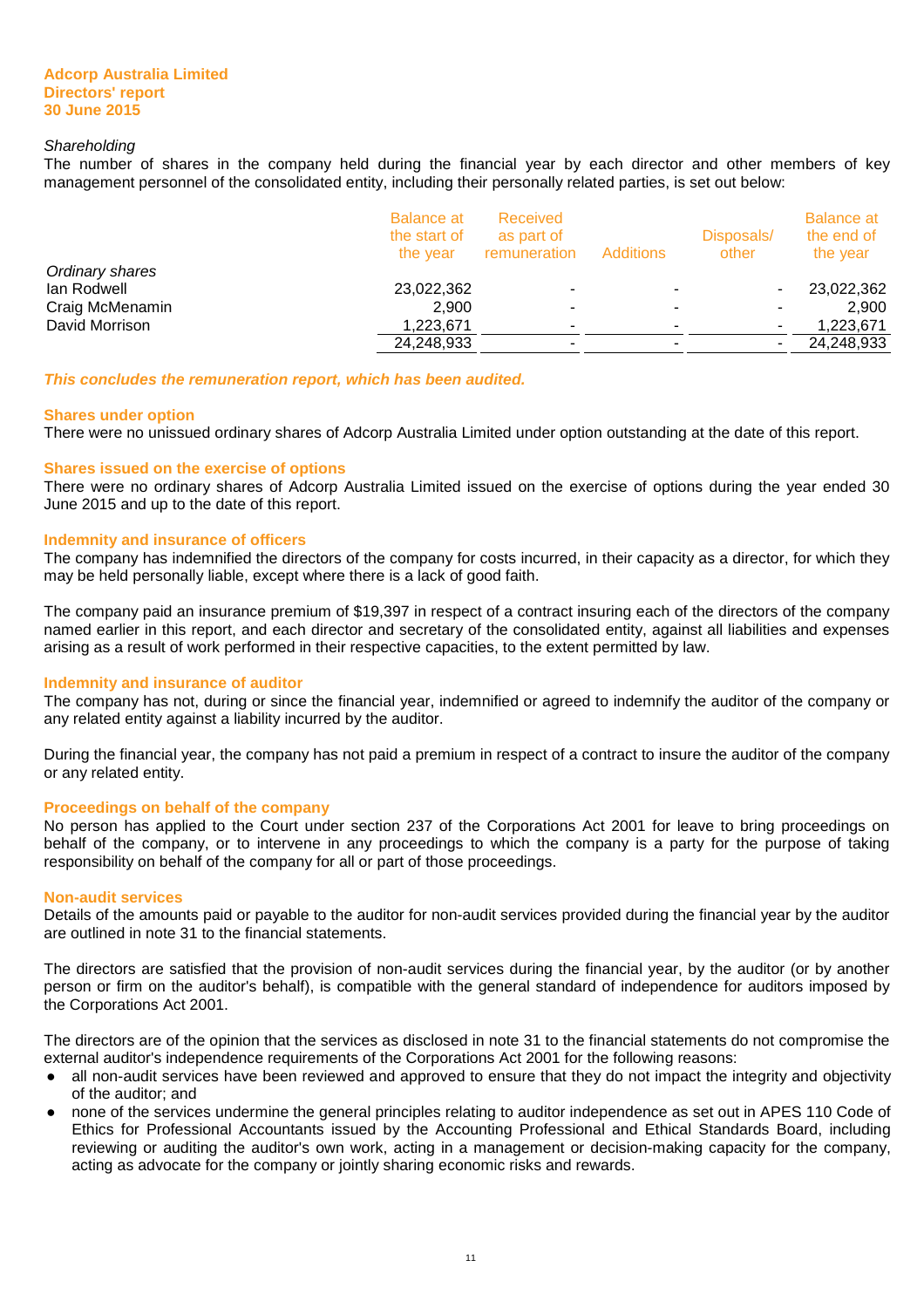#### **Adcorp Australia Limited Directors' report 30 June 2015**

#### **Officers of the company who are former partners of Grant Thornton Australia**

There are no officers of the company who are former partners of Grant Thornton Australia.

#### **Rounding of amounts**

The company is of a kind referred to in Class Order 98/100, issued by the Australian Securities and Investments Commission, relating to 'rounding-off'. Amounts in this report have been rounded off in accordance with that Class Order to the nearest thousand dollars, or in certain cases, the nearest dollar.

#### **Auditor's independence declaration**

A copy of the auditor's independence declaration as required under section 307C of the Corporations Act 2001 is set out on the following page.

#### **Auditor**

Grant Thornton Australia continues in office in accordance with section 327 of the Corporations Act 2001.

This report is made in accordance with a resolution of directors, pursuant to section 298(2)(a) of the Corporations Act 2001.

On behalf of the directors

Daif Mon \_\_\_\_\_\_\_\_\_\_\_\_\_\_\_\_\_\_\_\_\_\_\_\_\_\_\_\_\_\_

David Morrison Director and Chief Executive Officer

28 August 2015 **Sydney**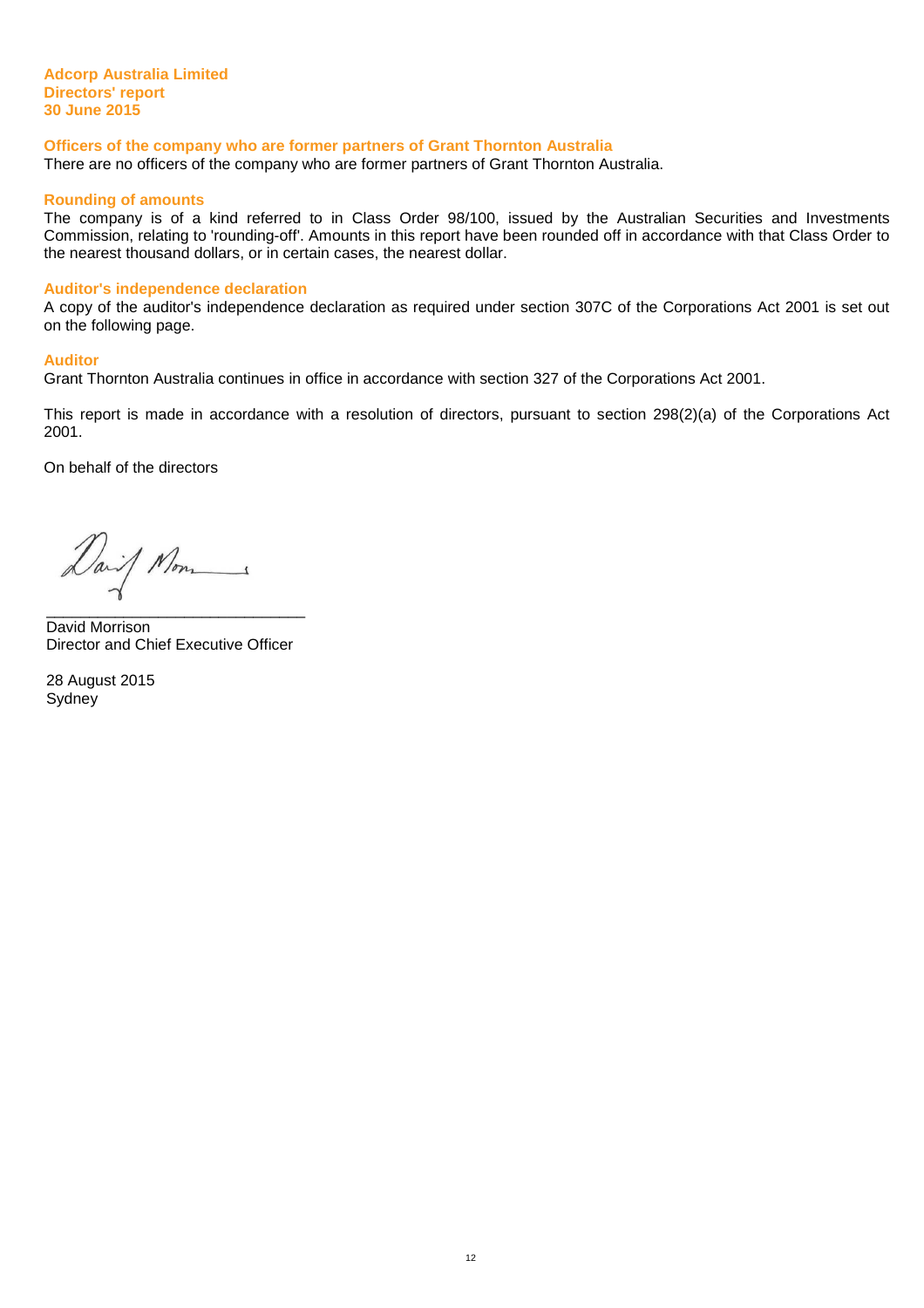

Level 17, 383 Kent Street Sydney NSW 2000

Correspondence to: Locked Bag Q800 QVB Post Office Sydney NSW 1230

**T** +61 2 8297 2400 **F** +61 2 9299 4445 **E** info.nsw@au.gt.com **W** www.grantthornton.com.au

# Auditor's Independence Declaration To the Directors of Adcorp Australia Limited

In accordance with the requirements of section 307C of the Corporations Act 2001, as lead auditor for the audit of Adcorp Australia Limited for the year ended 30 June 2015, I declare that, to the best of my knowledge and belief, there have been:

- a no contraventions of the auditor independence requirements of the Corporations Act 2001 in relation to the audit; and
- b no contraventions of any applicable code of professional conduct in relation to the audit.

Grant Thornton

GRANT THORNTON AUDIT PTY LTD Chartered Accountants

P J Woodley Partner - Audit & Assurance

Sydney, 28 August 2015

Grant Thornton Audit Pty Ltd ACN 130 913 594 a subsidiary or related entity of Grant Thornton Australia Ltd ABN 41 127 556 389

'Grant Thornton' refers to the brand under which the Grant Thornton member firms provide assurance, tax and advisory services to their clients and/or refers to one or more member firms, as the context requires. Grant Thornton Australia Ltd is a member firm of Grant Thornton International Ltd (GTIL). GTIL and the member firms are not a worldwide partnership. GTIL and each member firm is a separate legal entity. Services are delivered by the member firms. GTIL does not provide services to clients. GTIL and its member firms are not agents of, and do not obligate one another and are not liable for one another's acts or omissions. In the Australian context only, the use of the term 'Grant Thornton' may refer to Grant Thornton Australia Limited ABN 41 127 556 389 and its Australian subsidiaries and related entities. GTIL is not an Australian related entity to Grant Thornton Australia Limited.

Liability limited by a scheme approved under Professional Standards Legislation. Liability is limited in those States where a current scheme applies.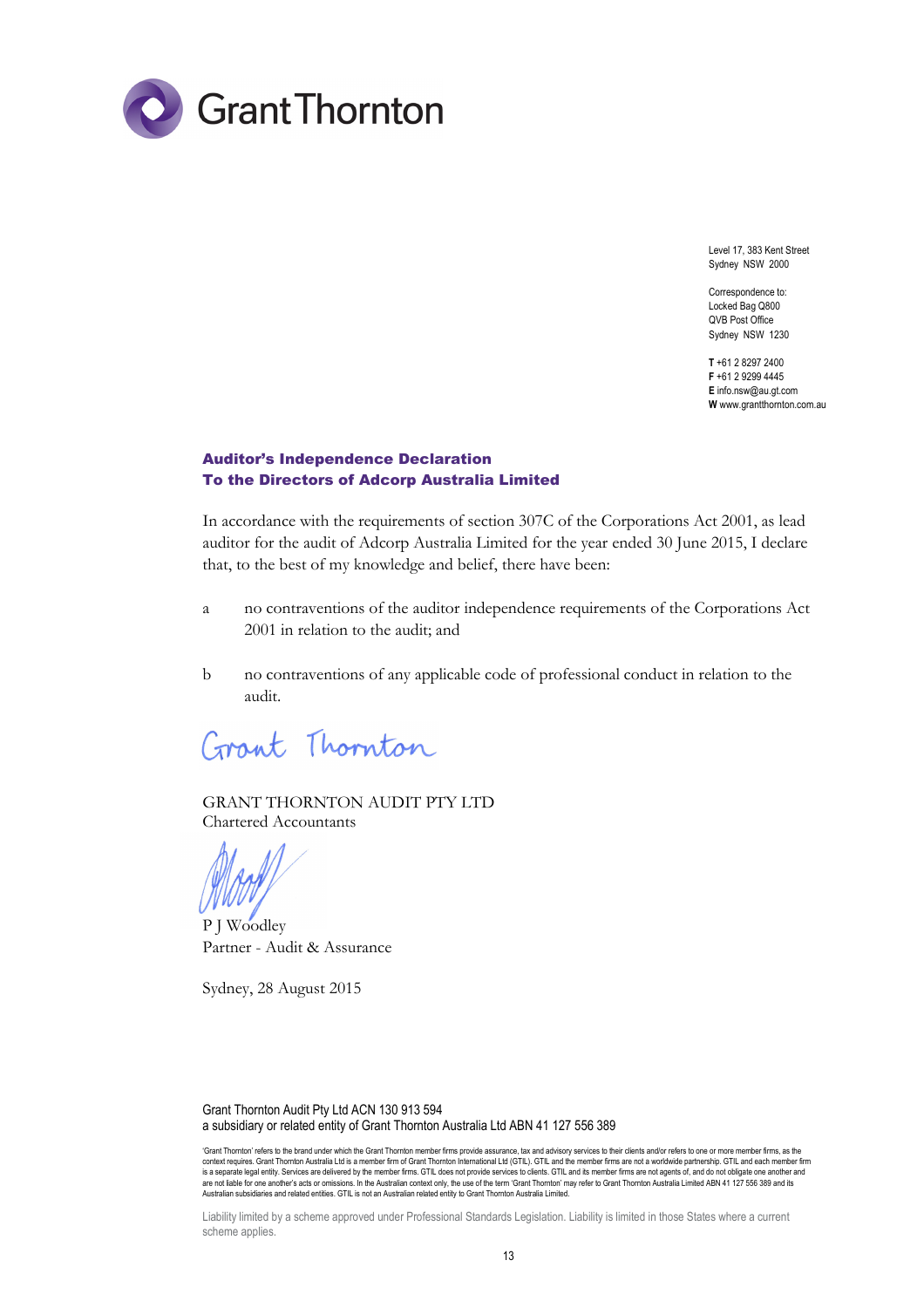#### **Adcorp Australia Limited Statement of profit or loss and other comprehensive income For the year ended 30 June 2015**

|                                                                                               |             | <b>Consolidated</b>         |                             |  |
|-----------------------------------------------------------------------------------------------|-------------|-----------------------------|-----------------------------|--|
|                                                                                               | <b>Note</b> | 2015<br>\$'000              | 2014<br>\$'000              |  |
| <b>Revenue</b>                                                                                | 5           | 18,183                      | 18,535                      |  |
| <b>Expenses</b><br>Client service expenses                                                    |             | (11, 950)                   | (14, 577)                   |  |
| Administrative expenses<br>Marketing expenses<br>Office and communication expenses            |             | (1,089)<br>(873)<br>(4,005) | (1,233)<br>(844)<br>(4,619) |  |
| Finance costs                                                                                 | 6           | (49)                        | (9)                         |  |
| Profit/(loss) before income tax (expense)/benefit                                             |             | 217                         | (2,747)                     |  |
| Income tax (expense)/benefit                                                                  | 7           | (58)                        | 142                         |  |
| Profit/(loss) after income tax expense for the year                                           |             | 159                         | (2,605)                     |  |
| Other comprehensive income                                                                    |             |                             |                             |  |
| Items that may be reclassified subsequently to profit or loss<br>Foreign currency translation |             | (80)                        | 199                         |  |
| Other comprehensive income for the year, net of tax                                           |             | (80)                        | 199                         |  |
| Total comprehensive income for the year                                                       |             | 79                          | (2, 406)                    |  |
| Profit/(loss) for the year is attributable to:                                                |             |                             |                             |  |
| Non-controlling interest<br>Owners of Adcorp Australia Limited                                | 25          | 26<br>133                   | 3<br>(2,608)                |  |
|                                                                                               |             | 159                         | (2,605)                     |  |
| Total comprehensive income for the year is attributable to:                                   |             |                             |                             |  |
| Non-controlling interest<br>Owners of Adcorp Australia Limited                                |             | 26<br>53                    | 3<br>(2, 409)               |  |
|                                                                                               |             | 79                          | (2, 406)                    |  |
|                                                                                               |             | <b>Cents</b>                | <b>Cents</b>                |  |
| Basic earnings per share<br>Diluted earnings per share                                        | 41<br>41    | 0.22<br>0.22                | (4.30)<br>(4.30)            |  |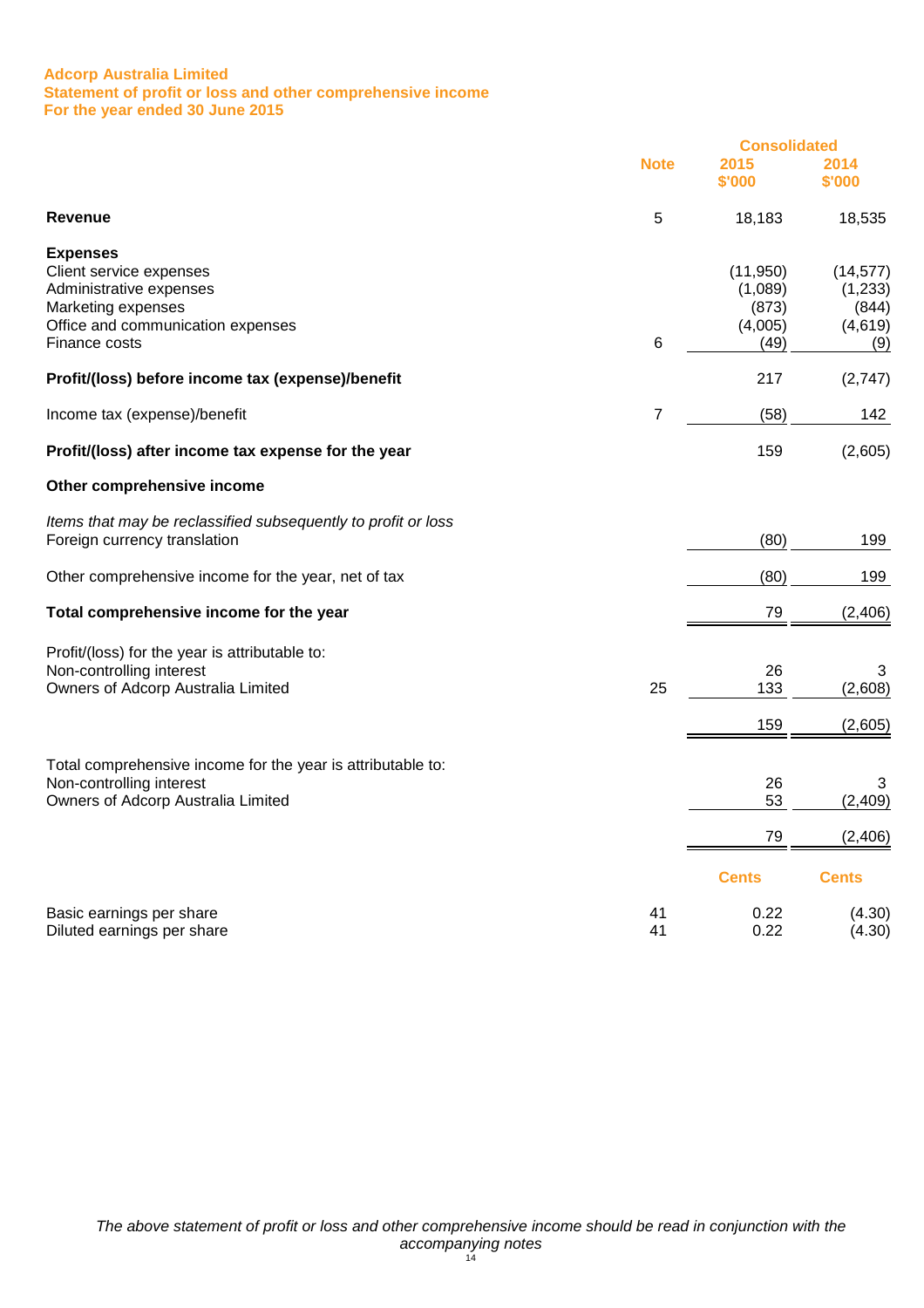#### **Adcorp Australia Limited Statement of financial position As at 30 June 2015**

|                                                                             |             | <b>Consolidated</b> |                |
|-----------------------------------------------------------------------------|-------------|---------------------|----------------|
|                                                                             | <b>Note</b> | 2015<br>\$'000      | 2014<br>\$'000 |
| <b>Assets</b>                                                               |             |                     |                |
| <b>Current assets</b>                                                       |             |                     |                |
| Cash and cash equivalents                                                   | 8           | 1,827               | 7,102          |
| Trade and other receivables                                                 | 9           | 8,200               | 9,441          |
| Income tax refund due                                                       | 10          | 60                  | 19             |
| Other current assets<br><b>Total current assets</b>                         | 11          | 477                 | 178            |
|                                                                             |             | 10,564              | 16,740         |
| <b>Non-current assets</b>                                                   |             |                     |                |
| Property, plant and equipment                                               | 13          | 683                 | 1,203          |
| Intangibles                                                                 | 14          | 44                  | 99             |
| Deferred tax                                                                | 15          | 1,050               | 907            |
| Total non-current assets                                                    |             | 1,777               | 2,209          |
| <b>Total assets</b>                                                         |             | 12,341              | 18,949         |
| <b>Liabilities</b>                                                          |             |                     |                |
| <b>Current liabilities</b>                                                  |             |                     |                |
| Trade and other payables                                                    | 16          | 10,983              | 18,204         |
| <b>Borrowings</b>                                                           | 17          | 501                 |                |
| Income tax                                                                  | 18          | 31                  | 4              |
| Provisions                                                                  | 19          | 978                 | 873            |
| <b>Total current liabilities</b>                                            |             | 12,493              | 19,081         |
| <b>Non-current liabilities</b>                                              |             |                     |                |
| Deferred tax                                                                | 20          | 196                 | 29             |
| Provisions                                                                  | 21          | 436                 | 702            |
| Total non-current liabilities                                               |             | 632                 | 731            |
| <b>Total liabilities</b>                                                    |             | 13,125              | 19,812         |
| <b>Net liabilities</b>                                                      |             | (784)               | (863)          |
| <b>Equity</b>                                                               |             |                     |                |
| Issued capital                                                              | 22          | 28,894              | 28,894         |
| Purchased controlling interest reserve                                      | 23          | (113)               | (113)          |
| Reserves                                                                    | 24          | (411)               | (331)          |
| <b>Accumulated losses</b>                                                   | 25          | (29, 156)           | (29, 289)      |
| Deficiency in equity attributable to the owners of Adcorp Australia Limited |             | (786)               | (839)          |
| Non-controlling interest                                                    | 26          | 2                   | (24)           |
| <b>Total deficiency in equity</b>                                           |             | (784)               | (863)          |
|                                                                             |             |                     |                |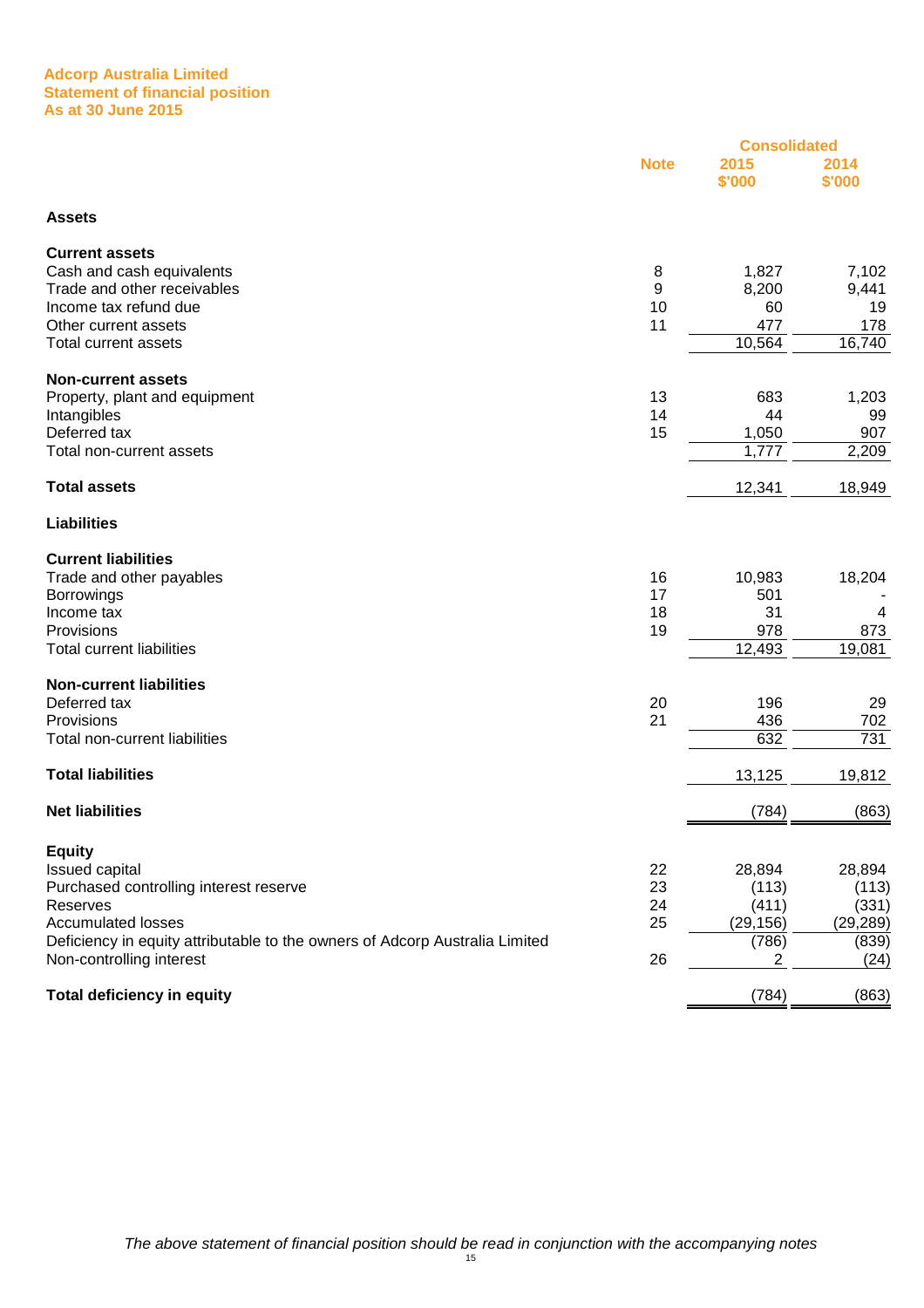#### **Adcorp Australia Limited Statement of changes in equity For the year ended 30 June 2015**

| <b>Consolidated</b>                                                                                                 | <b>Issued</b><br>capital<br>\$'000 | <b>Purchased</b><br>controlling<br>interest<br>reserve<br>\$'000 | <b>Reserves</b><br>\$'000 | <b>Accumulated</b><br><b>losses</b><br>\$'000 | Non-<br>controlling<br><b>interest</b><br>\$'000 | <b>Total</b><br>deficiency<br>\$'000 |
|---------------------------------------------------------------------------------------------------------------------|------------------------------------|------------------------------------------------------------------|---------------------------|-----------------------------------------------|--------------------------------------------------|--------------------------------------|
| Balance at 1 July 2013                                                                                              | 28,894                             | (113)                                                            | (530)                     | (26, 681)                                     | (27)                                             | 1,543                                |
| Profit/(loss) after income tax<br>(expense)/benefit for the year<br>Other comprehensive income                      |                                    |                                                                  | 199                       | (2,608)                                       | 3                                                | (2,605)<br>199                       |
| for the year, net of tax                                                                                            |                                    |                                                                  |                           |                                               |                                                  |                                      |
| Total comprehensive income for<br>the year                                                                          |                                    |                                                                  | 199                       | (2,608)                                       | 3                                                | (2, 406)                             |
| Balance at 30 June 2014                                                                                             | 28,894                             | (113)                                                            | (331)                     | (29, 289)                                     | (24)                                             | (863)                                |
| <b>Consolidated</b>                                                                                                 | <b>Issued</b><br>capital<br>\$'000 | <b>Purchased</b><br>controlling<br>interest<br>reserve<br>\$'000 | <b>Reserves</b><br>\$'000 | <b>Accumulated</b><br><b>losses</b><br>\$'000 | Non-<br>controlling<br><b>interest</b><br>\$'000 | <b>Total</b><br>deficiency<br>\$'000 |
| Balance at 1 July 2014                                                                                              | 28,894                             | (113)                                                            | (331)                     | (29, 289)                                     | (24)                                             | (863)                                |
| Profit after income tax<br>(expense)/benefit for the year<br>Other comprehensive income<br>for the year, net of tax |                                    |                                                                  | (80)                      | 133                                           | 26                                               | 159<br>(80)                          |
| Total comprehensive income for<br>the year                                                                          |                                    |                                                                  | (80)                      | 133                                           | 26                                               | 79                                   |
| Balance at 30 June 2015                                                                                             | 28,894                             | (113)                                                            | (411)                     | (29, 156)                                     | $\overline{c}$                                   | (784)                                |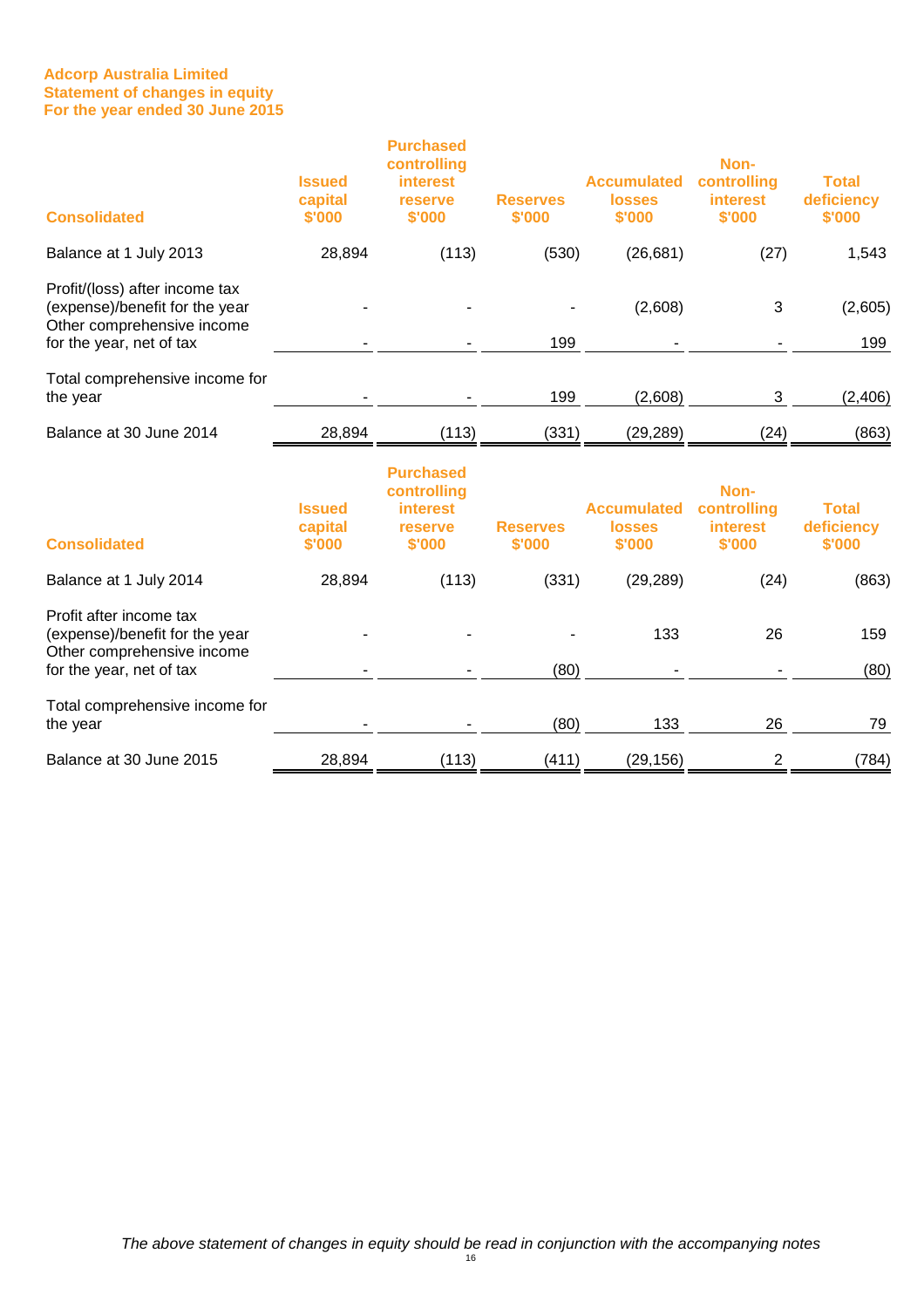#### **Adcorp Australia Limited Statement of cash flows For the year ended 30 June 2015**

|                                                                  |             | <b>Consolidated</b> |                |  |
|------------------------------------------------------------------|-------------|---------------------|----------------|--|
|                                                                  | <b>Note</b> | 2015<br>\$'000      | 2014<br>\$'000 |  |
| Cash flows from operating activities                             |             |                     |                |  |
| Receipts from customers (inclusive of GST)                       |             | 75,780              | 98,061         |  |
| Payments to suppliers and employees (inclusive of GST)           |             | (81, 217)           | (96, 683)      |  |
|                                                                  |             | (5, 437)            | 1,378          |  |
| Interest received                                                |             | 53                  | 85             |  |
| Interest and other finance costs paid                            |             | (49)                | (9)            |  |
| Income taxes refunded                                            |             |                     | 464            |  |
| Income taxes paid                                                |             | (48)                |                |  |
| Net cash from/(used in) operating activities                     | 40          | (5, 481)            | 1,918          |  |
| Cash flows from investing activities                             |             |                     |                |  |
| Payments for property, plant and equipment                       | 13          | (78)                | (282)          |  |
| Payments for intangibles                                         | 14          | (221)               | (254)          |  |
| Proceeds from disposal of property, plant and equipment          |             | 4                   | 9              |  |
| Net cash used in investing activities                            |             | (295)               | (527)          |  |
| Cash flows from financing activities                             |             |                     |                |  |
| Payments for invoice financing                                   |             | (13, 428)           |                |  |
| Proceeds from invoice financing                                  |             | 13,929              |                |  |
| Net cash from financing activities                               |             | 501                 |                |  |
| Net increase/(decrease) in cash and cash equivalents             |             | (5,275)             | 1,391          |  |
| Cash and cash equivalents at the beginning of the financial year |             | 7,102               | 5,711          |  |
|                                                                  |             |                     |                |  |
| Cash and cash equivalents at the end of the financial year       | 8           | 1,827               | 7,102          |  |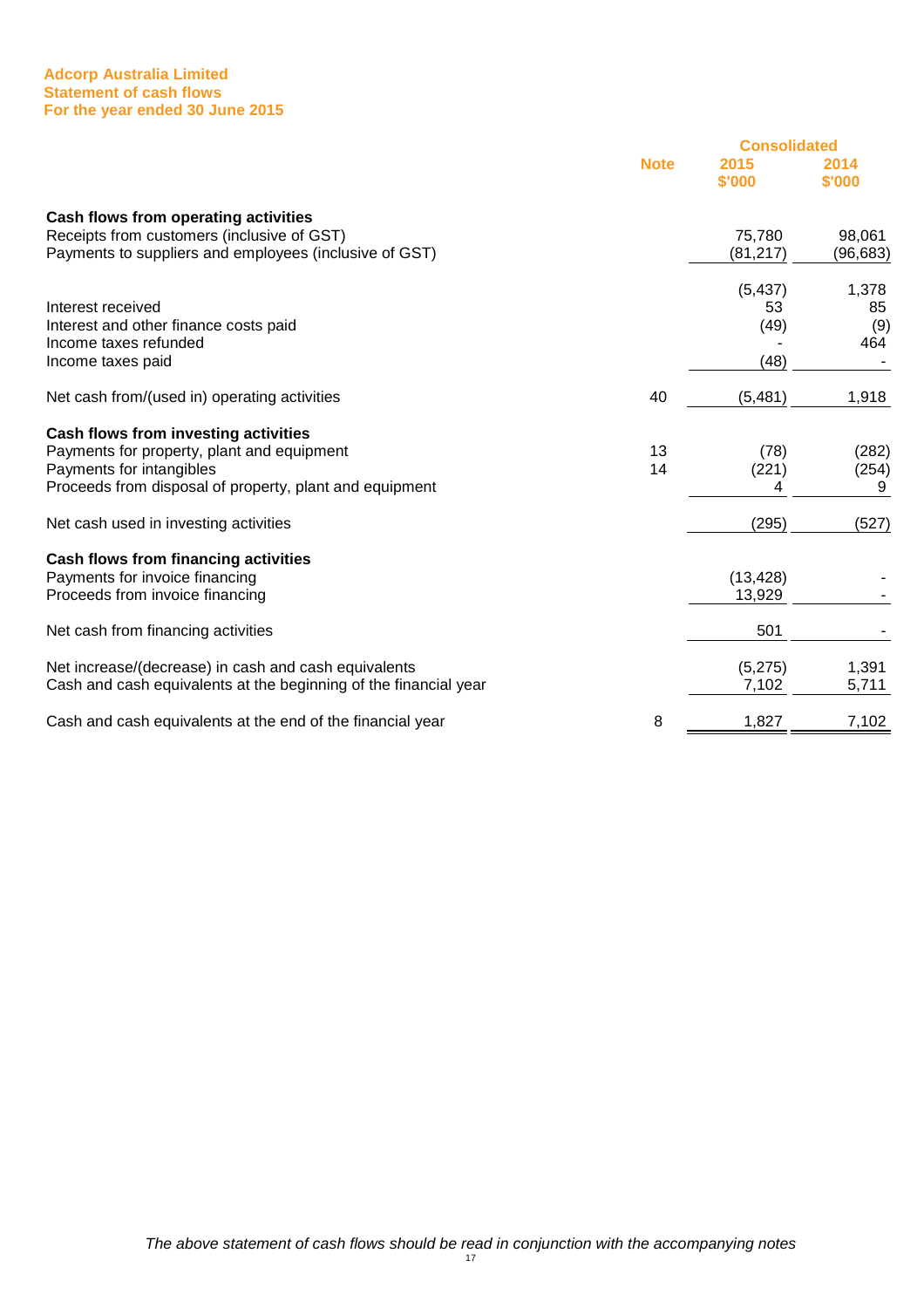#### **Note 1. General information**

The financial statements cover Adcorp Australia Limited as a consolidated entity consisting of Adcorp Australia Limited and the entities it controlled at the end of, or during, the year. The financial statements are presented in Australian dollars, which is Adcorp Australia Limited's functional and presentation currency.

Adcorp Australia Limited is a listed public company limited by shares, incorporated and domiciled in Australia. Its registered office and principal place of business is:

Level 1 7 Kelly Street Ultimo NSW 2007

A description of the nature of the consolidated entity's operations and its principal activities are included in the directors' report, which is not part of the financial statements.

The financial statements were authorised for issue, in accordance with a resolution of directors, on 28 August 2015. The directors have the power to amend and reissue the financial statements.

# **Note 2. Significant accounting policies**

The principal accounting policies adopted in the preparation of the financial statements are set out below. These policies have been consistently applied to all the years presented, unless otherwise stated.

#### **New, revised or amending Accounting Standards and Interpretations adopted**

The consolidated entity has adopted all of the new, revised or amending Accounting Standards and Interpretations issued by the Australian Accounting Standards Board ('AASB') that are mandatory for the current reporting period.

Any new, revised or amending Accounting Standards or Interpretations that are not yet mandatory have not been early adopted.

#### **Going concern**

The statement of financial position of the company reflects a net deficit of \$784,000 at 30 June 2015 (prior year net deficit \$863,000) and Net Current Liabilities exceeded Net Current Assets by \$1,929,000 (prior year NCL exceeded NCA by \$2,341,000). The company's cost base has been reduced by \$3,316,000 during the year with further reductions planned in premises and communications costs. The budget for the coming financial year has been structured with a focus on new business and revenue growth. We have invested in client service directors and business development teams that bring a depth of experience and industry knowledge to our business and, coupled with price increases and improvements to job profitability, we expect to deliver increased new business revenue in the coming financial year while holding our costs steady and generating positive EBITDA and cash flow.

We have secured continued invoice financing facilities with Bibby Financial, renewing our agreement until August 2016.

Our cash flow projections over the next twelve months are based on detailed financial models that indicate that the company will be able to pay its commitments as they fall due provided we achieve our sales targets. We maintain a high level of rigour in cash flow management and prompt collection of receivables.

While there is material uncertainty, the directors are of the view that the business is a going concern. The company has implemented a number of substantial initiatives as noted above, in order to return to profitability and positive net asset value and the consolidated entity will be able to meet its debts as they fall due. The financial statements have therefore, been prepared on a going concern basis.

#### **Basis of preparation**

These general purpose financial statements have been prepared in accordance with Australian Accounting Standards and Interpretations issued by the Australian Accounting Standards Board ('AASB') and the Corporations Act 2001, as appropriate for for-profit oriented entities. These financial statements also comply with International Financial Reporting Standards as issued by the International Accounting Standards Board ('IASB').

#### Historical cost convention

The financial statements have been prepared under the historical cost convention.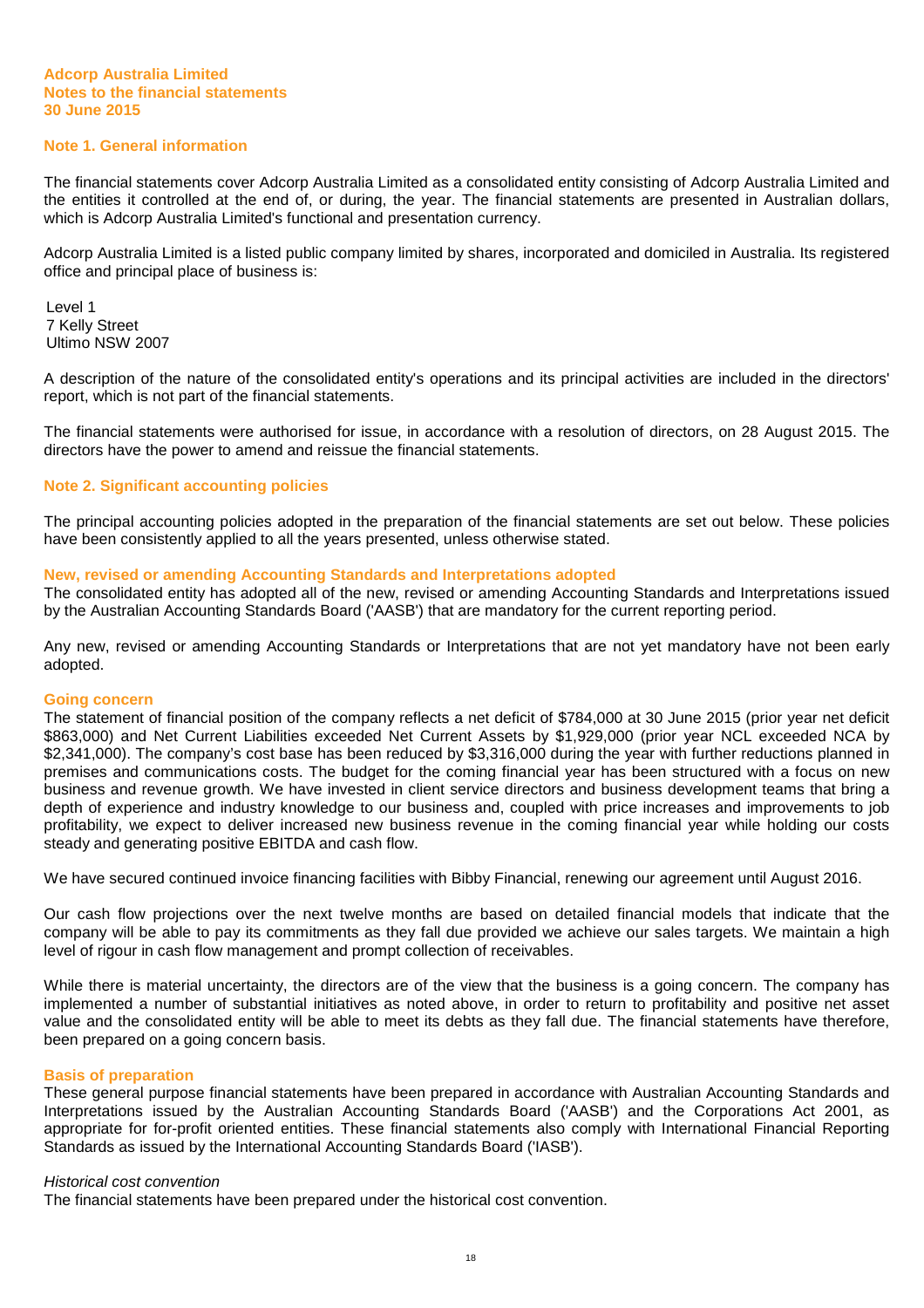#### Critical accounting estimates

The preparation of the financial statements requires the use of certain critical accounting estimates. It also requires management to exercise its judgement in the process of applying the consolidated entity's accounting policies. The areas involving a higher degree of judgement or complexity, or areas where assumptions and estimates are significant to the financial statements, are disclosed in note 3.

#### **Parent entity information**

In accordance with the Corporations Act 2001, these financial statements present the results of the consolidated entity only. Supplementary information about the parent entity is disclosed in note 35.

#### **Principles of consolidation**

The consolidated financial statements incorporate the assets and liabilities of all subsidiaries of Adcorp Australia Limited ('company' or 'parent entity') as at 30 June 2015 and the results of all subsidiaries for the year then ended. Adcorp Australia Limited and its subsidiaries together are referred to in these financial statements as the 'consolidated entity' or 'Adcorp'.

Subsidiaries are all those entities over which the consolidated entity has control. The consolidated entity controls an entity when the consolidated entity is exposed to, or has rights to, variable returns from its involvement with the entity and has the ability to affect those returns through its power to direct the activities of the entity. Subsidiaries are fully consolidated from the date on which control is transferred to the consolidated entity. They are de-consolidated from the date that control ceases.

Intercompany transactions, balances and unrealised gains on transactions between entities in the consolidated entity are eliminated. Unrealised losses are also eliminated unless the transaction provides evidence of the impairment of the asset transferred. Accounting policies of subsidiaries have been changed where necessary to ensure consistency with the policies adopted by the consolidated entity.

The acquisition of subsidiaries is accounted for using the acquisition method of accounting. A change in ownership interest, without the loss of control, is accounted for as an equity transaction, where the difference between the consideration transferred and the book value of the share of the non-controlling interest acquired is recognised directly in equity attributable to the parent.

Non-controlling interest in the results and equity of subsidiaries are shown separately in the statement of profit or loss and other comprehensive income, statement of financial position and statement of changes in equity of the consolidated entity. Losses incurred by the consolidated entity are attributed to the non-controlling interest in full, even if that results in a deficit balance.

Where the consolidated entity loses control over a subsidiary, it derecognises the assets including goodwill, liabilities and non-controlling interest in the subsidiary together with any cumulative translation differences recognised in equity. The consolidated entity recognises the fair value of the consideration received and the fair value of any investment retained together with any gain or loss in profit or loss.

#### **Operating segments**

Operating segments are presented using the 'management approach', where the information presented is on the same basis as the internal reports provided to the Chief Operating Decision Makers ('CODM'). The CODM is responsible for the allocation of resources to operating segments and assessing their performance.

#### **Foreign currency translation**

The financial statements are presented in Australian dollars, which is Adcorp Australia Limited's functional and presentation currency.

#### Foreign currency transactions

Foreign currency transactions are translated into Australian dollars using the exchange rates prevailing at the dates of the transactions. Foreign exchange gains and losses resulting from the settlement of such transactions and from the translation at financial year-end exchange rates of monetary assets and liabilities denominated in foreign currencies are recognised in profit or loss.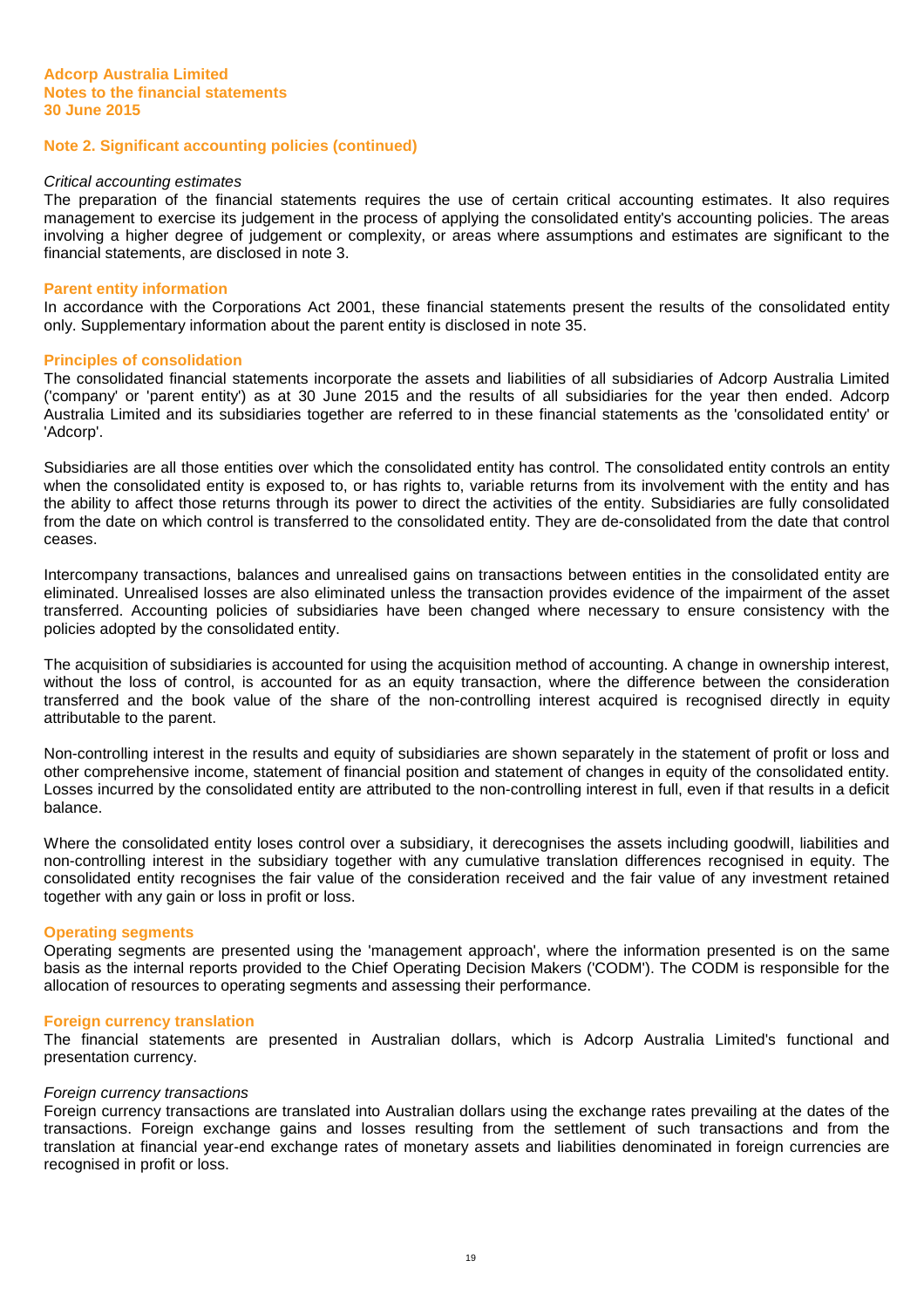#### Foreign operations

The assets and liabilities of foreign operations are translated into Australian dollars using the exchange rates at the reporting date. The revenues and expenses of foreign operations are translated into Australian dollars using the average exchange rates, which approximate the rates at the dates of the transactions, for the period. All resulting foreign exchange differences are recognised in other comprehensive income through the foreign currency reserve in equity.

The foreign currency reserve is recognised in profit or loss when the foreign operation or net investment is disposed of.

#### **Revenue recognition**

Revenue is recognised when it is probable that the economic benefit will flow to the consolidated entity and the revenue can be reliably measured. Revenue is measured at the fair value of the consideration received or receivable.

#### Operating revenues

Media, production and creative revenue, net of direct costs, are brought to account when billed to the client once an advertisement has appeared or published material produced. For cash flow purposes the amounts are shown as gross receipts and gross payments.

#### **Dividends**

Dividend revenue is recognised when received or when the right to receive payment is established.

#### **Interest**

Interest revenue is recognised as interest accrues using the effective interest method. This is a method of calculating the amortised cost of a financial asset and allocating the interest income over the relevant period using the effective interest rate, which is the rate that exactly discounts estimated future cash receipts through the expected life of the financial asset to the net carrying amount of the financial asset.

#### Rent

Rent revenue from sub-leasing is recognised on a straight-line basis over the lease term. Lease incentives granted are recognised as part of the rental revenue. Contingent rentals are recognised as income in the period when earned.

#### Other revenue

Other revenue is recognised when it is received or when the right to receive payment is established.

#### **Income tax**

The income tax expense or benefit for the period is the tax payable on that period's taxable income based on the applicable income tax rate for each jurisdiction, adjusted by the changes in deferred tax assets and liabilities attributable to temporary differences, unused tax losses and the adjustment recognised for prior periods, where applicable.

Deferred tax assets and liabilities are recognised for temporary differences at the tax rates expected to be applied when the assets are recovered or liabilities are settled, based on those tax rates that are enacted or substantively enacted, except for:

- When the deferred income tax asset or liability arises from the initial recognition of goodwill or an asset or liability in a transaction that is not a business combination and that, at the time of the transaction, affects neither the accounting nor taxable profits; or
- When the taxable temporary difference is associated with interests in subsidiaries, associates or joint ventures, and the timing of the reversal can be controlled and it is probable that the temporary difference will not reverse in the foreseeable future.

Deferred tax assets are recognised for deductible temporary differences and unused tax losses only if it is probable that future taxable amounts will be available to utilise those temporary differences and losses.

The carrying amount of recognised and unrecognised deferred tax assets are reviewed at each reporting date. Deferred tax assets recognised are reduced to the extent that it is no longer probable that future taxable profits will be available for the carrying amount to be recovered. Previously unrecognised deferred tax assets are recognised to the extent that it is probable that there are future taxable profits available to recover the asset.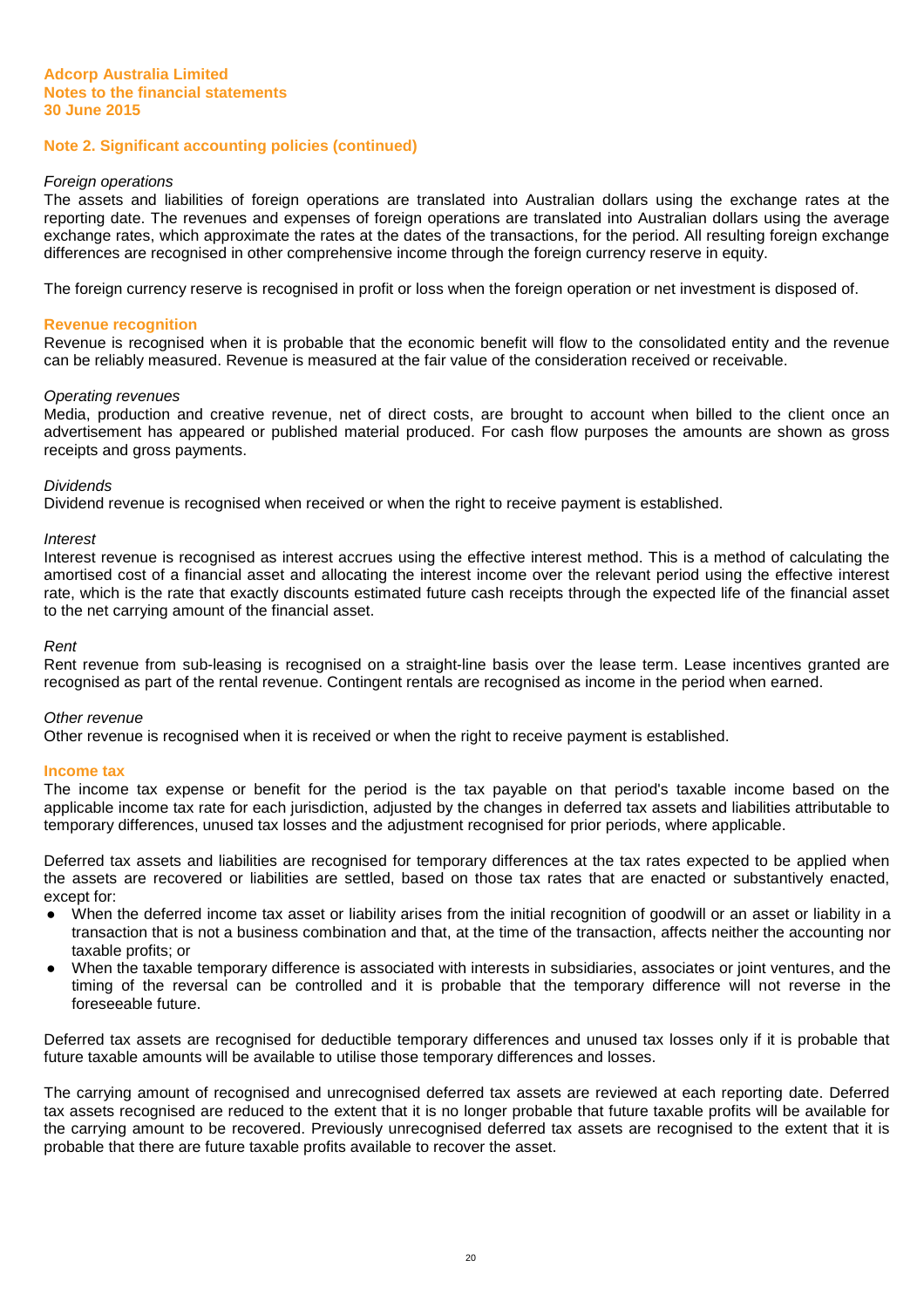Deferred tax assets and liabilities are offset only where there is a legally enforceable right to offset current tax assets against current tax liabilities and deferred tax assets against deferred tax liabilities; and they relate to the same taxable authority on either the same taxable entity or different taxable entities which intend to settle simultaneously.

Adcorp Australia Limited (the 'head entity') and its wholly-owned Australian subsidiaries have formed an income tax consolidated group under the tax consolidation regime. The head entity and each subsidiary in the tax consolidated group continue to account for their own current and deferred tax amounts. The tax consolidated group has applied the 'separate taxpayer within group' approach in determining the appropriate amount of taxes to allocate to members of the tax consolidated group.

In addition to its own current and deferred tax amounts, the head entity also recognises the current tax liabilities (or assets) and the deferred tax assets arising from unused tax losses and unused tax credits assumed from each subsidiary in the tax consolidated group.

Assets or liabilities arising under tax funding agreements with the tax consolidated entities are recognised as amounts receivable from or payable to other entities in the tax consolidated group. The tax funding arrangement ensures that the intercompany charge equals the current tax liability or benefit of each tax consolidated group member, resulting in neither a contribution by the head entity to the subsidiaries nor a distribution by the subsidiaries to the head entity.

#### **Current and non-current classification**

Assets and liabilities are presented in the statement of financial position based on current and non-current classification.

An asset is classified as current when: it is either expected to be realised or intended to be sold or consumed in the normal operating cycle; it is held primarily for the purpose of trading; it is expected to be realised within 12 months after the reporting period; or the asset is cash or cash equivalent unless restricted from being exchanged or used to settle a liability for at least 12 months after the reporting period. All other assets are classified as non-current.

A liability is classified as current when: it is either expected to be settled in the normal operating cycle; it is held primarily for the purpose of trading; it is due to be settled within 12 months after the reporting period; or there is no unconditional right to defer the settlement of the liability for at least 12 months after the reporting period. All other liabilities are classified as noncurrent.

Deferred tax assets and liabilities are always classified as non-current.

#### **Cash and cash equivalents**

Cash and cash equivalents includes cash on hand, deposits held at call with financial institutions, other short-term, highly liquid investments with original maturities of three months or less that are readily convertible to known amounts of cash and which are subject to an insignificant risk of changes in value.

#### **Trade and other receivables**

Trade receivables are initially recognised at fair value and subsequently measured at amortised cost using the effective interest method, less any provision for impairment. Trade receivables are generally due for settlement within 30 days. The company has a trade credit policy in place at 30 June 2015.

Collectability of trade receivables is reviewed on an ongoing basis. Debts which are known to be uncollectable are written off by reducing the carrying amount directly. A provision for impairment of trade receivables is raised when there is objective evidence that the consolidated entity will not be able to collect all amounts due according to the original terms of the receivables. Significant financial difficulties of the debtor, probability that the debtor will enter bankruptcy or financial reorganisation and default or delinquency in payments (more than 60 days overdue) are considered indicators that the trade receivable may be impaired. The amount of the impairment allowance is the difference between the asset's carrying amount and the present value of estimated future cash flows, discounted at the original effective interest rate. Cash flows relating to short-term receivables are not discounted if the effect of discounting is immaterial.

Other receivables are recognised at amortised cost, less any provision for impairment.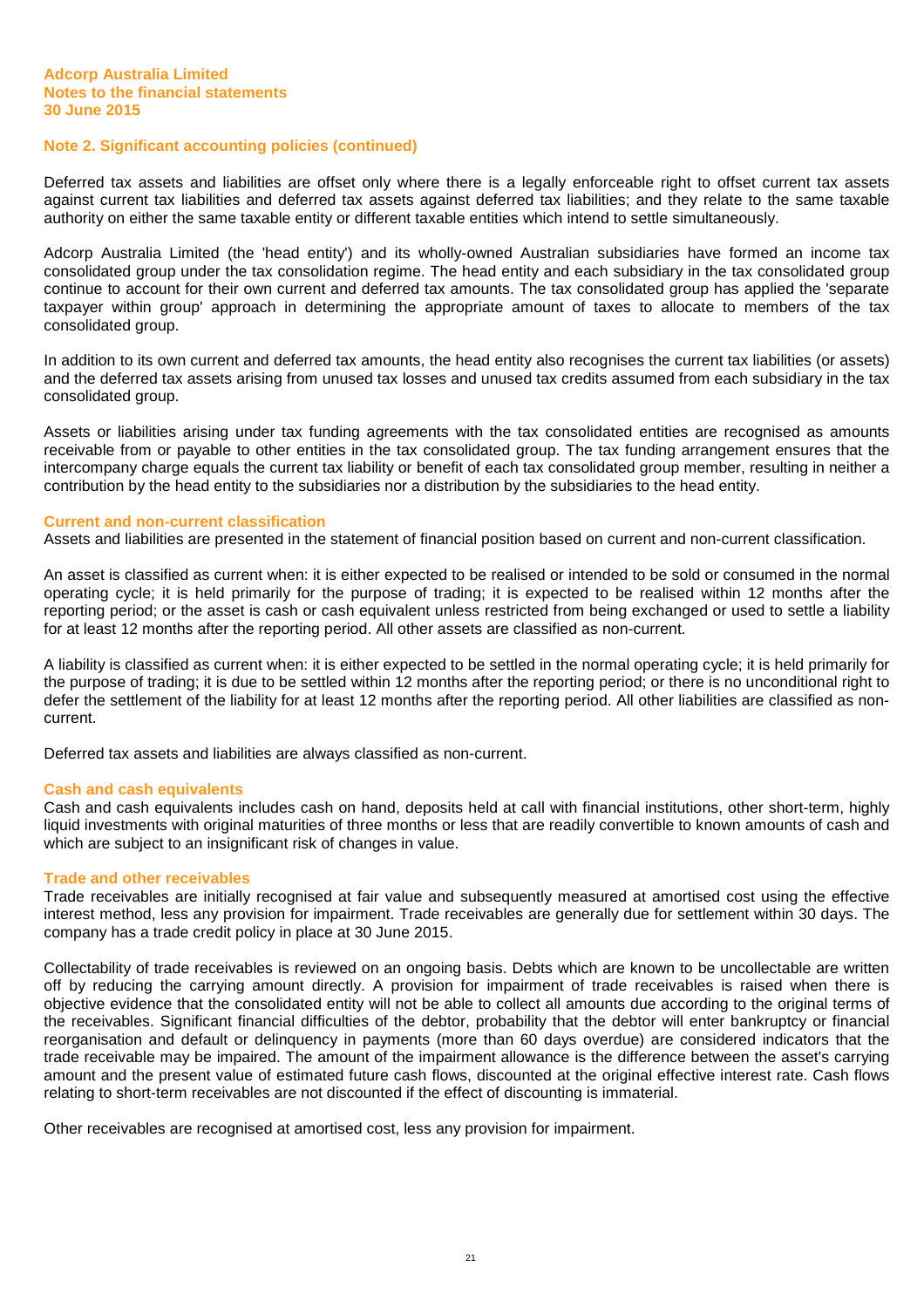#### **Associates**

Associates are entities over which the consolidated entity has significant influence but not control or joint control. Investments in associates are accounted for using the equity method. Under the equity method, the share of the profits or losses of the associate is recognised in profit or loss and the share of the movements in equity is recognised in other comprehensive income. Investments in associates are carried in the statement of financial position at cost plus postacquisition changes in the consolidated entity's share of net assets of the associate. Goodwill relating to the associate is included in the carrying amount of the investment and is neither amortised nor individually tested for impairment. Dividends received or receivable from associates reduce the carrying amount of the investment.

When the consolidated entity's share of losses in an associate equals or exceeds its interest in the associate, including any unsecured long-term receivables, the consolidated entity does not recognise further losses, unless it has incurred obligations or made payments on behalf of the associate.

The consolidated entity discontinues the use of the equity method upon the loss of significant influence over the associate and recognises any retained investment at its fair value. Any difference between the associate's carrying amount, fair value of the retained investment and proceeds from disposal is recognised in profit or loss.

#### **Property, plant and equipment**

Plant and equipment is stated at historical cost less accumulated depreciation and impairment. Historical cost includes expenditure that is directly attributable to the acquisition of the items.

Depreciation is calculated on a straight-line and diminishing value basis to write off the net cost of each item of property, plant and equipment over their expected useful lives as follows:

Office equipment 3-5 years Plant and equipment **Contract and Executes** over lease term

The residual values, useful lives and depreciation methods are reviewed, and adjusted if appropriate, at each reporting date, and reflect the pattern of consumption of the assets future economic benefit.

Leasehold improvements and plant and equipment under lease are depreciated over the unexpired period of the lease or the estimated useful life of the assets, whichever is shorter.

An item of property, plant and equipment is derecognised upon disposal or when there is no future economic benefit to the consolidated entity. Gains and losses between the carrying amount and the disposal proceeds are taken to profit or loss.

#### **Leases**

The determination of whether an arrangement is or contains a lease is based on the substance of the arrangement and requires an assessment of whether the fulfilment of the arrangement is dependent on the use of a specific asset or assets and the arrangement conveys a right to use the asset.

A distinction is made between finance leases, which effectively transfer from the lessor to the lessee substantially all the risks and benefits incidental to the ownership of leased assets, and operating leases, under which the lessor effectively retains substantially all such risks and benefits.

Finance leases are capitalised. A lease asset and liability are established at the fair value of the leased assets, or if lower, the present value of minimum lease payments. Lease payments are allocated between the principal component of the lease liability and the finance costs, so as to achieve a constant rate of interest on the remaining balance of the liability.

Leased assets acquired under a finance lease are depreciated over the asset's useful life or over the shorter of the asset's useful life and the lease term if there is no reasonable certainty that the consolidated entity will obtain ownership at the end of the lease term.

Operating lease payments, net of any incentives received from the lessor, are charged to profit or loss on a straight-line basis over the term of the lease.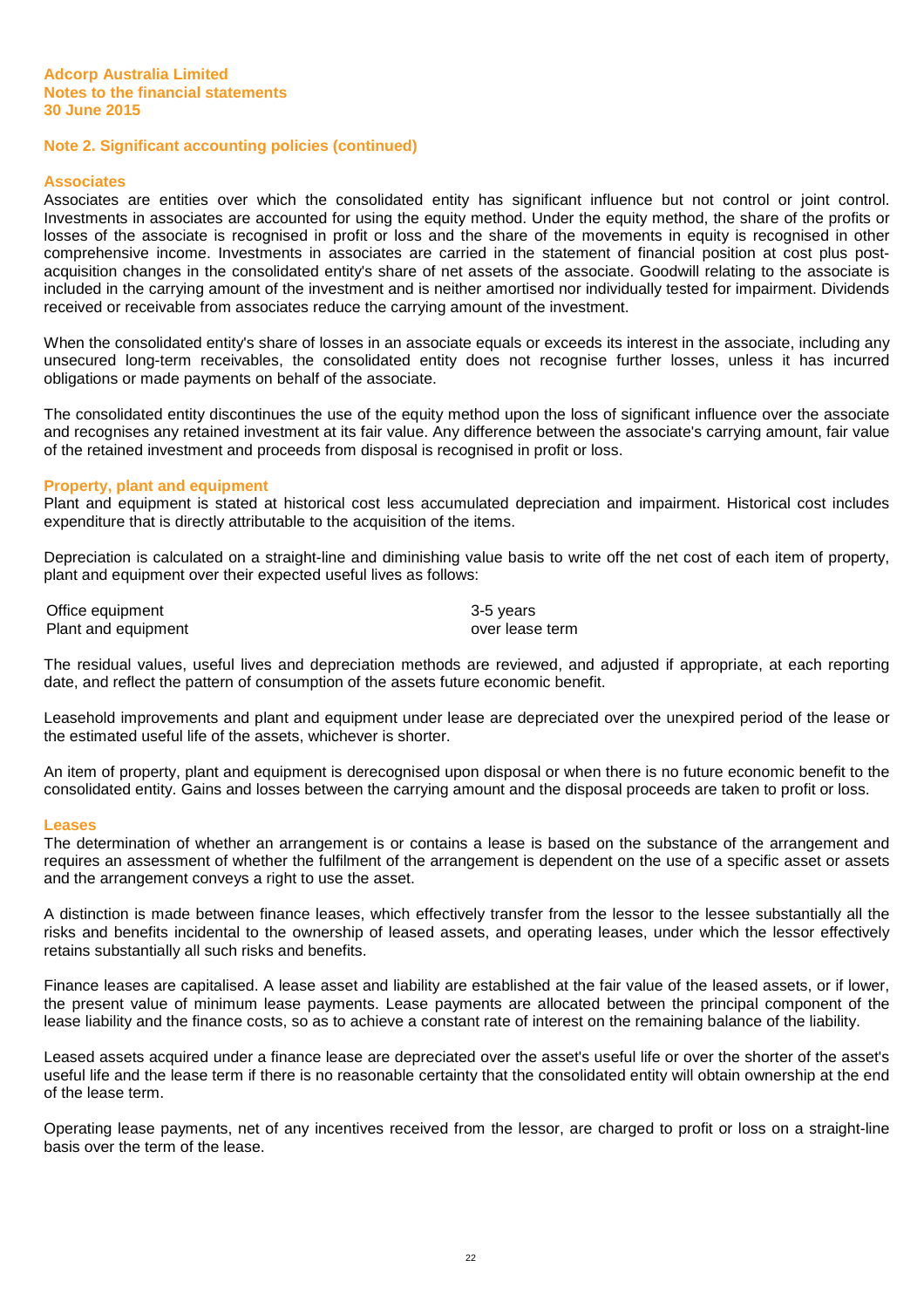#### **Intangible assets**

Intangible assets acquired as part of a business combination, other than goodwill, are initially measured at their fair value at the date of the acquisition. Intangible assets acquired separately are initially recognised at cost. Indefinite life intangible assets are not amortised and are subsequently measured at cost less any impairment. Finite life intangible assets are subsequently measured at cost less amortisation and any impairment. The gains or losses recognised in profit or loss arising from the derecognition of intangible assets are measured as the difference between net disposal proceeds and the carrying amount of the intangible asset. The method and useful lives of finite life intangible assets are reviewed annually. Changes in the expected pattern of consumption or useful life are accounted for prospectively by changing the amortisation method or period.

#### Software licences

Significant costs associated with software are deferred and amortised on a straight-line and diminishing value basis over the period of their expected benefit, being their finite life of 2 to 3 years. The method of amortisation reflects the pattern of consumption of the assets future economic benefit.

#### Customer lists

Costs in relation to customer lists of the consolidated entity are capitalised as an asset and amortised on a straight-line basis over 3 years. Customer lists have been fully written down.

#### **Impairment of non-financial assets**

Goodwill and other intangible assets that have an indefinite useful life are not subject to amortisation and are tested annually for impairment, or more frequently if events or changes in circumstances indicate that they might be impaired. Other non-financial assets are reviewed for impairment whenever events or changes in circumstances indicate that the carrying amount may not be recoverable. An impairment loss is recognised for the amount by which the asset's carrying amount exceeds its recoverable amount.

Recoverable amount is the higher of an asset's fair value less costs of disposal and value-in-use. The value-in-use is the present value of the estimated future cash flows relating to the asset using a pre-tax discount rate specific to the asset or cash-generating unit to which the asset belongs. Assets that do not have independent cash flows are grouped together to form a cash-generating unit.

#### **Trade and other payables**

These amounts represent liabilities for goods and services provided to the consolidated entity prior to the end of the financial year and which are unpaid. Due to their short-term nature they are measured at amortised cost and not discounted. The amounts are unsecured and are usually paid within 30 days of recognition except for media creditors who are on 45 day terms. Other payables have repayment terms of less than 12 months.

#### **Borrowings**

Loans and borrowings are initially recognised at the fair value of the consideration received, net of transaction costs. They are subsequently measured at amortised cost using the effective interest method.

Where there is an unconditional right to defer settlement of the liability for at least 12 months after the reporting date, the loans or borrowings are classified as non-current.

#### **Finance costs**

Finance costs attributable to qualifying assets are capitalised as part of the asset. All other finance costs are expensed in the period in which they are incurred.

#### **Provisions**

Provisions are recognised when the consolidated entity has a present (legal or constructive) obligation as a result of a past event, it is probable the consolidated entity will be required to settle the obligation, and a reliable estimate can be made of the amount of the obligation. The amount recognised as a provision is the best estimate of the consideration required to settle the present obligation at the reporting date, taking into account the risks and uncertainties surrounding the obligation. If the time value of money is material, provisions are discounted using a current pre-tax rate specific to the liability. The increase in the provision resulting from the passage of time is recognised as a finance cost.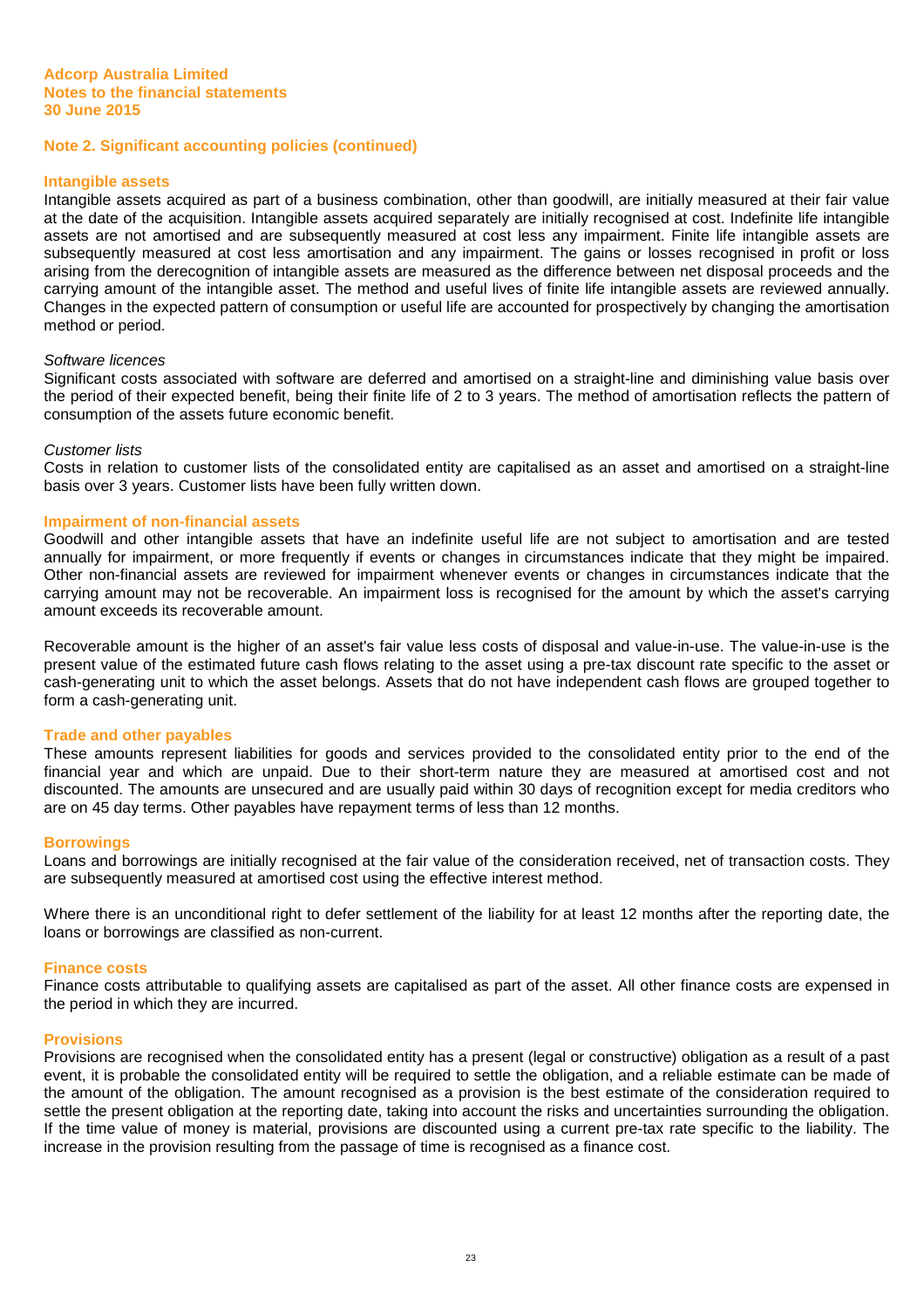#### **Employee benefits**

#### Short-term employee benefits

Liabilities for wages and salaries and other employee benefits expected to be settled within 12 months of the reporting date are measured at the amounts expected to be paid when the liabilities are settled.

#### Other long-term employee benefits

Employee benefits not expected to be settled within 12 months of the reporting date is measured as the present value of expected future payments to be made in respect of services provided by employees up to the reporting date using the projected unit credit method. Consideration is given to expected future wage and salary levels, experience of employee departures and periods of service. Expected future payments are discounted using market yields at the reporting date on corporate bonds with terms to maturity and currency that match, as closely as possible, the estimated future cash outflows.

#### Defined contribution superannuation expense

Contributions to defined contribution superannuation plans are expensed in the period in which they are incurred.

#### **Fair value measurement**

When an asset or liability, financial or non-financial, is measured at fair value for recognition or disclosure purposes, the fair value is based on the price that would be received to sell an asset or paid to transfer a liability in an orderly transaction between market participants at the measurement date; and assumes that the transaction will take place either: in the principal market; or in the absence of a principal market, in the most advantageous market.

Fair value is measured using the assumptions that market participants would use when pricing the asset or liability, assuming they act in their economic best interests. For non-financial assets, the fair value measurement is based on its highest and best use. Valuation techniques that are appropriate in the circumstances and for which sufficient data are available to measure fair value, are used, maximising the use of relevant observable inputs and minimising the use of unobservable inputs.

Assets and liabilities measured at fair value are classified, into three levels, using a fair value hierarchy that reflects the significance of the inputs used in making the measurements. Classifications are reviewed at each reporting date and transfers between levels are determined based on a reassessment of the lowest level of input that is significant to the fair value measurement.

For recurring and non-recurring fair value measurements, external valuers may be used when internal expertise is either not available or when the valuation is deemed to be significant. External valuers are selected based on market knowledge and reputation. Where there is a significant change in fair value of an asset or liability from one period to another, an analysis is undertaken, which includes a verification of the major inputs applied in the latest valuation and a comparison, where applicable, with external sources of data.

#### **Issued capital**

Ordinary shares are classified as equity.

Incremental costs directly attributable to the issue of new shares or options are shown in equity as a deduction, net of tax, from the proceeds.

#### **Earnings per share**

#### Basic earnings per share

Basic earnings per share is calculated by dividing the profit attributable to the owners of Adcorp Australia Limited, excluding any costs of servicing equity other than ordinary shares, by the weighted average number of ordinary shares outstanding during the financial year, adjusted for bonus elements in ordinary shares issued during the financial year.

#### Diluted earnings per share

Diluted earnings per share adjusts the figures used in the determination of basic earnings per share to take into account the after income tax effect of interest and other financing costs associated with dilutive potential ordinary shares and the weighted average number of shares assumed to have been issued for no consideration in relation to dilutive potential ordinary shares.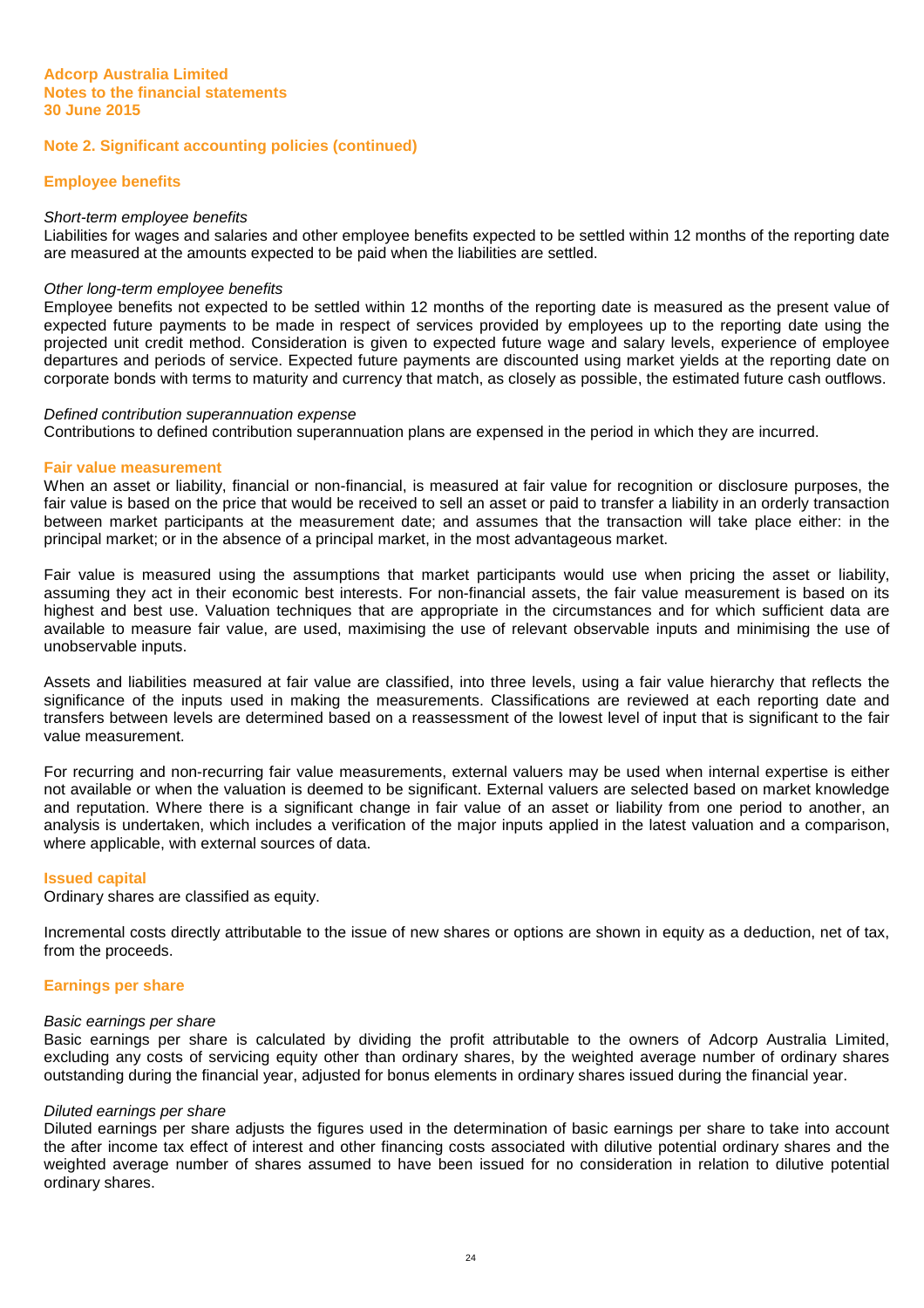# **Goods and Services Tax ('GST') and other similar taxes**

Revenues, expenses and assets are recognised net of the amount of associated GST, unless the GST incurred is not recoverable from the tax authority. In this case it is recognised as part of the cost of the acquisition of the asset or as part of the expense.

Receivables and payables are stated inclusive of the amount of GST receivable or payable. The net amount of GST recoverable from, or payable to, the tax authority is included in other receivables or other payables in the statement of financial position.

Cash flows are presented on a gross basis. The GST components of cash flows arising from investing or financing activities which are recoverable from, or payable to the tax authority, are presented as operating cash flows.

Commitments and contingencies are disclosed net of the amount of GST recoverable from, or payable to, the tax authority.

#### **Rounding of amounts**

The company is of a kind referred to in Class Order 98/100, issued by the Australian Securities and Investments Commission, relating to 'rounding-off'. Amounts in this report have been rounded off in accordance with that Class Order to the nearest thousand dollars, or in certain cases, the nearest dollar.

#### **New Accounting Standards and Interpretations not yet mandatory or early adopted**

Australian Accounting Standards and Interpretations that have recently been issued or amended but are not yet mandatory, have not been early adopted by the consolidated entity for the annual reporting period ended 30 June 2015. The consolidated entity's assessment of the impact of these new or amended Accounting Standards and Interpretations, most relevant to the consolidated entity, are set out below.

#### AASB 9 Financial Instruments

This standard is applicable to annual reporting periods beginning on or after 1 January 2018. The standard replaces all previous versions of AASB 9 and completes the project to replace IAS 39 'Financial Instruments: Recognition and Measurement'. AASB 9 introduces new classification and measurement models for financial assets. New simpler hedge accounting requirements are intended to more closely align the accounting treatment with the risk management activities of the entity. New impairment requirements will use an 'expected credit loss' ('ECL') model to recognise an allowance. The consolidated entity will adopt this standard from 1 July 2018 but the impact of its adoption is yet to be assessed.

#### AASB 15 Revenue from Contracts with Customers

This standard is currently applicable to annual reporting periods beginning on or after 1 January 2017. Exposure Draft (ED 263) 'Effective Date of AASB 15' proposes to defer the application date by one year (1 January 2018. The standard provides a single standard for revenue recognition. The core principle of the standard is that an entity will recognise revenue to depict the transfer of promised goods or services to customers in an amount that reflects the consideration to which the entity expects to be entitled in exchange for those goods or services). The standard may impact the way revenue for advertising, digital marketing and video services are recognised by the consolidated entity, however the impact has not yet been quantified until the application date of the standard has been confirmed.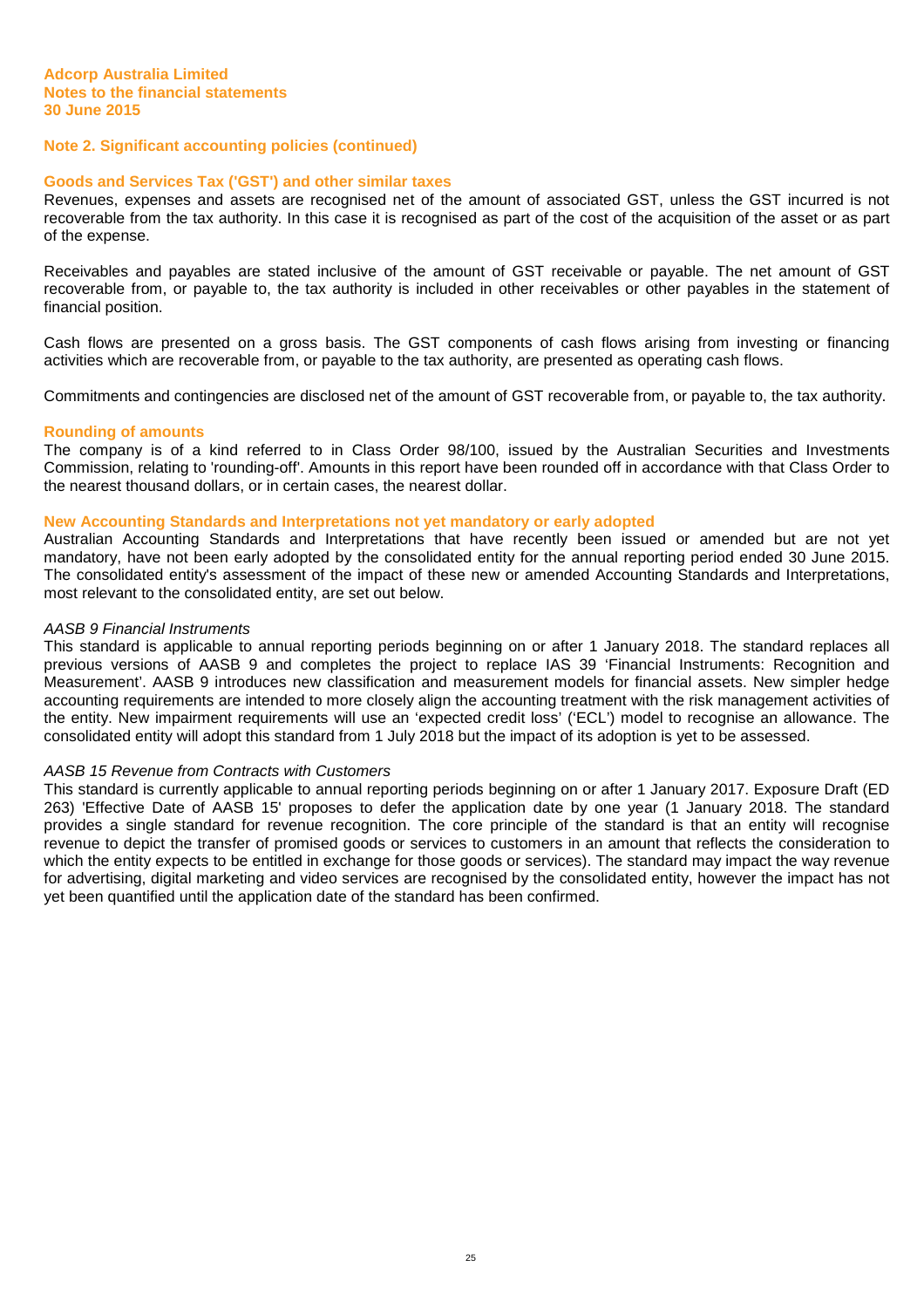Other amending accounting standards issued are not considered to have a significant impact on the financial statements of the consolidated entity as their amendments provide either clarification of existing accounting treatment or editorial amendments. These standards (and their operative dates) include:

- AASB 14 Regulatory Deferral Accounts (from 1 January 2016)
- AASB 2014-1 Amendments to Australian Accounting Standards (Part D from 1 January 2016 and Part E from 1 January 2018)
- AASB 2014-3 Amendments to Australian Accounting Standards Accounting for Acquisitions of Interests in Joint Operations (from 1 January 2016)
- AASB 2014-4 Amendments to Australian Accounting Standards Clarification of Acceptable Methods of Depreciation and Amortisation (from 1 January 2016)
- AASB 2014-5 Amendments to Australian Accounting Standards arising from AASB 15 (from 1 January 2017)
- AASB 2014-6 Amendments to Australian Accounting Standards Agriculture: Bearer Plants (from 1 January 2016)
- AASB 2014-7 Amendments to Australian Accounting Standards arising from AASB 9 (December 2014) (from 1 January 2018)
- AASB 2014-8 Amendments to Australian Accounting Standards arising from AASB 9 (December 2014) Application of AASB 9 (December 2009) and AASB 9 (December 2010) (from 1 January 2015)
- AASB 2014-9 Amendments to Australian Accounting Standards Equity Method in Separate Financial Statements (from 1 January 2016)
- AASB 2014-10 Amendments to Australian Accounting Standards Sale or Contribution of Assets between an Investor and its Associate or Joint Venture (from 1 January 2016)
- AASB 2015-1 Amendments to Australian Accounting Standards Annual Improvements to Australian Accounting Standards 2012–2014 Cycle (from 1 January 2016)
- AASB 2015-2 Amendments to Australian Accounting Standards Disclosure Initiative: Amendments to AASB 101 (from 1 January 2016)
- AASB 2015-3 Amendments to Australian Accounting Standards arising from the Withdrawal of AASB 1031 Materiality (from 1 July 2015)
- 2015-4 Amendments to Australian Accounting Standards Financial Reporting Requirements for Australian Groups with a Foreign Parent (from 1 July 2015)
- AASB 2015-5 Amendments to Australian Accounting Standards Investment Entities: Applying the Consolidation Exception (from 1 January 2016)

# **Note 3. Critical accounting judgements, estimates and assumptions**

The preparation of the financial statements requires management to make judgements, estimates and assumptions that affect the reported amounts in the financial statements. Management continually evaluates its judgements and estimates in relation to assets, liabilities, contingent liabilities, revenue and expenses. Management bases its judgements, estimates and assumptions on historical experience and on other various factors, including expectations of future events, management believes to be reasonable under the circumstances. The resulting accounting judgements and estimates will seldom equal the related actual results. The judgements, estimates and assumptions that have a significant risk of causing a material adjustment to the carrying amounts of assets and liabilities (refer to the respective notes) within the next financial year are discussed below.

#### Provision for impairment of receivables

The provision for impairment of receivables assessment requires a degree of estimation and judgement. The level of provision is assessed by taking into account the recent sales experience, the ageing of receivables, historical collection rates and specific knowledge of the individual debtors financial position.

#### Estimation of useful lives of assets

The consolidated entity determines the estimated useful lives and related depreciation and amortisation charges for its property, plant and equipment and finite life intangible assets. The useful lives could change significantly as a result of technical innovations or some other event. The depreciation and amortisation charge will increase where the useful lives are less than previously estimated lives, or technically obsolete or non-strategic assets that have been abandoned or sold will be written off or written down.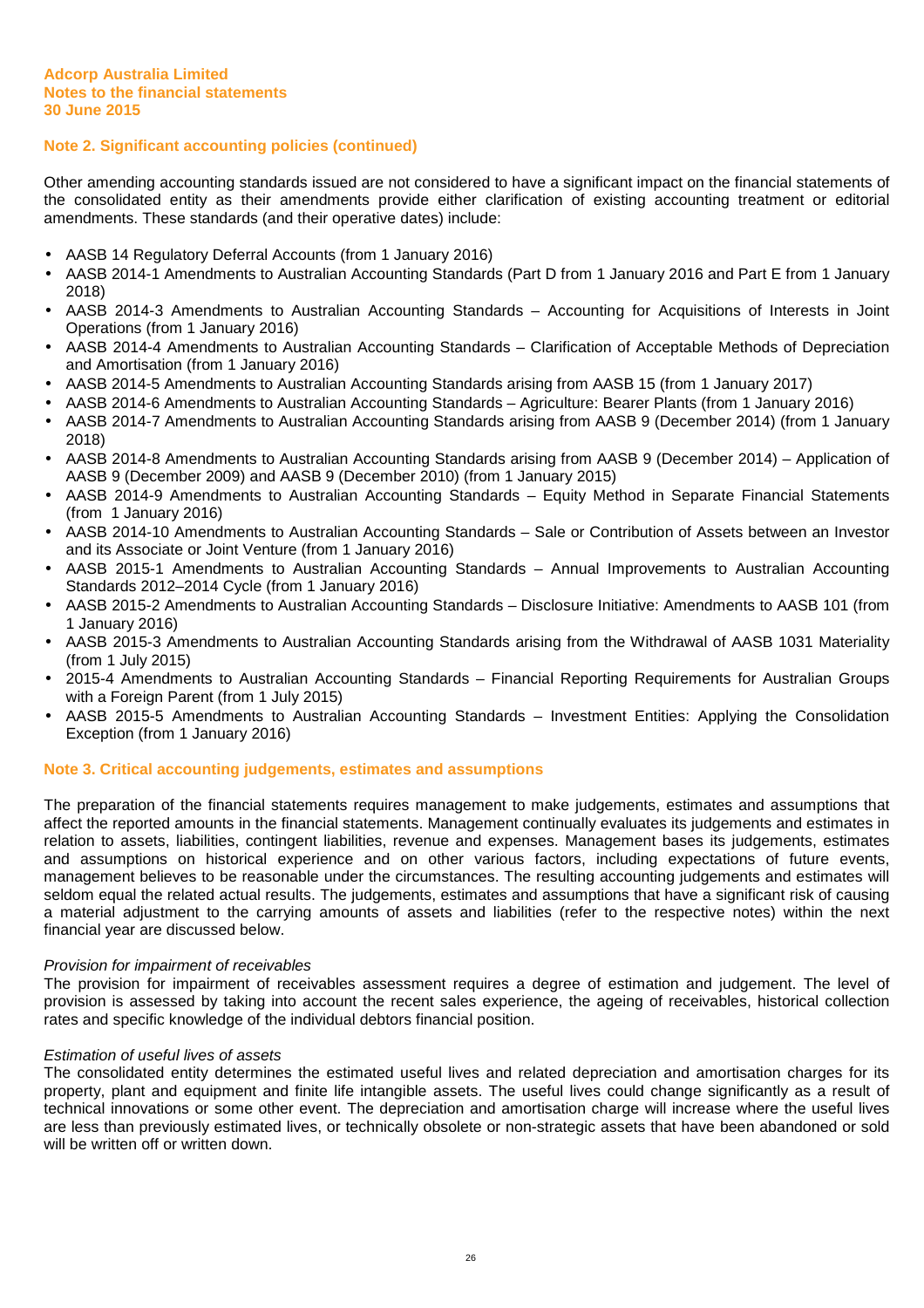# **Note 3. Critical accounting judgements, estimates and assumptions (continued)**

#### Impairment of non-financial assets other than goodwill and other indefinite life intangible assets

The consolidated entity assesses impairment of non-financial assets other than goodwill and other indefinite life intangible assets at each reporting date by evaluating conditions specific to the consolidated entity and to the particular asset that may lead to impairment. If an impairment trigger exists, the recoverable amount of the asset is determined. This involves fair value less costs of disposal or value-in-use calculations, which incorporate a number of key estimates and assumptions.

#### Recovery of deferred tax assets

Deferred tax assets are recognised for deductible temporary differences only if the consolidated entity considers it is probable that future taxable amounts will be available to utilise those temporary differences and losses. No deferred tax assets have been recognised with regard to carried forward tax losses.

#### Employee benefits provision

As discussed in note 2, the liability for employee benefits expected to be settled more than 12 months from the reporting date are recognised and measured at the present value of the estimated future cash flows to be made in respect of all employees at the reporting date. In determining the present value of the liability, estimates of attrition rates and pay increases through promotion and inflation have been taken into account.

#### Lease make good provision

A provision has been made for the present value of anticipated costs for future restoration of leased premises. The provision includes future cost estimates associated with closure of the premises. The calculation of this provision requires assumptions such as application of closure dates and cost estimates. The provision recognised for each site is periodically reviewed and updated based on the facts and circumstances available at the time. Changes to the estimated future costs for sites are recognised in the statement of financial position by adjusting the asset and the provision. Reductions in the provision that exceed the carrying amount of the asset will be recognised in profit or loss.

#### **Note 4. Operating segments**

#### Identification of reportable operating segments

The consolidated entity has identified its operating segments based on the internal reports that are reviewed and used by the Board (the chief operating decision maker ('CODM')) in assessing performance and determining the allocation of resources.

The operating segments are identified based on the comparative geographical products and services, production process, regulatory environment and the separate identification of assets reported to the Board on a monthly basis. The consolidated entity's products and services are the same within both geographical segments.

The information reported to the CODM is on at least a monthly basis.

#### Types of products and services

A further assessment is conducted based on the revenue and profit contribution by each segment to the consolidated entity's result. Segments identified as meeting any of the 3 thresholds below, have been separately reported: Reported revenue Greater than or equal to 10% of total combined revenues of the consolidated entity

Reported profit or loss Greater than or equal to 10% of the greater of (i) total profitable entities or (ii) total lossmaking entities Assets Greater than or equal to 10% of combined assets of the consolidated entity

#### Intersegment transactions

Intersegment transactions were made at market rates. Intersegment transactions are eliminated on consolidation.

#### Corporate charges

Corporate charges comprise non-segmental expenses such as Head Office expenses and are allocated to each segment in proportion to the activity and labour cost of that segment.

#### Inter-entity sales

Inter-entity sales are recognised based on a set standard cost.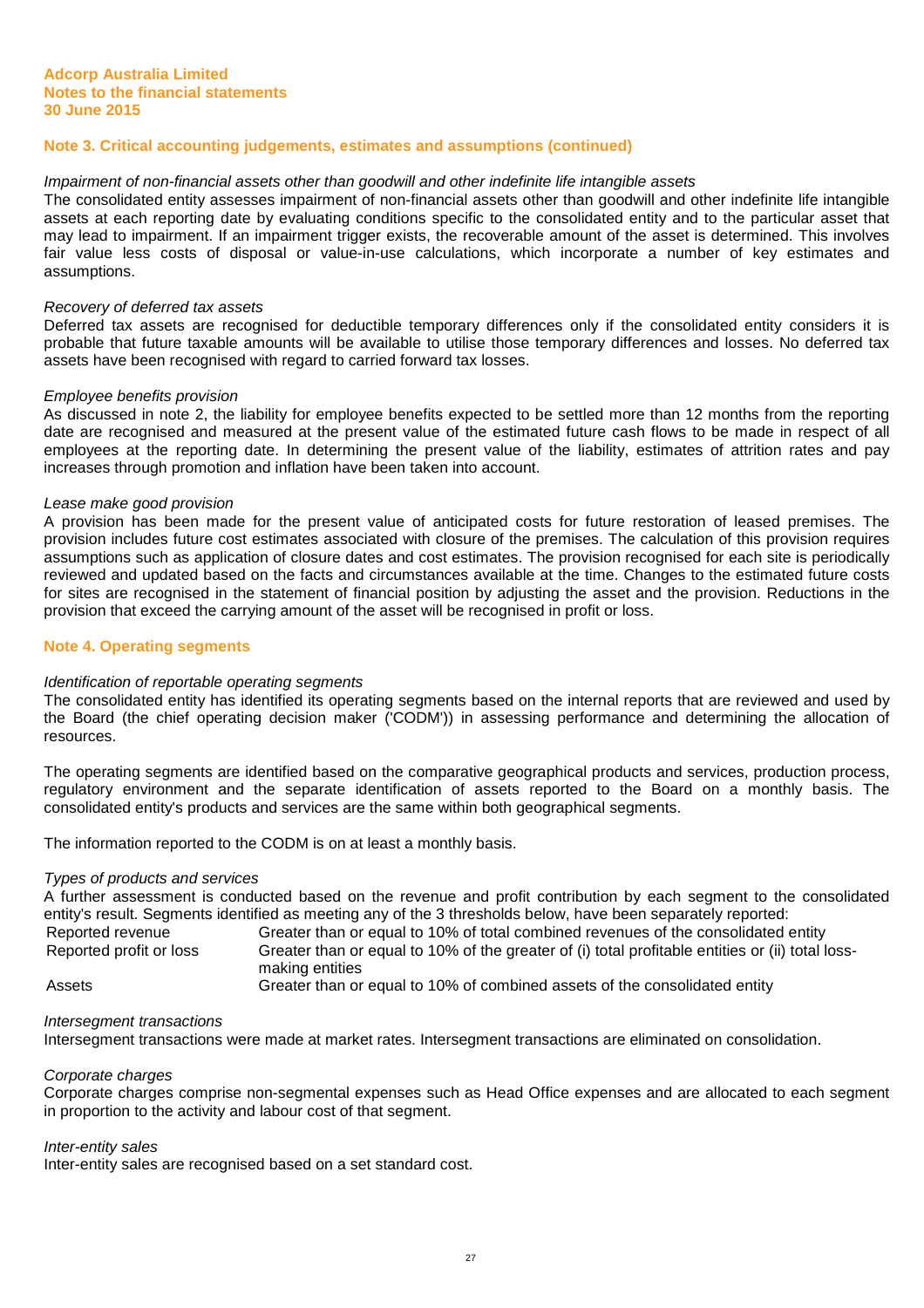# **Note 4. Operating segments (continued)**

#### Intersegment loans

Loans between Australia and New Zealand operating segments arise through transfer of funds to meet respective working capital payments, are non-interest bearing and do not have any other transaction charges attached.

#### Income tax expense

Income tax expense is calculated based on the segment operating profit using a notional 30% rate (2014: 30%).

#### Major customers

There are no significant customers in any reported segment that comprise greater than 10% of the segments aggregated revenues.

#### Operating segment information

| <b>Consolidated - 2015</b>       | <b>Australia</b><br>\$'000 | New Zealand<br>\$'000 | Intersegment<br>eliminations/<br>unallocated<br>\$'000 | <b>Total</b><br>\$'000 |
|----------------------------------|----------------------------|-----------------------|--------------------------------------------------------|------------------------|
|                                  |                            |                       |                                                        |                        |
| Revenue                          |                            |                       |                                                        |                        |
| Sales to external customers      | 15,367                     | 2,763                 |                                                        | 18,130                 |
| Other revenue                    | 26                         | 27                    |                                                        | 53                     |
| <b>Total revenue</b>             | 15,393                     | 2,790                 |                                                        | 18,183                 |
| <b>EBITDA*</b>                   | 996                        | 81                    |                                                        | 1,077                  |
| Depreciation and amortisation    |                            |                       |                                                        | (864)                  |
| Interest revenue                 |                            |                       |                                                        | 53                     |
| Finance costs                    |                            |                       |                                                        | (49)                   |
| Profit before income tax expense |                            |                       |                                                        | 217                    |
| Income tax expense               |                            |                       |                                                        | (58)                   |
| Profit after income tax expense  |                            |                       |                                                        | 159                    |
| <b>Assets</b>                    |                            |                       |                                                        |                        |
| Segment assets                   | 9,330                      | 1,961                 |                                                        | 11,291                 |
| Unallocated assets:              |                            |                       |                                                        |                        |
| Deferred tax asset               |                            |                       |                                                        | 1,050                  |
| <b>Total assets</b>              |                            |                       |                                                        | 12,341                 |
| <b>Liabilities</b>               |                            |                       |                                                        |                        |
| Segment liabilities              | 11,837                     | 1,092                 |                                                        | 12,929                 |
| Unallocated liabilities:         |                            |                       |                                                        |                        |
| Deferred tax liability           |                            |                       |                                                        | 196                    |
| <b>Total liabilities</b>         |                            |                       |                                                        | 13,125                 |

\* Earnings before interest, tax, depreciation, amortisation, impairment and share of losses of associate.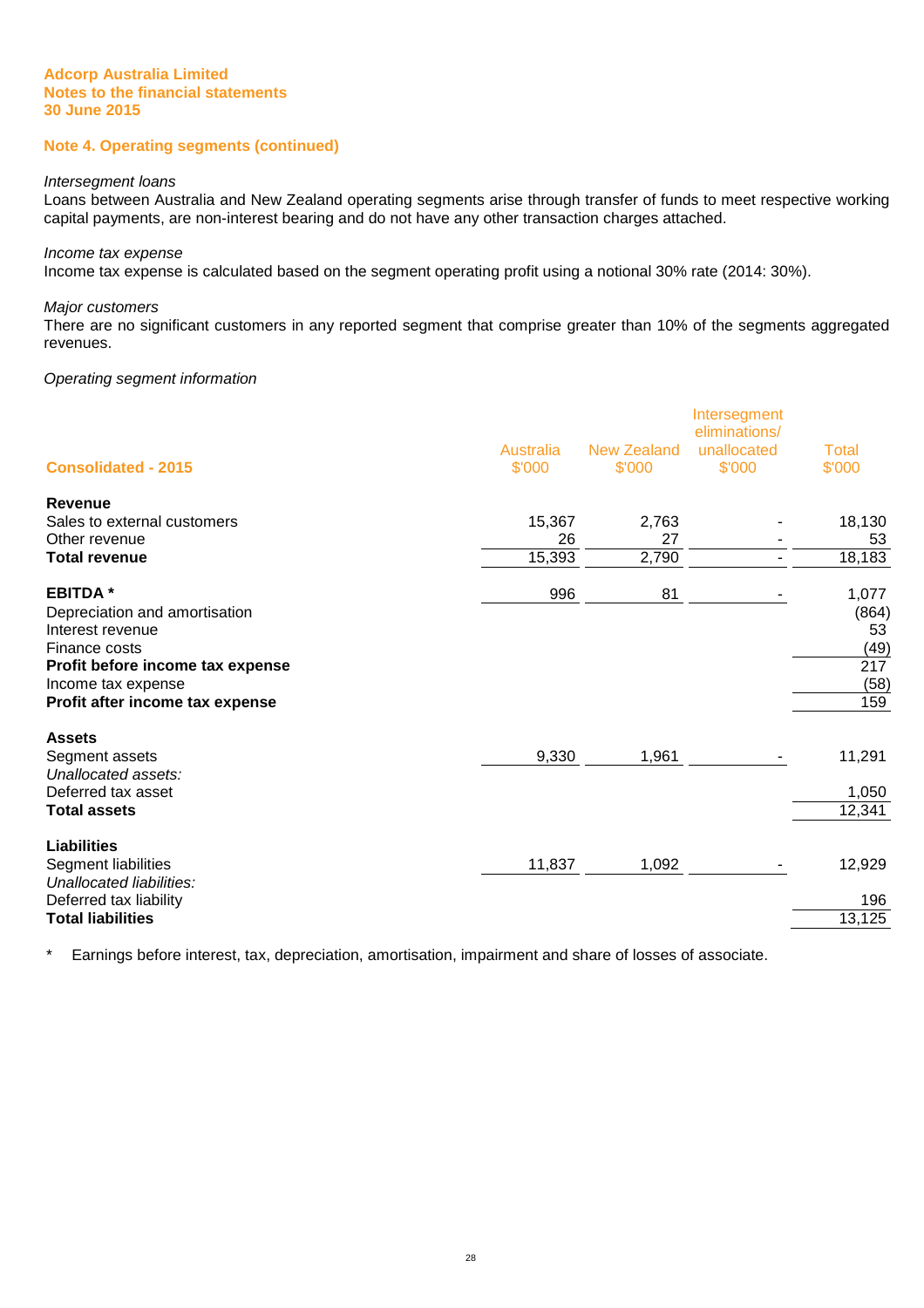# **Note 4. Operating segments (continued)**

| <b>Consolidated - 2014</b>     | <b>Australia</b><br>\$'000 | <b>New Zealand</b><br>\$'000 | Intersegment<br>eliminations/<br>unallocated<br>\$'000 | <b>Total</b><br>\$'000 |
|--------------------------------|----------------------------|------------------------------|--------------------------------------------------------|------------------------|
| Revenue                        |                            |                              |                                                        |                        |
| Sales to external customers    | 15,519                     | 2,907                        |                                                        | 18,426                 |
| Other revenue                  | 82                         | 27                           |                                                        | 109                    |
| <b>Total revenue</b>           | 15,601                     | 2,934                        |                                                        | 18,535                 |
| <b>EBITDA*</b>                 | (1,999)                    | 346                          |                                                        | (1,653)                |
| Depreciation and amortisation  |                            |                              |                                                        | (1, 170)               |
| Interest revenue               |                            |                              |                                                        | 85                     |
| Finance costs                  |                            |                              |                                                        | (9)                    |
| Loss before income tax benefit |                            |                              |                                                        | (2,747)                |
| Income tax benefit             |                            |                              |                                                        | 142                    |
| Loss after income tax benefit  |                            |                              |                                                        | (2,605)                |
| <b>Assets</b>                  |                            |                              |                                                        |                        |
| Segment assets                 | 14,960                     | 3,082                        |                                                        | 18,042                 |
| Unallocated assets:            |                            |                              |                                                        |                        |
| Deferred tax asset             |                            |                              |                                                        | 907                    |
| <b>Total assets</b>            |                            |                              |                                                        | 18,949                 |
| <b>Liabilities</b>             |                            |                              |                                                        |                        |
| Segment liabilities            | 18,279                     | 1,504                        |                                                        | 19,783                 |
| Unallocated liabilities:       |                            |                              |                                                        |                        |
| Deferred tax liability         |                            |                              |                                                        | 29                     |
| <b>Total liabilities</b>       |                            |                              |                                                        | 19,812                 |

\* Earnings before interest, tax, depreciation, amortisation, impairment and share of losses of associate.

#### Geographical information

|             | <b>Sales to external customers</b> |        | <b>Geographical non-current</b><br>assets |        |
|-------------|------------------------------------|--------|-------------------------------------------|--------|
|             | 2015                               | 2014   | 2015                                      | 2014   |
|             | \$'000                             | \$'000 | \$'000                                    | \$'000 |
| Australia   | 15,367                             | 15.519 | 674                                       | 1,302  |
| New Zealand | 2,763                              | 2,907  | (12)                                      | 24     |
|             | 18,130                             | 18.426 | 662                                       | 1,326  |

The geographical non-current assets above are exclusive of, where applicable, financial instruments, deferred tax assets, post employment benefits assets and rights under insurance contracts.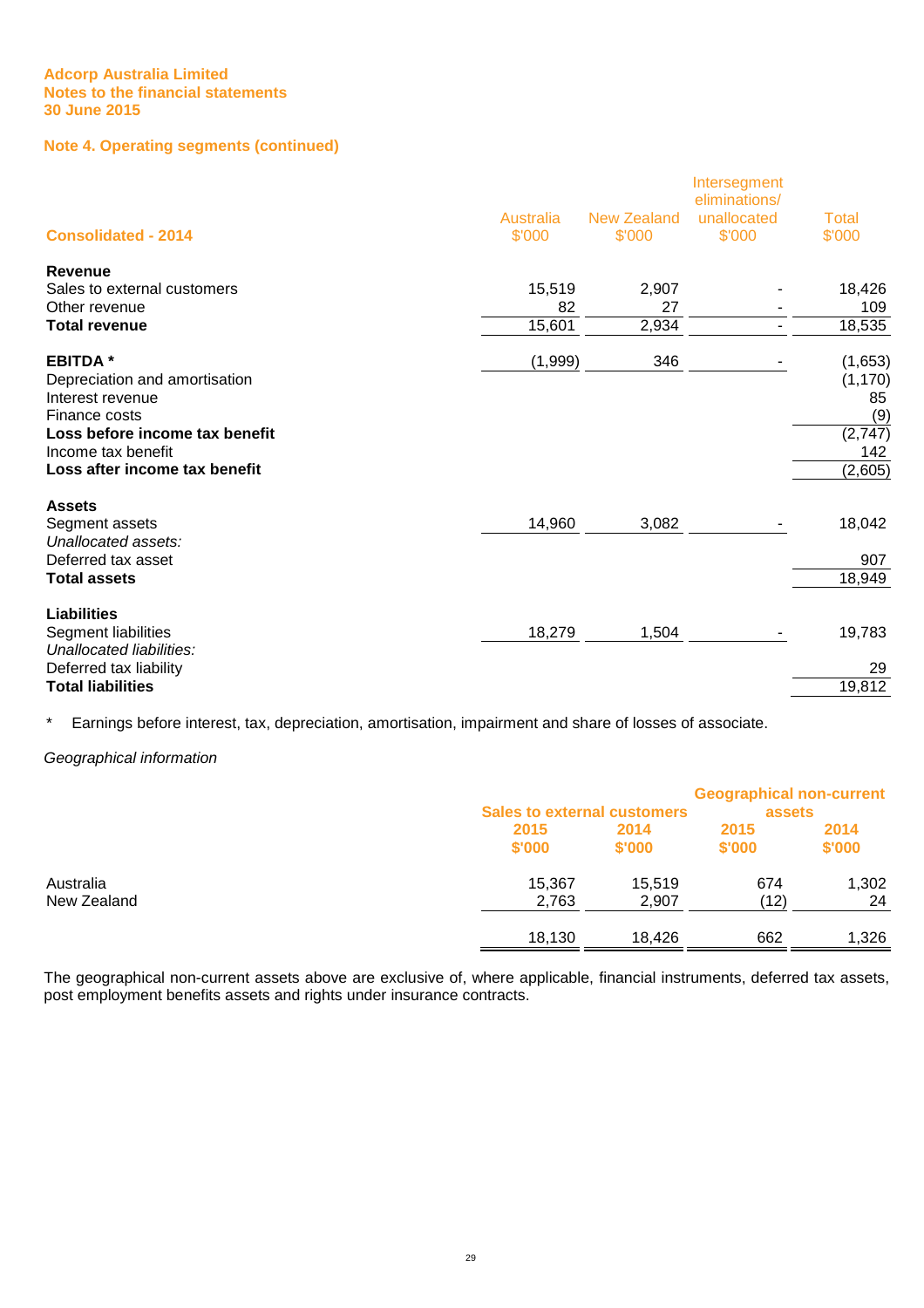# **Note 5. Revenue**

|                    | <b>Consolidated</b> |        |
|--------------------|---------------------|--------|
|                    | 2015                | 2014   |
|                    | \$'000              | \$'000 |
| Sales revenue      |                     |        |
| Operating revenues | 18,130              | 18,426 |
| Other revenue      |                     |        |
| Interest           | 53                  | 85     |
| Rent               |                     | 24     |
|                    | 53                  | 109    |
| Revenue            | 18,183              | 18,535 |
|                    |                     |        |

# **Note 6. Expenses**

|                                                                           | <b>Consolidated</b> |                |
|---------------------------------------------------------------------------|---------------------|----------------|
|                                                                           | 2015<br>\$'000      | 2014<br>\$'000 |
| Profit/(loss) before income tax includes the following specific expenses: |                     |                |
| Depreciation                                                              |                     |                |
| Office equipment                                                          | 224                 | 356            |
| Plant and equipment                                                       | 361                 | 526            |
| Total depreciation                                                        | 585                 | 882            |
| Amortisation                                                              |                     |                |
| Software licences                                                         | 276                 | 289            |
| Total depreciation and amortisation                                       | 861                 | 1,171          |
| Finance costs                                                             |                     |                |
| Bank loans, overdrafts and interest on invoices financed                  | 49                  | 9              |
| Net loss on disposal                                                      |                     |                |
| Net loss on disposal of property, plant and equipment                     | 73                  | 14             |
| Rental expense relating to operating leases                               |                     |                |
| Minimum lease payments                                                    | 1,798               | 2,108          |
| Superannuation expense                                                    |                     |                |
| Defined contribution superannuation expense                               | 752                 | 938            |
| Employee benefits expense excluding superannuation                        |                     |                |
| Employee benefits expense excluding superannuation                        | 11,197              | 13,639         |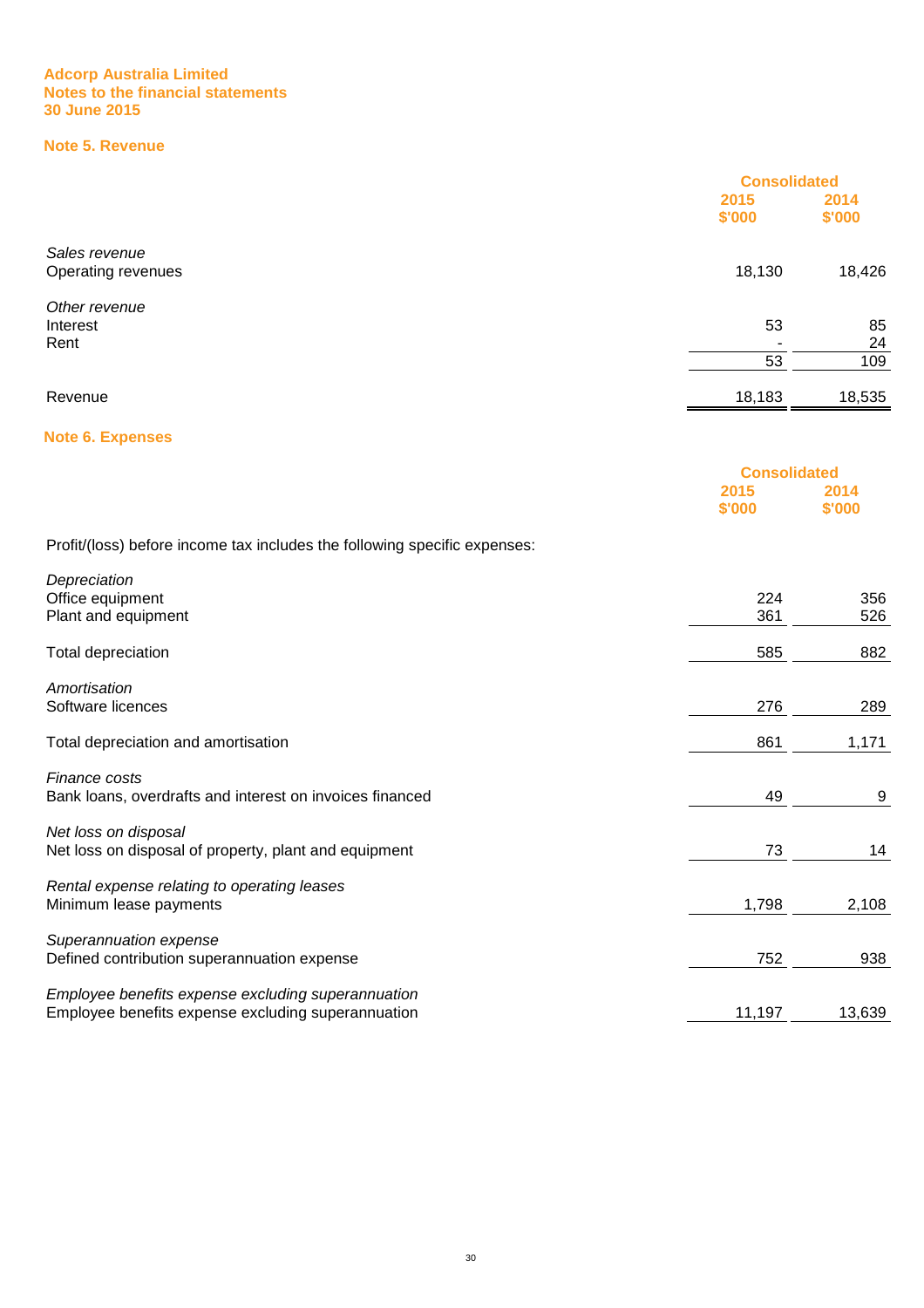# **Note 7. Income tax expense/(benefit)**

|                                                                                                    | <b>Consolidated</b> |                |
|----------------------------------------------------------------------------------------------------|---------------------|----------------|
|                                                                                                    | 2015<br>\$'000      | 2014<br>\$'000 |
| Income tax expense/(benefit)                                                                       |                     |                |
| Current tax                                                                                        | 34                  | 90             |
| Deferred tax - origination and reversal of temporary differences                                   | 24                  | 72             |
| Adjustment recognised for prior periods                                                            |                     | (304)          |
| Aggregate income tax expense/(benefit)                                                             | 58                  | (142)          |
| Deferred tax included in income tax expense/(benefit) comprises:                                   |                     |                |
| Decrease/(increase) in deferred tax assets (note 15)                                               | (143)               | 49             |
| Increase in deferred tax liabilities (note 20)                                                     | 167                 | 23             |
| Deferred tax - origination and reversal of temporary differences                                   | 24                  | 72             |
| Numerical reconciliation of income tax expense/(benefit) and tax at the statutory rate             |                     |                |
| Profit/(loss) before income tax (expense)/benefit                                                  | 217                 | (2,747)        |
| Tax at the statutory tax rate of 30%                                                               | 65                  | (824)          |
| Tax effect amounts which are not deductible/(taxable) in calculating taxable income:               |                     |                |
| Expenditure non-deductible for tax purposes                                                        | 86                  | 22             |
| Non-assessable items                                                                               | (91)                | 4              |
|                                                                                                    | 60                  | (798)          |
| Adjustment recognised for prior periods                                                            |                     | (304)          |
| Current year tax losses not recognised                                                             |                     | 966            |
| Difference in overseas tax rates                                                                   | (2)                 | (6)            |
| Income tax expense/(benefit)                                                                       | 58                  | (142)          |
|                                                                                                    | <b>Consolidated</b> |                |
|                                                                                                    | 2015<br>\$'000      | 2014<br>\$'000 |
|                                                                                                    |                     |                |
| Tax losses not recognised<br>Unused tax losses for which no deferred tax asset has been recognised |                     | 966            |
|                                                                                                    |                     |                |
| Potential tax benefit @ 30%                                                                        |                     | 290            |

The above potential tax benefit for tax losses has not been recognised in the statement of financial position. These tax losses can only be utilised in the future if the continuity of ownership test is passed, or failing that, the same business test is passed.

**Note 8. Current assets - cash and cash equivalents**

|                 |                | <b>Consolidated</b> |  |
|-----------------|----------------|---------------------|--|
|                 | 2015<br>\$'000 | 2014<br>\$'000      |  |
| Cash at bank    | 1,474          | 3,308               |  |
| Cash on deposit | 353            | 3,794               |  |
|                 | 1,827          | 7,102               |  |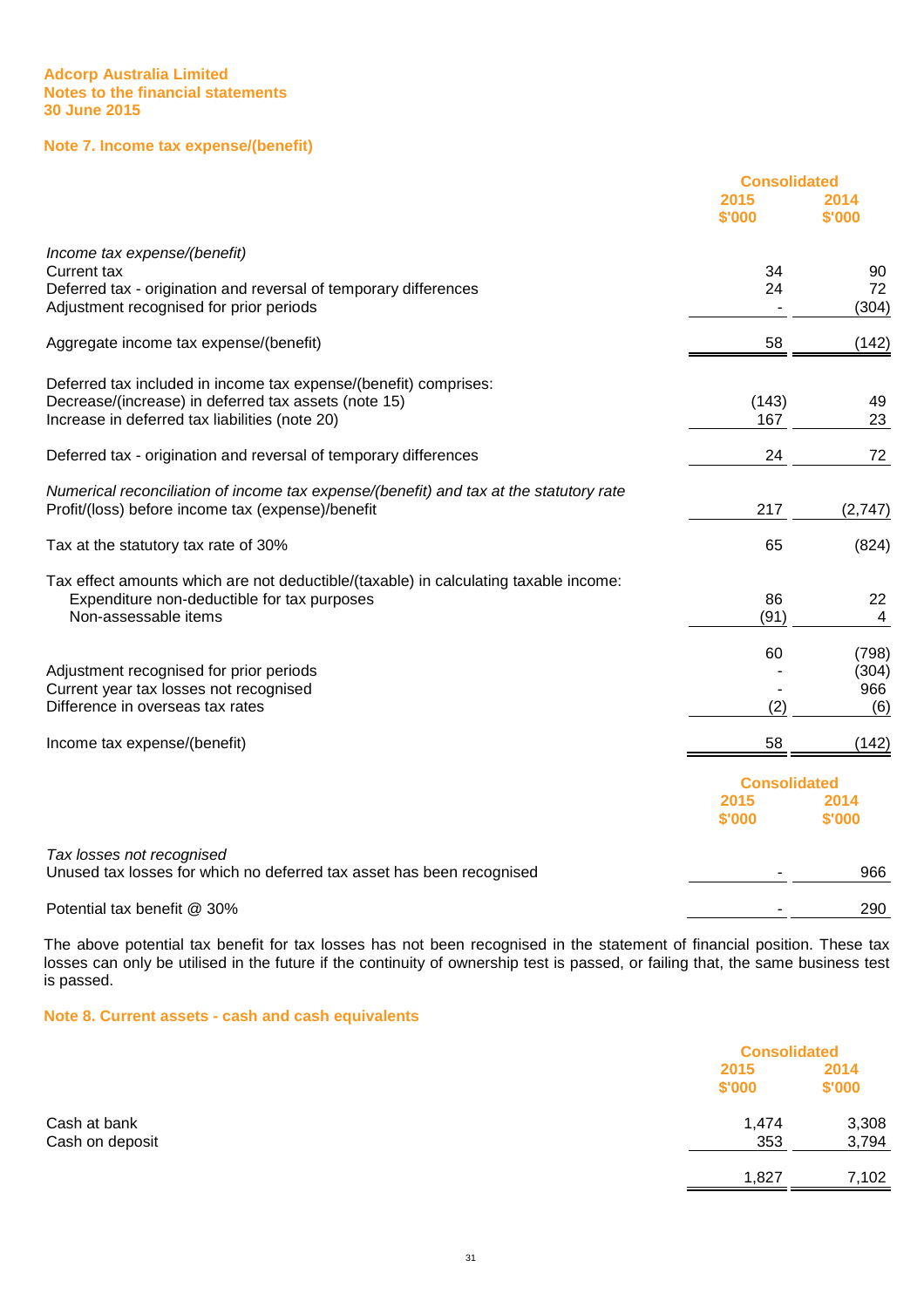#### **Note 9. Current assets - trade and other receivables**

|                                               | <b>Consolidated</b> |        |
|-----------------------------------------------|---------------------|--------|
|                                               | 2015                | 2014   |
|                                               | \$'000              | \$'000 |
| Trade receivables                             | 8,166               | 9,305  |
| Less: Provision for impairment of receivables | (54)                | (42)   |
|                                               | 8,112               | 9,263  |
| Other receivables                             | 88                  | 178    |
|                                               | 8.200               | 9.441  |

#### Impairment of receivables

The consolidated entity has recognised an expense of \$12,000 (2014: write-back of \$152,000) in respect of doubtful debt provision for the year ended 30 June 2015.

The ageing of the impaired receivables provided for above are as follows:

|                       |                | <b>Consolidated</b> |  |
|-----------------------|----------------|---------------------|--|
|                       | 2015<br>\$'000 | 2014<br>\$'000      |  |
| Over 3 months overdue | 54             | 42                  |  |

Movements in the provision for impairment of receivables are as follows:

|                                                          |                | <b>Consolidated</b> |  |
|----------------------------------------------------------|----------------|---------------------|--|
|                                                          | 2015<br>\$'000 | 2014<br>\$'000      |  |
| Opening balance                                          | 42             | 194                 |  |
| Additional provisions recognised                         | 44             | 110                 |  |
| Receivables written off during the year as uncollectable | (4)            | (75)                |  |
| Unused amounts reversed                                  | (28)           | (187)               |  |
| Closing balance                                          | 54             | 42                  |  |

#### Past due but not impaired

Customers with balances past due but without provision for impairment of receivables amount to \$2,338,000 as at 30 June 2015 (\$1,829,000 as at 30 June 2014).

The consolidated entity did not consider a credit risk on the aggregate balances after reviewing the credit terms of customers based on recent collection practices.

The ageing of the past due but not impaired receivables are as follows:

|                       |                | <b>Consolidated</b> |  |
|-----------------------|----------------|---------------------|--|
|                       | 2015<br>\$'000 | 2014<br>\$'000      |  |
| 1 to 3 months overdue | 1,772          | 1,540               |  |
| Over 3 months overdue | 566            | 289                 |  |
|                       | 2,338          | 1,829               |  |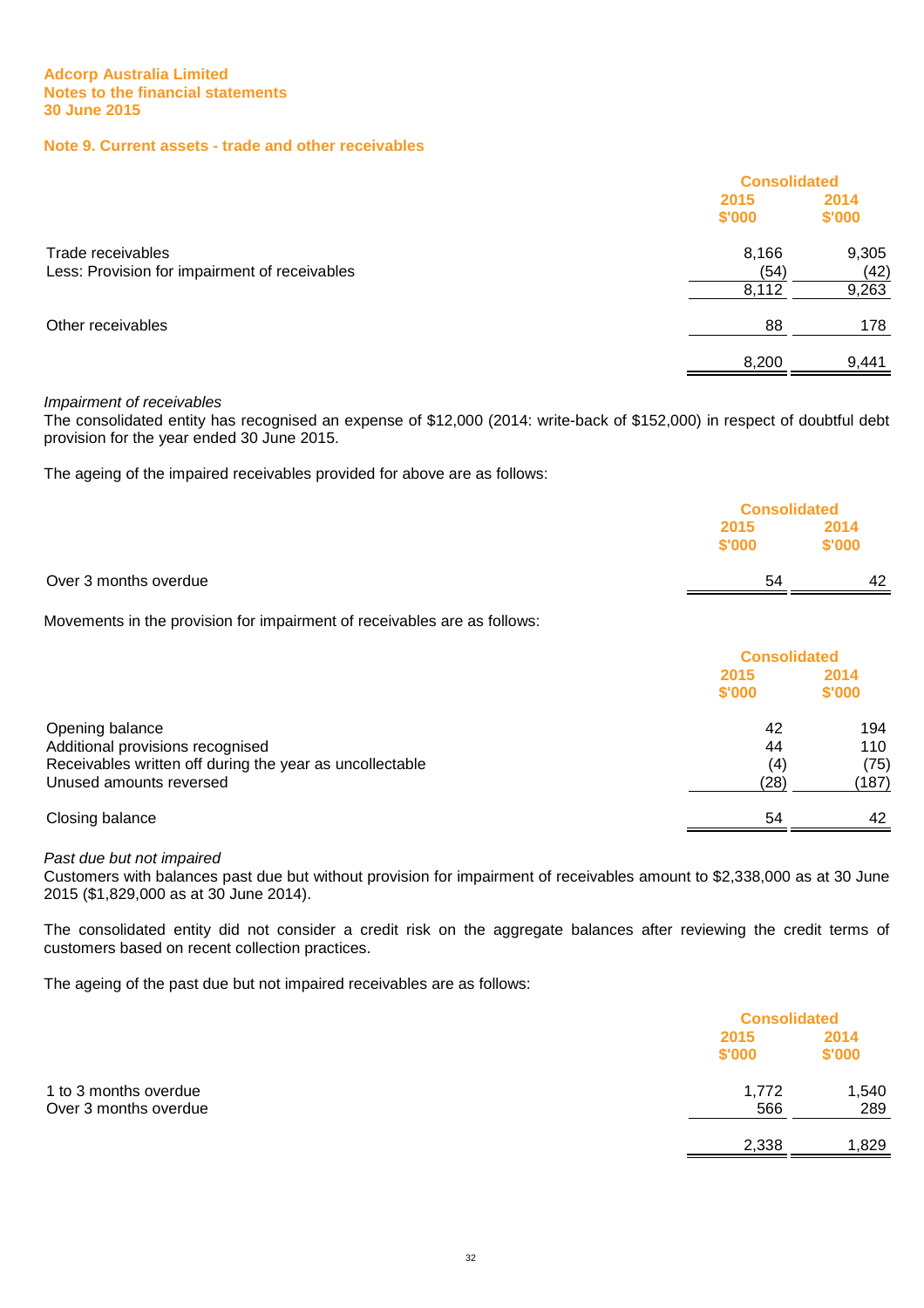# **Note 10. Current assets - income tax refund due**

|                       |        | <b>Consolidated</b> |  |
|-----------------------|--------|---------------------|--|
|                       | 2015   | 2014                |  |
|                       | \$'000 | \$'000              |  |
| Income tax refund due | 60     | 19                  |  |
| ____                  |        |                     |  |

#### **Note 11. Current assets - other current assets**

|                                                                                 | <b>Consolidated</b> |                |
|---------------------------------------------------------------------------------|---------------------|----------------|
|                                                                                 | 2015<br>\$'000      | 2014<br>\$'000 |
| Prepayments                                                                     | 477                 | 178            |
| Note 12. Non-current assets - investments accounted for using the equity method |                     |                |
|                                                                                 | <b>Consolidated</b> |                |
|                                                                                 | 2015                | 2014           |

**\$'000 \$'000**

- -

Investment in associate - Limelight Group Pty. Ltd. 175 175 Less: share of loss of associate (175) (175)

Refer to note 37 for further information on interests in associates.

**Note 13. Non-current assets - property, plant and equipment**

| <b>Consolidated</b> |         |
|---------------------|---------|
| 2015                | 2014    |
| \$'000              | \$'000  |
| 3,513               | 3,547   |
| (2,919)             | (2,789) |
| (373)               | (373)   |
| 221                 | 385     |
| 4,239               | 5,051   |
| (3,262)             | (3,658) |
| (515)               | (575)   |
| 462                 | 818     |
| 683                 | 1,203   |
|                     |         |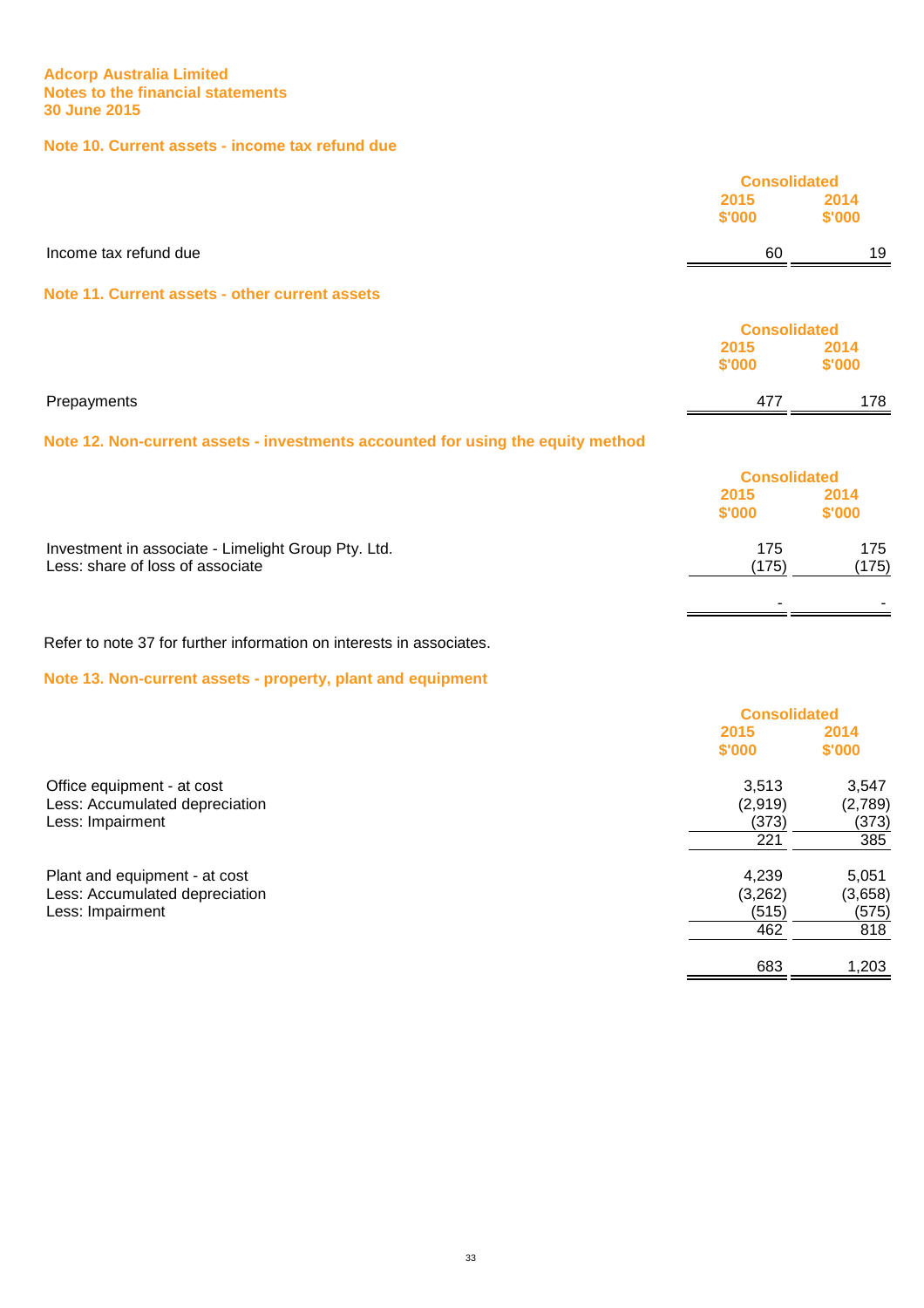# **Note 13. Non-current assets - property, plant and equipment (continued)**

Reconciliations

Reconciliations of the written down values at the beginning and end of the current and previous financial year are set out below:

| <b>Consolidated</b>     | <b>Office</b><br>equipment<br>\$'000 | <b>Plant and</b><br>equipment<br>\$'000 | <b>Total</b><br>\$'000 |
|-------------------------|--------------------------------------|-----------------------------------------|------------------------|
| Balance at 1 July 2013  | 600                                  | 1,223                                   | 1,823                  |
| Additions               | 111                                  | 171                                     | 282                    |
| <b>Disposals</b>        | (9)                                  | (14)                                    | (23)                   |
| Exchange differences    | 3                                    |                                         | 3                      |
| Transfers in/(out)      | 36                                   | (36)                                    |                        |
| Depreciation expense    | (356)                                | (526)                                   | (882)                  |
| Balance at 30 June 2014 | 385                                  | 818                                     | 1,203                  |
| Additions               | 66                                   | 12                                      | 78                     |
| <b>Disposals</b>        | (7)                                  | (5)                                     | (12)                   |
| Exchange differences    |                                      | (2)                                     | (1)                    |
| Depreciation expense    | (224)                                | (361)                                   | (585)                  |
| Balance at 30 June 2015 | 221                                  | 462                                     | 683                    |

#### **Note 14. Non-current assets - intangibles**

|                                                      | <b>Consolidated</b> |                |
|------------------------------------------------------|---------------------|----------------|
|                                                      | 2015<br>\$'000      | 2014<br>\$'000 |
|                                                      |                     |                |
| Software licences - at cost                          | 3,401               | 3,338          |
| Less: Accumulated amortisation                       | (3,232)             | (3, 114)       |
| Less: Impairment                                     | (126)               | (126)          |
|                                                      | 43                  | 98             |
| Trademarks and other intellectual property - at cost |                     |                |
|                                                      | 44                  | 99             |

Reconciliations

Reconciliations of the written down values at the beginning and end of the current and previous financial year are set out below:

| <b>Consolidated</b>                                          | <b>Software</b><br>licences<br>\$'000 | <b>Trademarks</b><br>and other<br>intellectual<br>property<br>\$'000 | <b>Total</b><br>\$'000 |  |
|--------------------------------------------------------------|---------------------------------------|----------------------------------------------------------------------|------------------------|--|
| Balance at 1 July 2013<br>Additions<br>Amortisation expense  | 133<br>254<br>(289)                   | -<br>1                                                               | 133<br>255<br>(289)    |  |
| Balance at 30 June 2014<br>Additions<br>Amortisation expense | 98<br>221<br>(276)                    | 1<br>۰                                                               | 99<br>221<br>(276)     |  |
| Balance at 30 June 2015                                      | 43                                    |                                                                      | 44                     |  |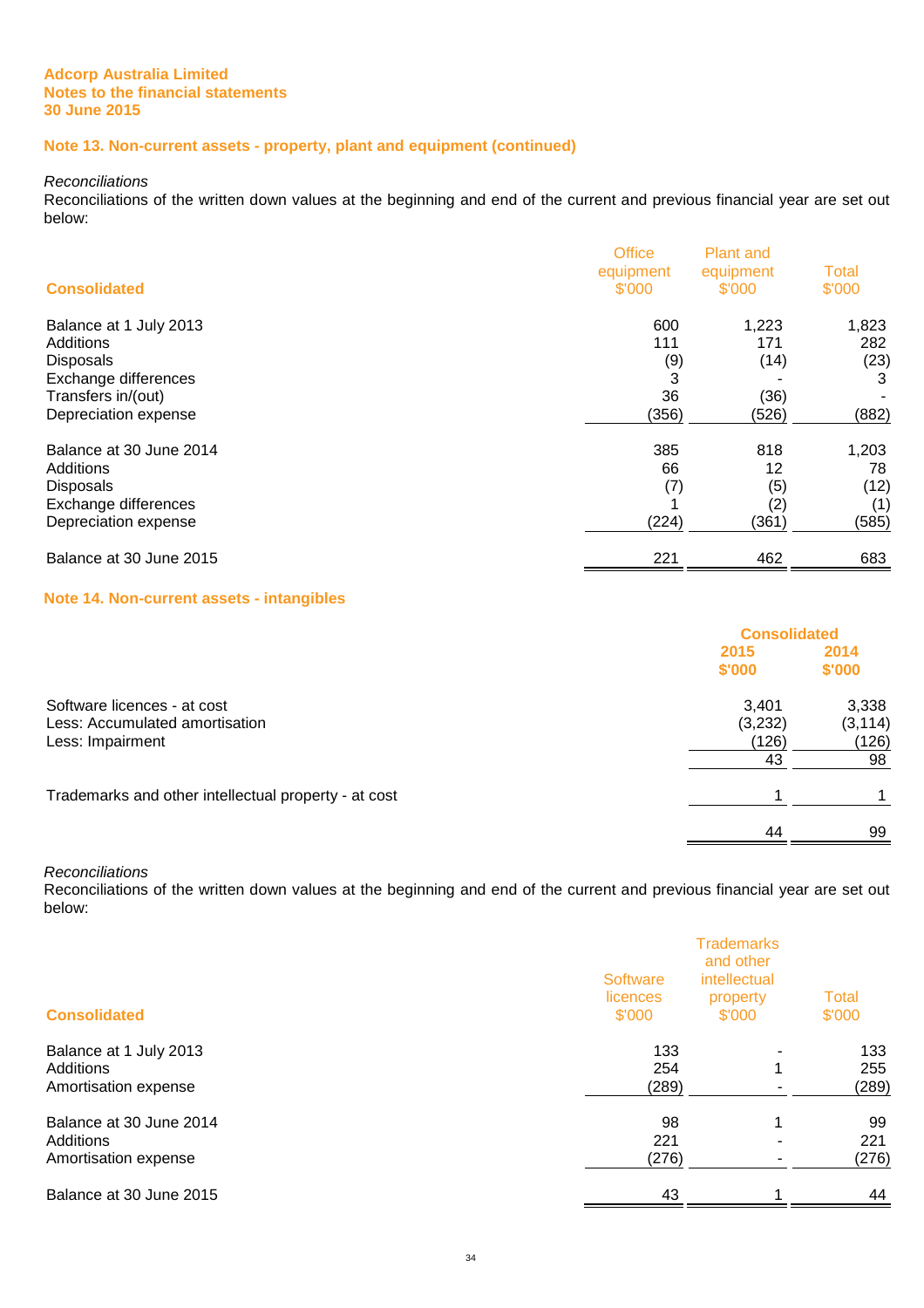# **Note 15. Non-current assets - deferred tax**

|                                                                     | <b>Consolidated</b> |                |
|---------------------------------------------------------------------|---------------------|----------------|
|                                                                     | 2015<br>\$'000      | 2014<br>\$'000 |
| Deferred tax asset comprises temporary differences attributable to: |                     |                |
| Amounts recognised in profit or loss:                               |                     |                |
| Property, plant and equipment                                       | 25                  | 46             |
| Employee benefits                                                   | 285                 | 326            |
| Other provisions                                                    | 328                 | 394            |
| Black hole legal deductions                                         | 101                 | 141            |
| Current year income tax benefit                                     | 311                 |                |
| Deferred tax asset                                                  | 1,050               | 907            |
| Movements:                                                          |                     |                |
| Opening balance                                                     | 907                 | 956            |
| Credited/(charged) to profit or loss (note 7)                       | 143                 | (49)           |
| Closing balance                                                     | 1,050               | 907            |
| Nata 40 Original Bakilitian - toada and atkan paraklaa              |                     |                |

# **Note 16. Current liabilities - trade and other payables**

|                                  |                | <b>Consolidated</b> |  |
|----------------------------------|----------------|---------------------|--|
|                                  | 2015<br>\$'000 | 2014<br>\$'000      |  |
| Trade payables<br>Other payables | 7,928<br>3,055 | 12,707<br>5,497     |  |
|                                  | 10,983         | 18,204              |  |

# Refer to note 28 for further information on financial instruments.

# **Note 17. Current liabilities - borrowings**

|                   |                | <b>Consolidated</b>      |  |
|-------------------|----------------|--------------------------|--|
|                   | 2015<br>\$'000 | 2014<br>\$'000           |  |
| Invoice financing | 501            | $\overline{\phantom{a}}$ |  |

Refer to note 28 for further information on financial instruments.

Assets pledged as security

The consolidated entity has entered into an invoice financing arrangement during the year. The arrangement is secured against the trade receivables and assets of the entity.

|                                                                                           | <b>Consolidated</b> |        |
|-------------------------------------------------------------------------------------------|---------------------|--------|
|                                                                                           | 2014<br>2015        |        |
|                                                                                           | \$'000              | \$'000 |
| The carrying amounts of trade receivables pledged as security for current borrowings are: | 8.112               |        |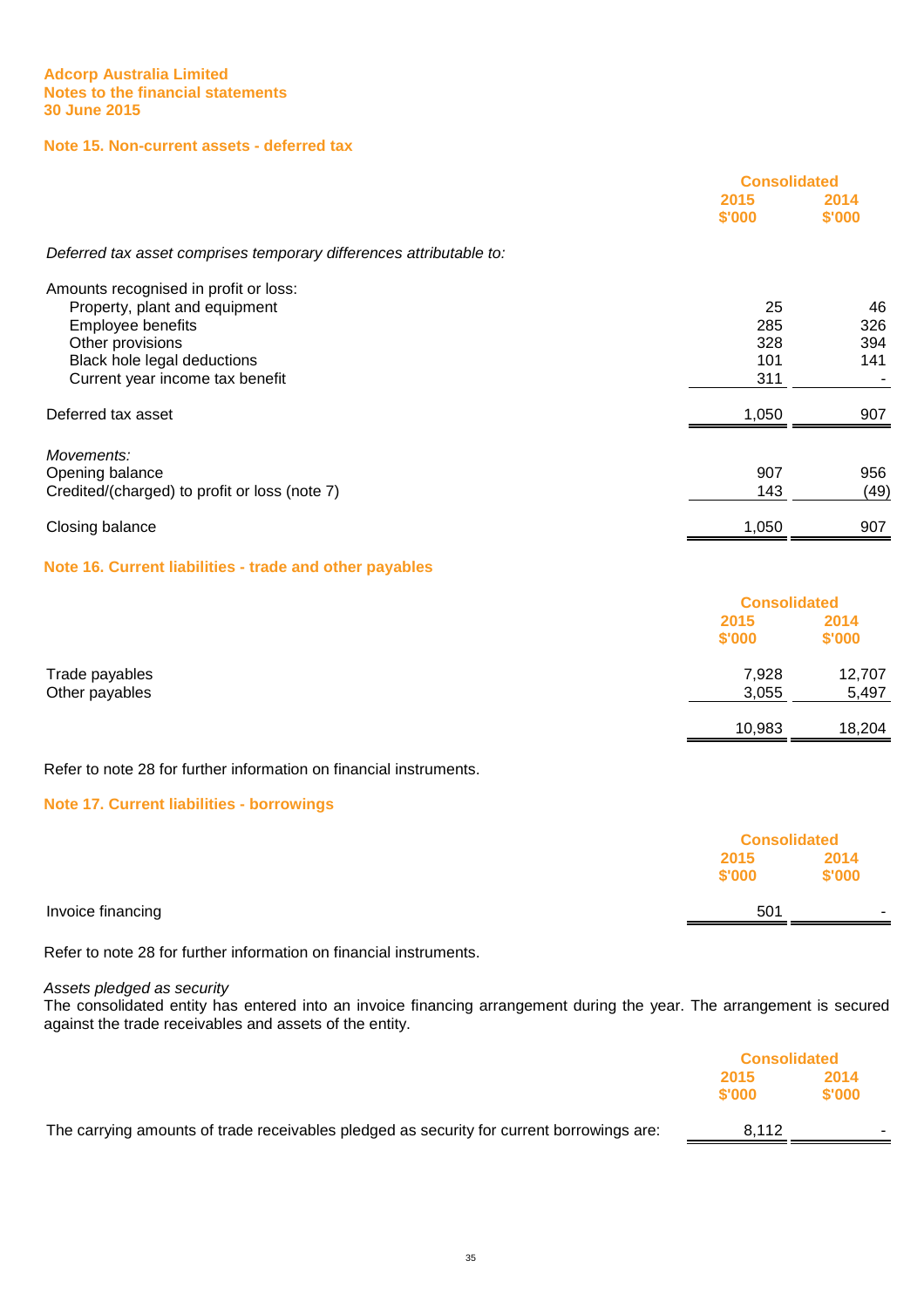# **Note 18. Current liabilities - income tax**

|                          |                | <b>Consolidated</b> |  |
|--------------------------|----------------|---------------------|--|
|                          | 2015<br>\$'000 | 2014<br>\$'000      |  |
| Provision for income tax | 31             | 4                   |  |

The provision for income tax payable for the current year relates to the company's 75% owned subsidiary which is not part of the tax consolidated group.

#### **Note 19. Current liabilities - provisions**

|                   |                | <b>Consolidated</b> |  |
|-------------------|----------------|---------------------|--|
|                   | 2015<br>\$'000 | 2014<br>\$'000      |  |
| Employee benefits | 728            | 853                 |  |
| Decommissioning   | 250            | 20                  |  |
|                   | 978            | 873                 |  |

#### Decommissioning

The provision represents the present value of the estimated costs to make good the premises leased by the consolidated entity at the end of the respective lease terms.

Movements in provisions

Movements in each class of provision during the current financial year, other than employee benefits, are set out below:

| <b>Consolidated - 2015</b>                                                                              | Decom-<br>missioning<br>\$'000 |
|---------------------------------------------------------------------------------------------------------|--------------------------------|
| Carrying amount at the start of the year<br>Amounts transferred from non-current<br>Amounts written off | 20<br>250<br>(20)              |
| Carrying amount at the end of the year                                                                  | 250                            |

# **Note 20. Non-current liabilities - deferred tax**

|                                                                                               | <b>Consolidated</b> |                |
|-----------------------------------------------------------------------------------------------|---------------------|----------------|
|                                                                                               | 2015<br>\$'000      | 2014<br>\$'000 |
| Deferred tax liability comprises temporary differences attributable to:                       |                     |                |
| Amounts recognised in profit or loss:<br>Accrued interest income<br>Work in progress<br>Other | 105<br>91           | 25<br>3        |
| Deferred tax liability                                                                        | 196                 | 29             |
| Movements:<br>Opening balance<br>Credited to profit or loss (note 7)                          | 29<br>167           | 6<br>23        |
| Closing balance                                                                               | 196                 | 29             |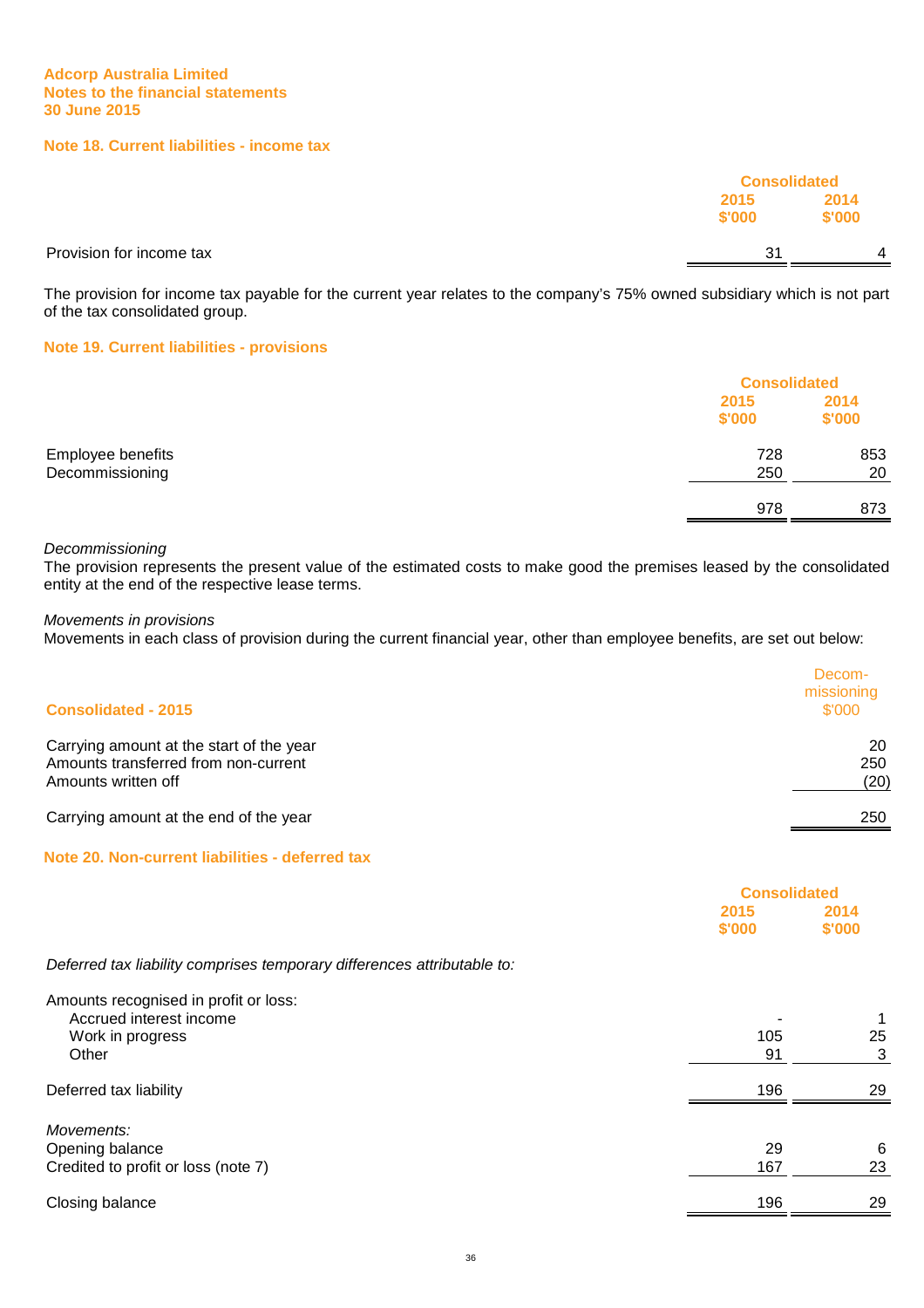#### **Note 21. Non-current liabilities - provisions**

|                                      |                | <b>Consolidated</b> |  |
|--------------------------------------|----------------|---------------------|--|
|                                      | 2015<br>\$'000 | 2014<br>\$'000      |  |
| Employee benefits<br>Decommissioning | 224<br>212     | 238<br>464          |  |
|                                      | 436            | 702                 |  |

#### Decommissioning

The provision represents the present value of the estimated costs to make good the premises leased by the consolidated entity at the end of the respective lease terms.

Movements in provisions

Movements in each class of provision during the current financial year, other than employee benefits, are set out below:

| <b>Consolidated - 2015</b>                                                                     | Decom-<br>missioning<br>\$'000 |
|------------------------------------------------------------------------------------------------|--------------------------------|
| Carrying amount at the start of the year<br>Amounts transferred to current<br>Foreign exchange | 464<br>(250)<br>(2)            |
| Carrying amount at the end of the year                                                         | 212                            |

#### **Note 22. Equity - issued capital**

|                              | <b>Consolidated</b>   |                       |                |                |
|------------------------------|-----------------------|-----------------------|----------------|----------------|
|                              | 2015<br><b>Shares</b> | 2014<br><b>Shares</b> | 2015<br>\$'000 | 2014<br>\$'000 |
| Ordinary shares - fully paid | 60,676,602            | 60,676,602            | 28.894         | 28,894         |

#### Ordinary shares

Ordinary shares entitle the holder to participate in dividends and the proceeds on the winding up of the company in proportion to the number of and amounts paid on the shares held. The fully paid ordinary shares have no par value and the company does not have a limited amount of authorised capital.

On a show of hands every member present at a meeting in person or by proxy shall have one vote and upon a poll each share shall have one vote.

#### Share buy-back

There is no current on-market share buy-back.

#### Capital risk management

When managing capital, management's objective is to ensure the company and consolidated entity continues as a going concern as well as to maintain optimal returns to shareholders. Management are constantly reviewing the capital structure of the company and consolidated entity in light of any expected changes in market conditions. Management has no current plans to issue further shares on the market or to reduce the capital structure by conducting share buybacks.

Management aim to return a high level of profits to shareholders as dividend payments, whilst maintaining sufficient cash in the business for meeting working capital requirements.

The capital risk management policy remains unchanged from the 30 June 2014 Annual Report.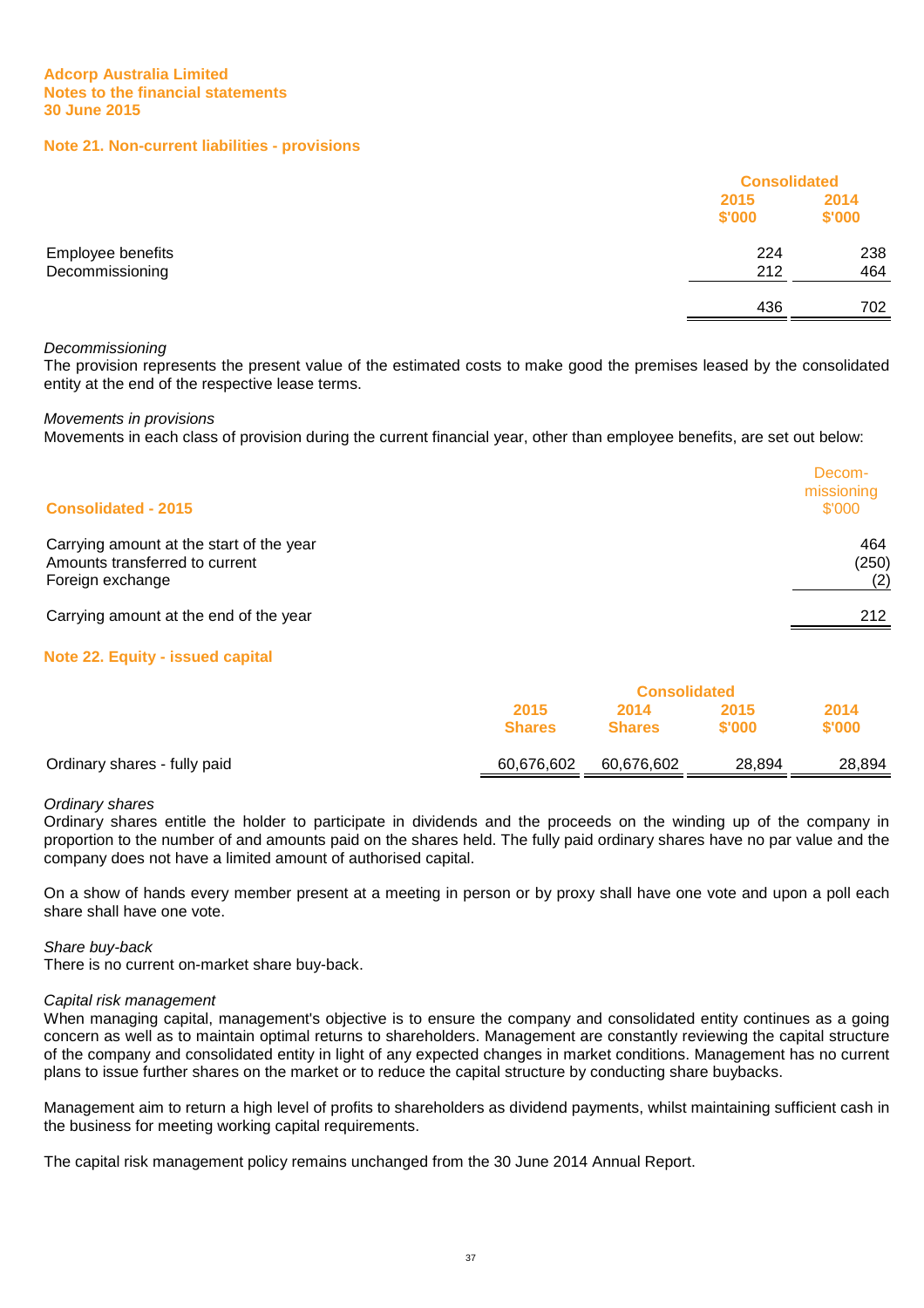# **Note 23. Equity - purchased controlling interest reserve**

|                                        |                | <b>Consolidated</b> |  |
|----------------------------------------|----------------|---------------------|--|
|                                        | 2015<br>\$'000 | 2014<br>\$'000      |  |
| Purchased controlling interest reserve | (113)          | (113)               |  |

The purchased controlling interest reserve reflects the change in non-controlling interest due to changing levels of ownership of controlled assets.

#### **Note 24. Equity - reserves**

|                          | <b>Consolidated</b> |                |
|--------------------------|---------------------|----------------|
|                          | 2015<br>\$'000      | 2014<br>\$'000 |
| Foreign currency reserve | (411)               | (331)          |

#### Foreign currency reserve

The reserve is used to recognise exchange differences arising from translation of the financial statements of foreign operations to Australian dollars.

#### Movements in reserves

Movements in each class of reserve during the current and previous financial year are set out below:

| <b>Consolidated</b>          | Foreign<br>currency<br>\$'000 | Total<br>\$'000 |
|------------------------------|-------------------------------|-----------------|
| Balance at 1 July 2013       | (530)                         | (530)           |
| Foreign currency translation | 199                           | 199             |
| Balance at 30 June 2014      | (331)                         | (331)           |
| Foreign currency translation | (80)                          | (80)            |
| Balance at 30 June 2015      | (411)                         | (411)           |

#### **Note 25. Equity - accumulated losses**

|                                                                                                                  |                  | <b>Consolidated</b>  |  |
|------------------------------------------------------------------------------------------------------------------|------------------|----------------------|--|
|                                                                                                                  | 2015<br>\$'000   | 2014<br>\$'000       |  |
| Accumulated losses at the beginning of the financial year<br>Profit/(loss) after income tax expense for the year | (29, 289)<br>133 | (26, 681)<br>(2,608) |  |
| Accumulated losses at the end of the financial year                                                              | (29,156)         | (29,289)             |  |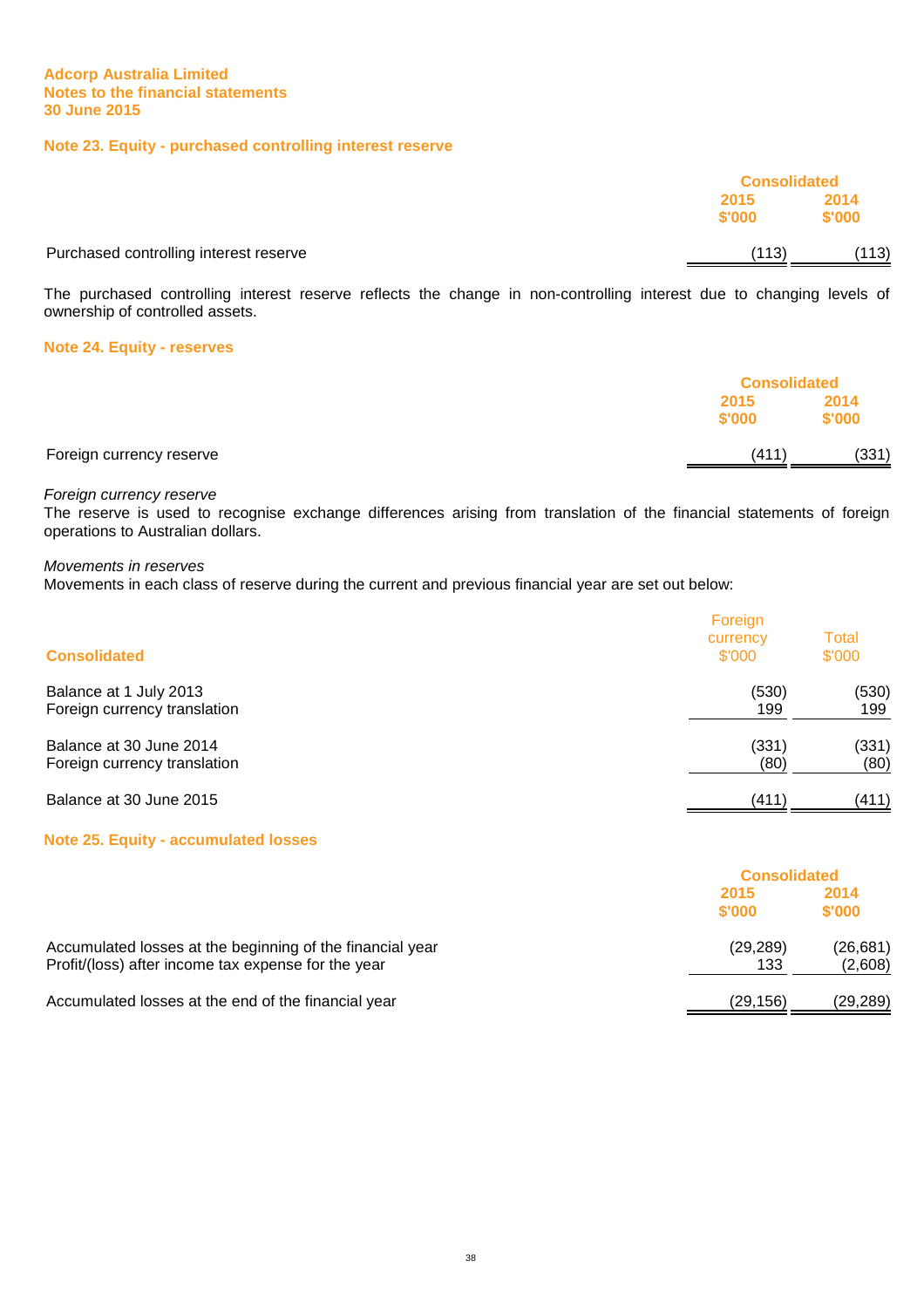#### **Note 26. Equity - non-controlling interest**

|                                                      | <b>Consolidated</b> |                    |
|------------------------------------------------------|---------------------|--------------------|
|                                                      | 2015<br>\$'000      | 2014<br>\$'000     |
| Contributed equity<br>Reserves<br>Accumulated losses | 202<br>32<br>(232)  | 202<br>32<br>(258) |
|                                                      | ົ                   | (24)               |
|                                                      |                     |                    |

The non-controlling interest has 25% (2014: 25%) equity holding in Quadrant Creative Pty Ltd.

#### **Note 27. Equity - dividends**

#### **Dividends**

There were no dividends paid, recommended or declared during the current or previous financial year.

Franking credits

|                                                                                      | <b>Consolidated</b> |                |
|--------------------------------------------------------------------------------------|---------------------|----------------|
|                                                                                      | 2015<br>\$'000      | 2014<br>\$'000 |
| Franking credits available for subsequent financial years based on a tax rate of 30% | 4.982               | 4.977          |

The above amounts represent the balance of the franking account as at the end of the financial year, adjusted for:

- franking credits that will arise from the payment of the amount of the provision for income tax at the reporting date
- franking debits that will arise from the payment of dividends recognised as a liability at the reporting date
- franking credits that will arise from the receipt of dividends recognised as receivables at the reporting date

#### **Note 28. Financial instruments**

#### **Financial risk management objectives**

The consolidated entity's principal financial liabilities comprise trade payables. These financial liabilities arise directly from the consolidated entity's operations. The consolidated entity has various financial assets such as trade receivables and cash and short-term deposits, which arise directly from its operations.

Risk management is carried out by senior finance executives ('finance') under policies approved by the Board of Directors ('the Board'). These policies include identification and analysis of the risk exposure of the consolidated entity and appropriate procedures, controls and risk limits. Finance identifies, evaluates and hedges financial risks within the consolidated entity's operating units. Finance reports to the Board on a monthly basis.

#### **Market risk**

#### Foreign currency risk

The consolidated entity has transactional foreign currency exposures. Such exposure arises from purchases by the consolidated entity in currencies other than the functional currency of the operating units. Approximately 2% of the consolidated entity's purchases are denominated in currencies other than the functional currency of the operating unit making the sale. These amounts include the payables of foreign creditors, which are not effectively hedged by other foreign currency denominated items.

The consolidated entity's main foreign currency exposure is New Zealand Dollars, as shown below. Based on this exposure, had the Australian Dollar weakened by 10% or strengthened by 10% against the New Zealand Dollar with all other variables held constant, the movement would have an immaterial impact on the consolidated entity. The consolidated entity is not sensitive to movements in other currencies.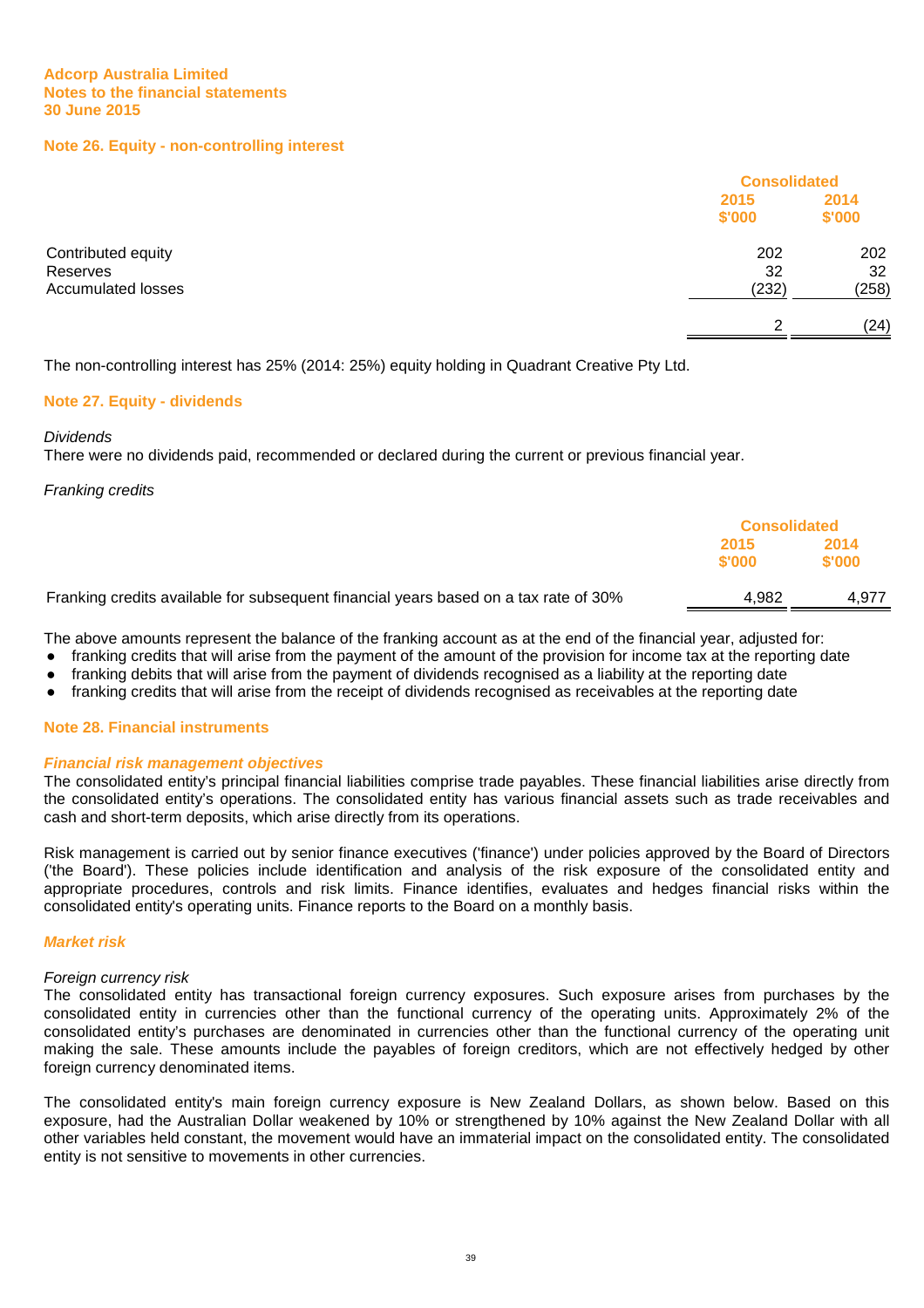### **Note 28. Financial instruments (continued)**

The carrying amount of the consolidated entity's foreign currency denominated financial assets and financial liabilities at the reporting date were as follows:

|                                                            | <b>Assets</b>  |                | <b>Liabilities</b> |                   |
|------------------------------------------------------------|----------------|----------------|--------------------|-------------------|
| <b>Consolidated</b>                                        | 2015<br>\$'000 | 2014<br>\$'000 | 2015<br>\$'000     | 2014<br>\$'000    |
| US dollars<br><b>Pound Sterling</b><br>New Zealand dollars | 1,636          | 2,998          | 4<br>16<br>986     | 21<br>12<br>1,377 |
| Canadian dollars<br>Singapore dollars                      |                |                | 14                 | 10                |
|                                                            | 1,636          | 2,998          | 1,021              | 1,420             |

#### Price risk

The consolidated entity is not exposed to any significant price risk.

#### Interest rate risk

The consolidated entity's principal financial instruments comprise cash and short-term deposits. The main purpose of these financial instruments is to finance the consolidated entity's operations.

The consolidated entity has various other financial instruments such as trade debtors and trade creditors, which arise directly from its operations.

The consolidated entity is not exposed to any significant interest rate risk.

As at the reporting date, the consolidated entity had the following variable rate borrowings and funds on deposit outstanding:

|                                              | 2015                                 |                | 2014                                 |                |
|----------------------------------------------|--------------------------------------|----------------|--------------------------------------|----------------|
|                                              | Weighted<br>average<br>interest rate | <b>Balance</b> | Weighted<br>average<br>interest rate | <b>Balance</b> |
| <b>Consolidated</b>                          | $\frac{9}{6}$                        | \$'000         | %                                    | \$'000         |
| Cash at bank                                 | 1.63%                                | 1.474          | 1.64%                                | 3,308          |
| Cash on deposit                              | 2.67%                                | 353            | 2.69%                                | 3,794          |
| Borrowing against invoices financed          | 8.03%                                | (501)          | $-$ %                                |                |
| Net exposure to cash flow interest rate risk |                                      | 1,326          |                                      | 7,102          |

An official increase or decrease in interest rates would have no significant impact on profit before tax.

#### **Credit risk**

Credit risk arises from the financial assets of the consolidated entity, which comprise cash and cash equivalents, trade and other receivables. The consolidated entity's exposure to credit risk arises from potential default of the counter party, with a maximum exposure equal to the carrying amount of these instruments.

It is the consolidated entity's policy that all customers who wish to trade on credit terms are subject to credit verification procedures including an assessment of their independent credit rating and financial position. Some customer credit risk within the consolidated entity is managed by the use of debtors insurance.

In addition, receivable balances are monitored on an ongoing basis with the result that the consolidated entity's exposure to bad debts is not considered to be significant.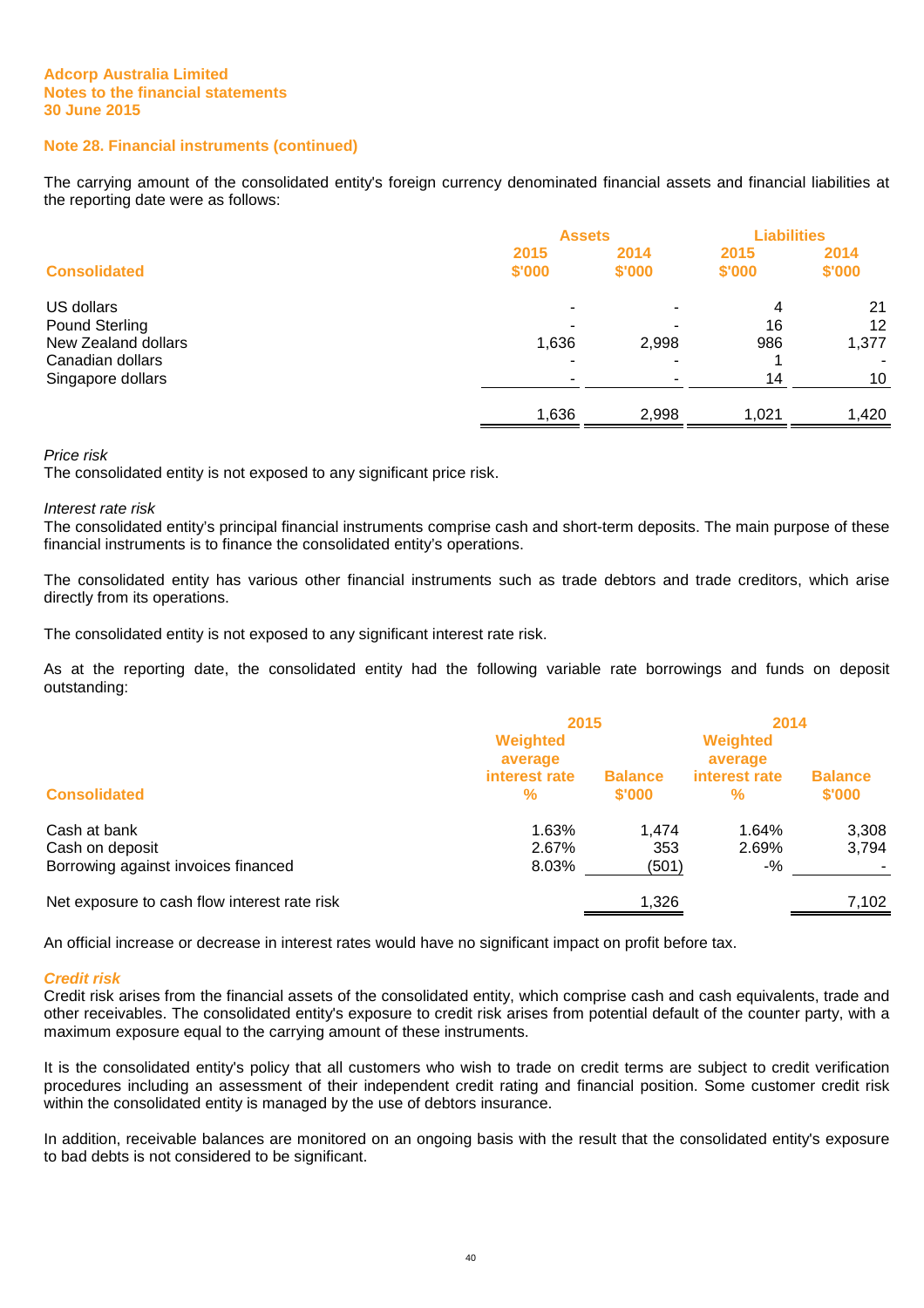#### **Note 28. Financial instruments (continued)**

#### **Liquidity risk**

Liquidity risk is the risk that the consolidated entity will be unable to meet its payment obligations when they fall due under normal and stress circumstances. The consolidated entity's objective is to maintain a balance between continuity of funding and flexibility through effective management of working capital and the use of available bank credit lines. To limit this risk, management has arranged invoice financing facilities, manages assets with liquidity in mind, and monitors future cash flows and liquidity on a daily basis.

#### Remaining contractual maturities

The following tables detail the consolidated entity's remaining contractual maturity for its financial instrument liabilities. The tables have been drawn up based on the undiscounted cash flows of financial liabilities based on the earliest date on which the financial liabilities are required to be paid. The tables include both interest and principal cash flows disclosed as remaining contractual maturities and therefore these totals may differ from their carrying amount in the statement of financial position.

| <b>Consolidated - 2015</b>                                                                                  | Weighted<br>average<br>interest rate<br>$\%$ | 1 year or less<br>\$'000  | Between 1<br>and 2 years<br>\$'000 | Between 2<br>and 5 years<br>\$'000 | Over 5 years<br>\$'000 | Remaining<br>contractual<br>maturities<br>\$'000 |
|-------------------------------------------------------------------------------------------------------------|----------------------------------------------|---------------------------|------------------------------------|------------------------------------|------------------------|--------------------------------------------------|
| <b>Non-derivatives</b><br>Non-interest bearing<br>Trade payables<br>Other payables                          | $-$ %<br>$-9/6$                              | 7,928<br>3,055            |                                    |                                    |                        | 7,928<br>3,055                                   |
| Interest-bearing - fixed rate<br>Invoice financing<br>Total non-derivatives                                 | 8.03%                                        | 501<br>11,484             |                                    |                                    |                        | 501<br>11,484                                    |
| <b>Consolidated - 2014</b>                                                                                  | Weighted<br>average<br>interest rate<br>$\%$ | 1 year or less<br>\$'000  | Between 1<br>and 2 years<br>\$'000 | Between 2<br>and 5 years<br>\$'000 | Over 5 years<br>\$'000 | Remaining<br>contractual<br>maturities<br>\$'000 |
| <b>Non-derivatives</b><br>Non-interest bearing<br>Trade payables<br>Other payables<br>Total non-derivatives | $-$ %<br>$-$ %                               | 12,707<br>5,497<br>18,204 |                                    |                                    |                        | 12,707<br>5,497<br>18,204                        |

# **Note 29. Fair value measurement**

The carrying amounts of trade and other receivables and trade and other payables are assumed to approximate their fair values due to their short-term nature.

The fair value of financial liabilities is estimated by discounting the remaining contractual maturities at the current market interest rate that is available for similar financial liabilities.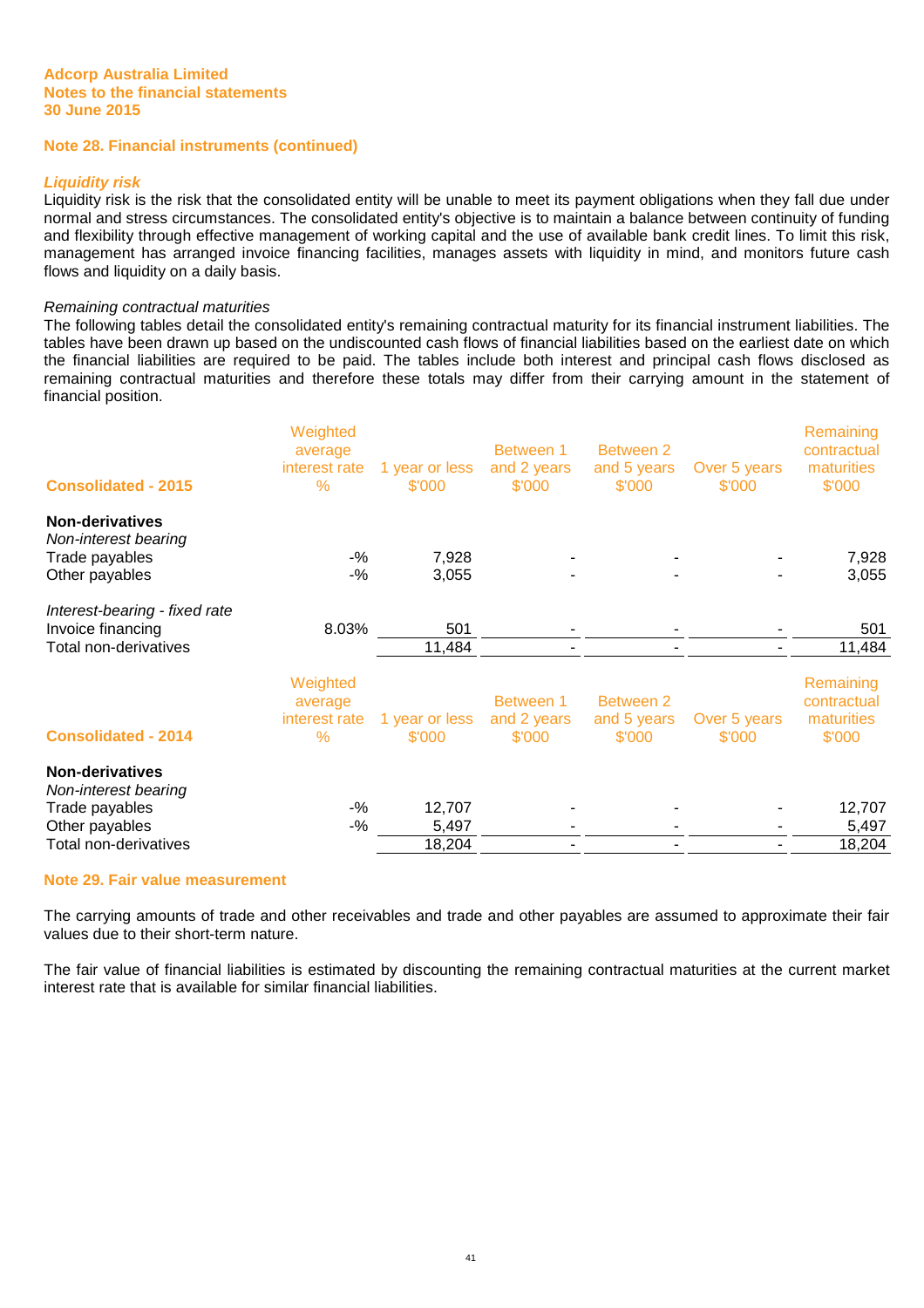#### **Note 30. Key management personnel disclosures**

#### **Compensation**

The aggregate compensation made to directors and other members of key management personnel of the consolidated entity is set out below:

|                              |         | <b>Consolidated</b> |  |
|------------------------------|---------|---------------------|--|
|                              | 2015    | 2014                |  |
|                              |         |                     |  |
| Short-term employee benefits | 700,668 | 573,625             |  |
| Post-employment benefits     | 37,566  | 67,732              |  |
|                              | 738,234 | 641,357             |  |

### **Note 31. Remuneration of auditors**

During the financial year the following fees were paid or payable for services provided by Grant Thornton Australia, the auditor of the company, and its network firms:

|                                                                                          | <b>Consolidated</b> |                  |
|------------------------------------------------------------------------------------------|---------------------|------------------|
|                                                                                          | 2015<br>\$          | 2014<br>\$       |
| Audit services - Grant Thornton Australia<br>Audit or review of the financial statements | 86,000              | 110,000          |
| Other services - Grant Thornton Australia<br>Taxation compliance<br>Other services       | 10,000              | 30,000<br>56,000 |
|                                                                                          | 10,000              | 86,000           |
|                                                                                          | 96,000              | 196,000          |
| Audit services - network firms<br>Audit or review of the financial statements            | 34,000              | 32,000           |

#### **Note 32. Contingent liabilities**

The consolidated entity has various guarantees over premises.

|          |                | <b>Consolidated</b> |
|----------|----------------|---------------------|
|          | 2015<br>\$'000 | 2014<br>\$'000      |
| Premises | 1,122          | 1,311               |

In November 2014, the liquidator of a company "Streetwise Advertising Pty Ltd (In Liquidation)" lodged a claim alleging preferential payments made to Adcorp, among other creditors. Adcorp is contesting this claim which is in the amount of \$955,000 and has engaged its legal advisers, Gadens Lawyers, to lodge a defence. It is not possible to determine an outcome at this stage.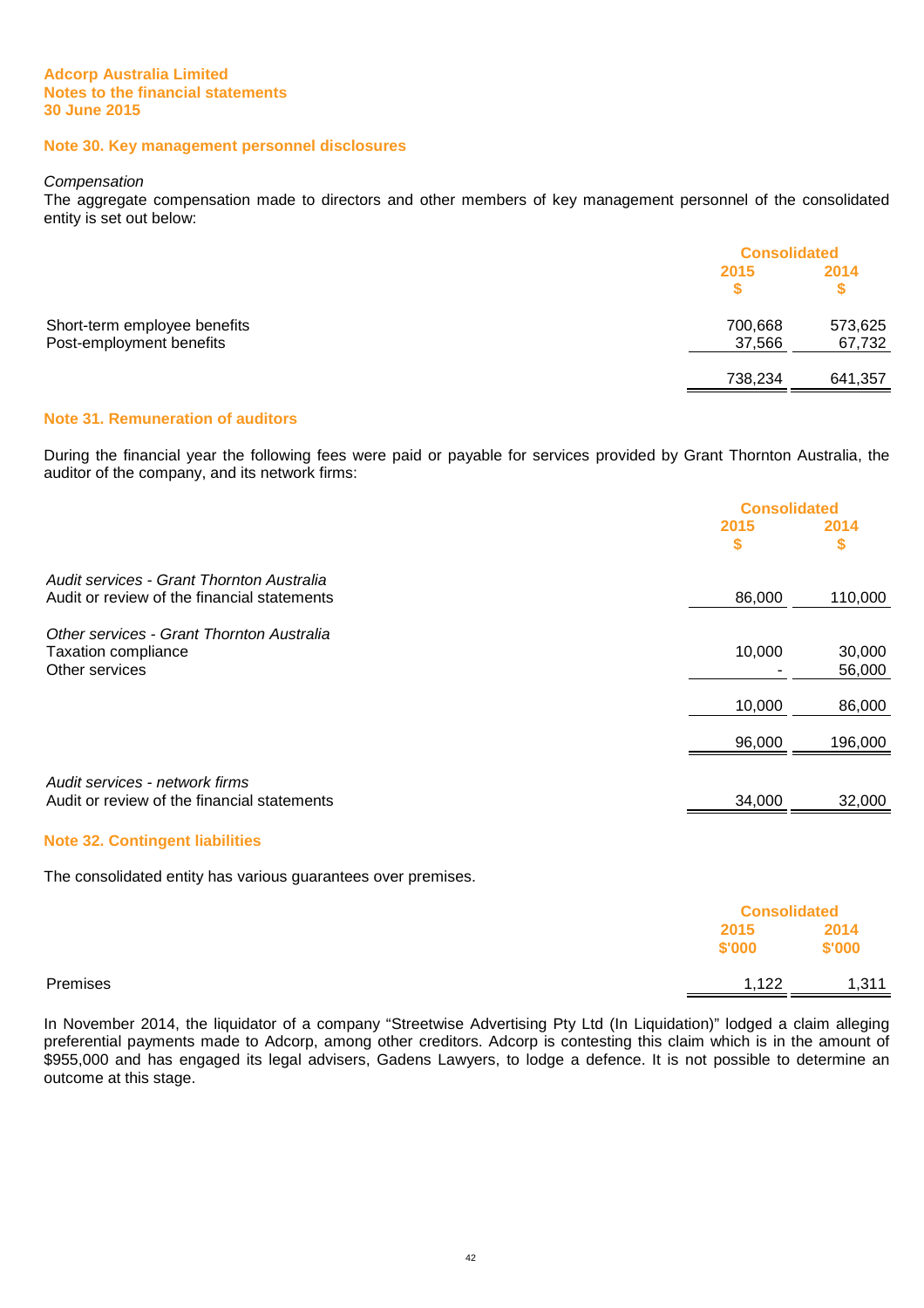#### **Note 33. Commitments**

|                                                                                                                                     | <b>Consolidated</b> |                |
|-------------------------------------------------------------------------------------------------------------------------------------|---------------------|----------------|
|                                                                                                                                     | 2015<br>\$'000      | 2014<br>\$'000 |
| Capital commitments<br>Committed at the reporting date but not recognised as liabilities, payable:<br>Property, plant and equipment | 77                  | 99             |
| Lease commitments - operating<br>Committed at the reporting date but not recognised as liabilities, payable:                        |                     |                |
| Within one year                                                                                                                     | 1.247               | 1,585          |
| One to five years                                                                                                                   | 3,316               | 3,192          |
| More than five years                                                                                                                |                     | 121            |
|                                                                                                                                     | 4,563               | 4,898          |

Operating leases are entered into as a means of acquiring access to retail property and IT equipment. Rental payments are generally fixed, but with future inflation escalation clauses. Adcorp Australia Limited is a sub-lessor in three properties. The future minimum sub-lease payments expected to be received is \$482,000 (2014: \$556,000) within one year and \$58,500 (2014: \$550,000) between one to five years.

#### **Note 34. Related party transactions**

#### Parent entity

Adcorp Australia Limited is the parent entity.

# Subsidiaries

Interests in subsidiaries are set out in note 36.

#### **Associates**

Interests in associates are set out in note 37.

#### Key management personnel

Disclosures relating to key management personnel are set out in note 30 and the remuneration report in the directors' report.

#### Transactions with related parties

There were no transactions with related parties during the current and previous financial year.

#### Receivable from and payable to related parties

The company carries a provision (raised in the 2011 financial year) of \$37,000 for a discretionary incentive for David Morrison, related to performance in the 2011 financial year in his capacity as head of WA, SA and NT regions.

#### Loans to/from related parties

There were no loans to or from related parties at the current and previous reporting date.

# Terms and conditions

All transactions were made on normal commercial terms and conditions and at market rates.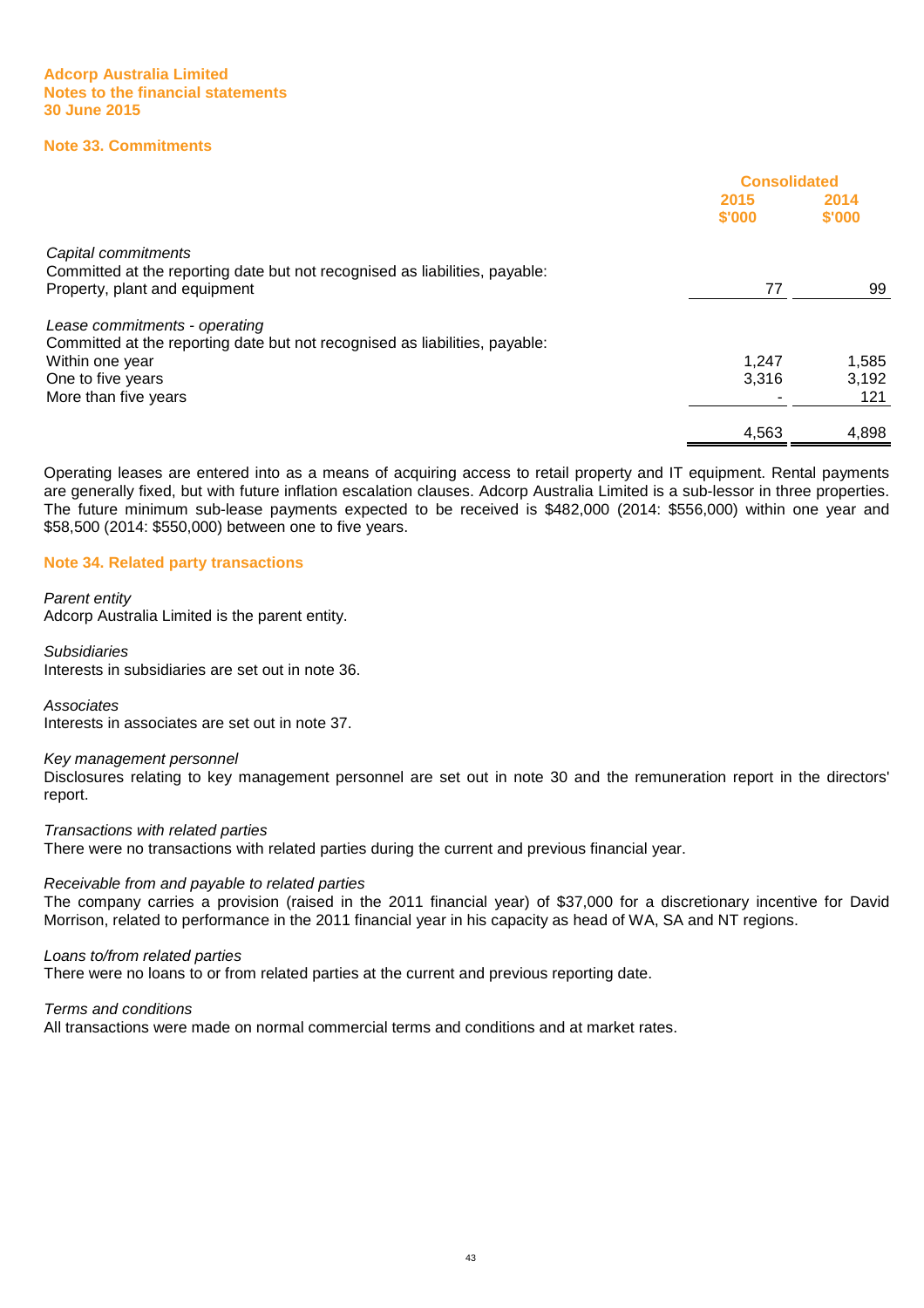# **Note 35. Parent entity information**

Set out below is the supplementary information about the parent entity.

Statement of profit or loss and other comprehensive income

|                                                       | <b>Parent</b>       |                     |
|-------------------------------------------------------|---------------------|---------------------|
|                                                       | 2015<br>\$'000      | 2014<br>\$'000      |
| Profit/(loss) after income tax                        | 1,382               | (1, 223)            |
| Total comprehensive income                            | 1,382               | (1, 223)            |
| Statement of financial position                       |                     |                     |
|                                                       | <b>Parent</b>       |                     |
|                                                       | 2015<br>\$'000      | 2014<br>\$'000      |
| <b>Total current assets</b>                           | 31,257              | 34,982              |
| <b>Total assets</b>                                   | 33,421              | 37,607              |
| <b>Total current liabilities</b>                      | 26,762              | 31,244              |
| <b>Total liabilities</b>                              | 27,345              | 32,005              |
| Equity<br>Issued capital<br><b>Accumulated losses</b> | 28,894<br>(22, 818) | 28,894<br>(23, 292) |
| Total equity                                          | 6,076               | 5,602               |

# Contingent liabilities

The parent entity has various guarantees over premises:

|                                                                                                              | <b>Parent</b>  |                |
|--------------------------------------------------------------------------------------------------------------|----------------|----------------|
|                                                                                                              | 2015<br>\$'000 | 2014<br>\$'000 |
| Premises                                                                                                     | 859            | 883            |
| <b>Commitments</b><br>The parent entity had capital commitments for property, plant and equipment of:        |                |                |
|                                                                                                              | <b>Parent</b>  |                |
|                                                                                                              | 2015<br>\$'000 | 2014<br>\$'000 |
| Committed at the reporting date but not recognised as liabilities, payable:<br>Property, plant and equipment | 77             | 99             |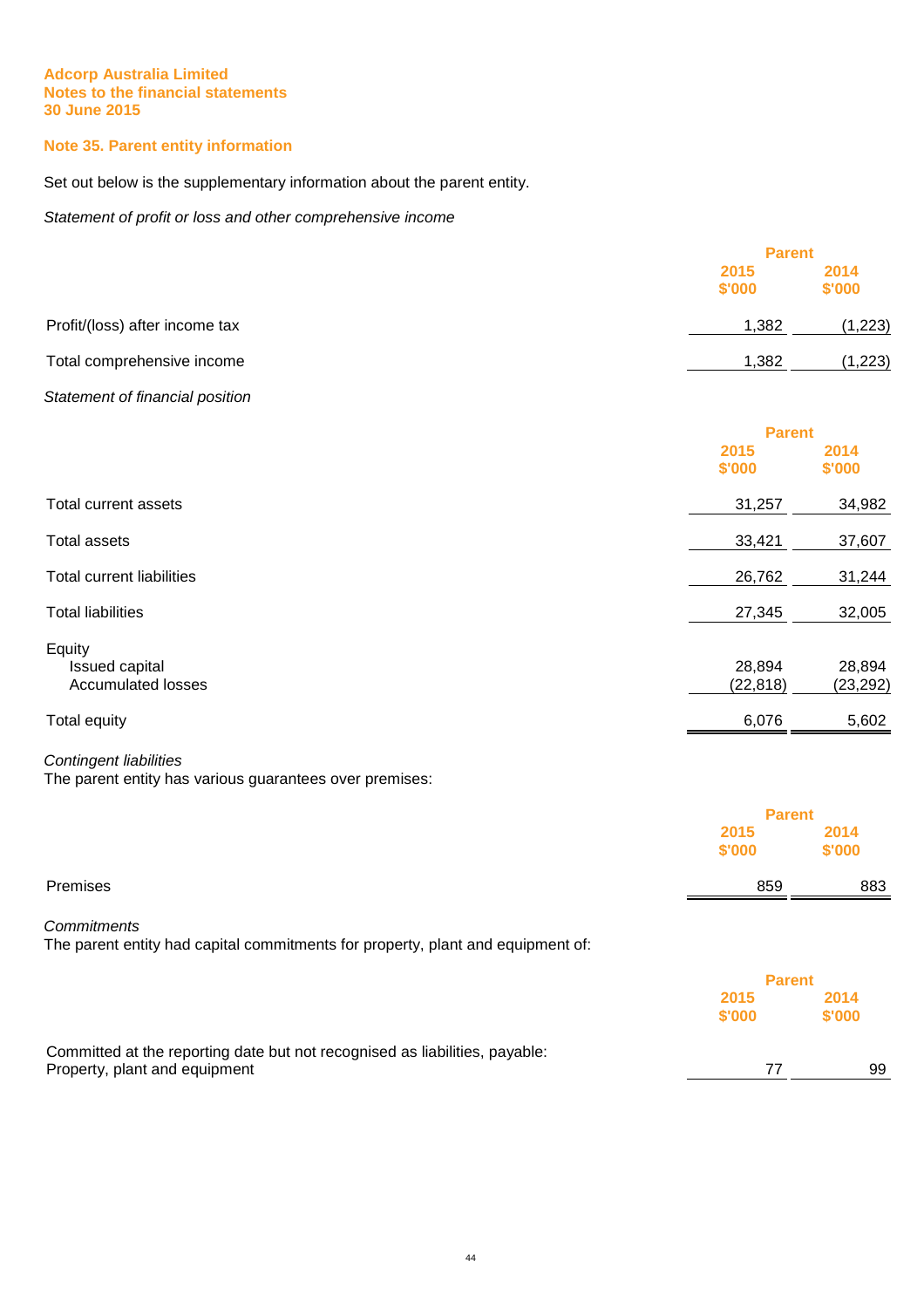### **Note 35. Parent entity information (continued)**

#### Significant accounting policies

The accounting policies of the parent entity are consistent with those of the consolidated entity, as disclosed in note 2, except for the following:

- Investments in subsidiaries and associates are accounted for at cost, less any impairment, in the parent entity.
- Dividends received from subsidiaries are recognised as other income by the parent entity and its receipt may be an indicator of an impairment of the investment.
- Management fees are charged to subsidiaries to recover costs of functions performed by the head office. Revenue is recognised as earned.

#### **Note 36. Interests in subsidiaries**

The consolidated financial statements incorporate the assets, liabilities and results of the following subsidiaries in accordance with the accounting policy described in note 2:

|                                                   |                                      | <b>Ownership interest</b> |         |
|---------------------------------------------------|--------------------------------------|---------------------------|---------|
|                                                   | <b>Principal place of business /</b> | 2015                      | 2014    |
| <b>Name</b>                                       | <b>Country of incorporation</b>      | %                         | %       |
| Adcorp Australia (QLD) Pty. Limited               | Australia                            | 100.00%                   | 100.00% |
| Adcorp Australia (VIC) Pty. Limited               | Australia                            | 100.00%                   | 100.00% |
| Adcorp D&D Pty Ltd                                | Australia                            | 100.00%                   | 100.00% |
| Adcorp New Zealand Limited                        | New Zealand                          | 100.00%                   | 100.00% |
| Adcorp SWA Pty Ltd *                              | Australia                            | 100.00%                   | 100.00% |
| Adcorp Technologies Pty Ltd                       | Australia                            | 100.00%                   | 100.00% |
| Andrews Advertising Pty. Limited                  | Australia                            | 100.00%                   | 100.00% |
| Austpac Media Pty Limited *                       | Australia                            | 100.00%                   | 100.00% |
| Donald & Donald (Victoria) Pty. Limited *         | Australia                            | 100.00%                   | 100.00% |
| Employment Opportunities in Australia Pty Limited | Australia                            | 100.00%                   | 100.00% |
| Nancarrow Marketing Company Pty Ltd               | Australia                            | 100.00%                   | 100.00% |
| <b>Quadrant Creative Pty Ltd</b>                  | Australia                            | 75.00%                    | 75.00%  |
| R&L Advertising Pty Ltd                           | Australia                            | 100.00%                   | 100.00% |
| <b>Showrunner Productions Pty Ltd</b>             | Australia                            | 100.00%                   | 100.00% |

\* These entities are controlled entities of Adcorp D&D Pty Ltd

#### **Note 37. Interests in associates**

Interests in associates are accounted for using the equity method of accounting. Information relating to associates that are material to the consolidated entity are set out below:

|                           |                                                                         | <b>Ownership interest</b> |                       |
|---------------------------|-------------------------------------------------------------------------|---------------------------|-----------------------|
| <b>Name</b>               | <b>Principal place of business /</b><br><b>Country of incorporation</b> | 2015<br>$\frac{1}{2}$     | 2014<br>$\frac{9}{6}$ |
| Limelight Group Pty. Ltd. | Australia                                                               | 40.00%                    | 40.00%                |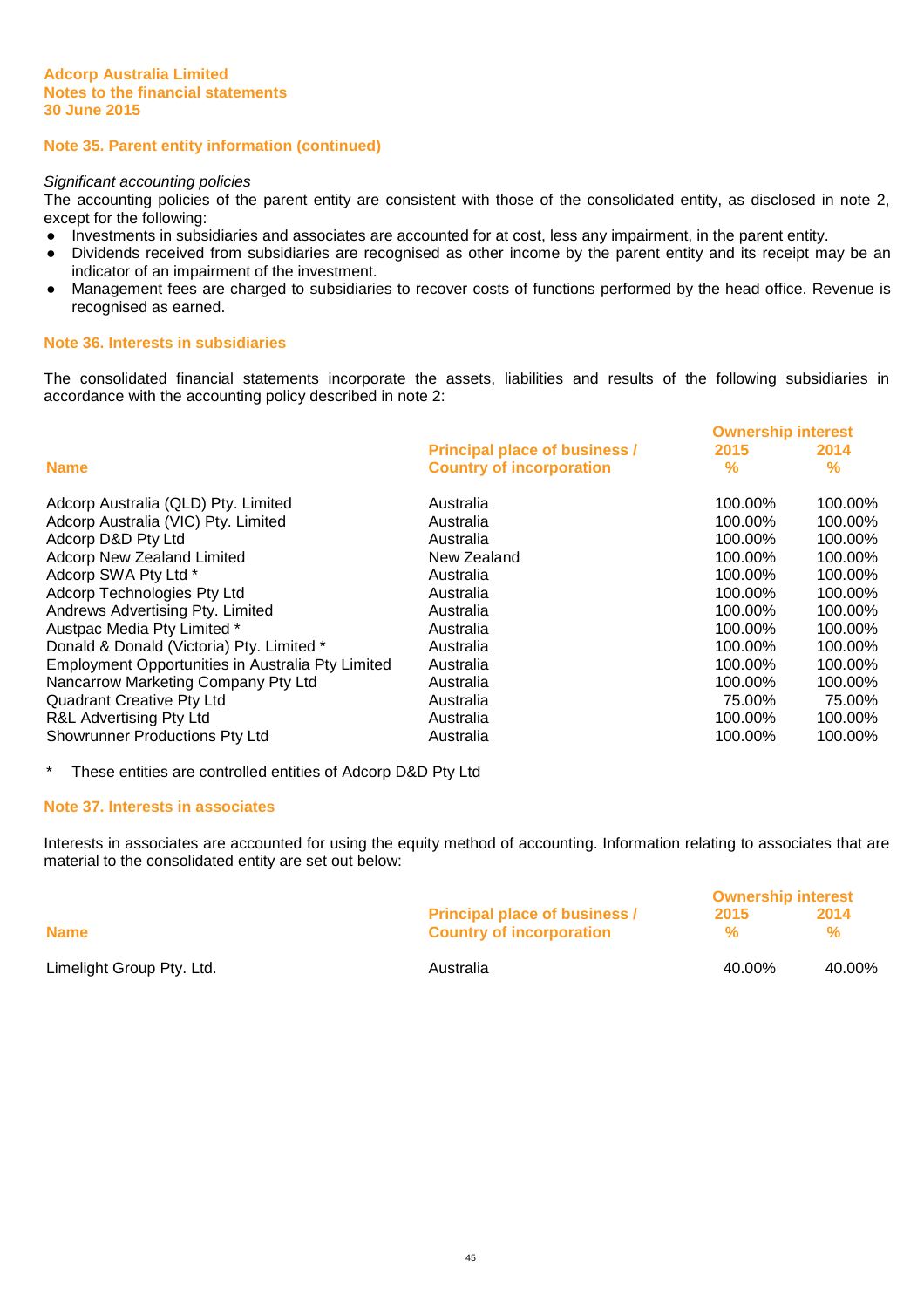# **Note 37. Interests in associates (continued)**

#### Summarised financial information

|                                                                                              | 2015<br>\$'000 | <b>Limelight Group Pty. Ltd.</b><br>2014<br>\$'000 |  |
|----------------------------------------------------------------------------------------------|----------------|----------------------------------------------------|--|
| Summarised statement of financial position<br><b>Current assets</b><br>Non-current assets    |                | 8<br>13                                            |  |
| <b>Total assets</b>                                                                          |                | 21                                                 |  |
| <b>Current liabilities</b><br>Non-current liabilities                                        |                | 277<br>14                                          |  |
| <b>Total liabilities</b>                                                                     |                | 291                                                |  |
| Net liabilities                                                                              |                | (270)                                              |  |
| Summarised statement of profit or loss and other comprehensive income<br>Revenue<br>Expenses |                | 81<br>(161)                                        |  |
| Loss before income tax                                                                       |                | (80)                                               |  |
| Other comprehensive income                                                                   |                |                                                    |  |
| Total comprehensive income                                                                   |                | (80)                                               |  |

The share of associates loss not recognised is \$nil (2014: \$85,000).

#### **Note 38. Deed of cross guarantee**

The following entities are party to a deed of cross guarantee under which each company guarantees the debts of the others:

Adcorp Australia Limited Adcorp Australia (QLD) Pty Ltd Adcorp Australia (VIC) Pty Ltd Adcorp D&D Pty Ltd

By entering into the deed, the wholly-owned entities have been relieved from the requirement to prepare financial statements and directors' report under Class Order 98/1418 (as amended) issued by the Australian Securities and Investments Commission ('ASIC').

The above companies represent a 'Closed Group' for the purposes of the Class Order, and as there are no other parties to the deed of cross guarantee that are controlled by Adcorp Australia Limited, they also represent the 'Extended Closed Group'.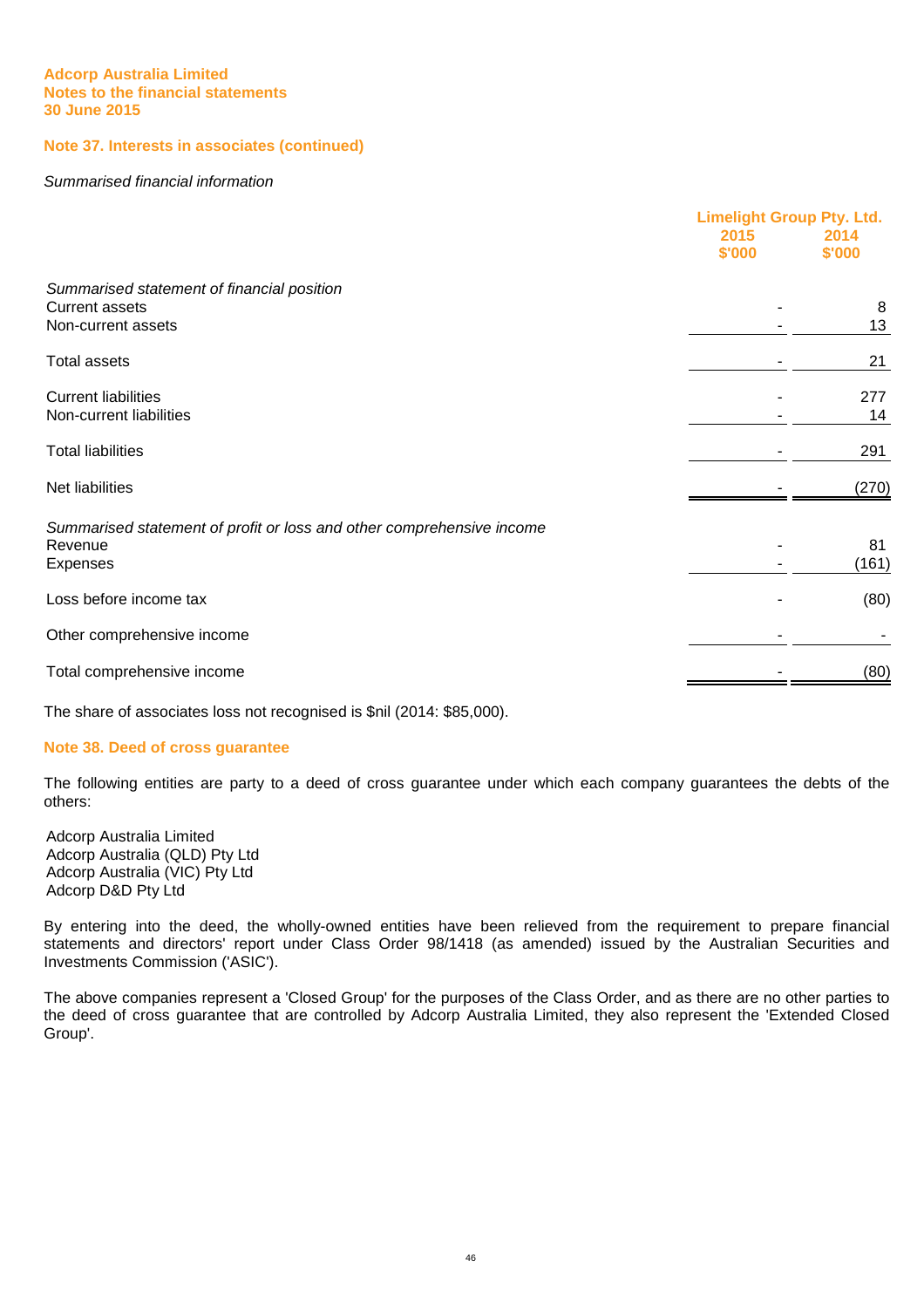# **Note 38. Deed of cross guarantee (continued)**

Set out below is a consolidated statement of profit or loss and other comprehensive income and statement of financial position of the 'Closed Group'.

| Statement of profit or loss and other comprehensive income                                                                                                                        | 2015<br>\$'000                                                  | 2014<br>\$'000                                                          |
|-----------------------------------------------------------------------------------------------------------------------------------------------------------------------------------|-----------------------------------------------------------------|-------------------------------------------------------------------------|
| Revenue<br>Other income<br>Client service expenses<br>Administrative expenses<br>Marketing expenses<br>Office and communication expenses<br>Impairment of assets<br>Finance costs | 13,905<br>734<br>(8, 438)<br>(951)<br>(671)<br>(3, 335)<br>(48) | 13,985<br>698<br>(11, 105)<br>(876)<br>(658)<br>(3,830)<br>(195)<br>(7) |
| Profit/(loss) before income tax benefit<br>Income tax benefit                                                                                                                     | 1,196                                                           | (1,988)<br>66                                                           |
| Profit/(loss) after income tax benefit                                                                                                                                            | 1,196                                                           | (1, 922)                                                                |
| Other comprehensive income for the year, net of tax                                                                                                                               |                                                                 |                                                                         |
| Total comprehensive income for the year                                                                                                                                           | 1,196                                                           | (1, 922)                                                                |
| <b>Equity - retained profits</b>                                                                                                                                                  | 2015<br>\$'000                                                  | 2014<br>\$'000                                                          |
| Accumulated losses at the beginning of the financial year<br>Profit/(loss) after income tax benefit                                                                               | (30, 409)<br>1,196                                              | (28, 487)<br>(1,922)                                                    |
| Accumulated losses at the end of the financial year                                                                                                                               | (29, 213)                                                       | (30, 409)                                                               |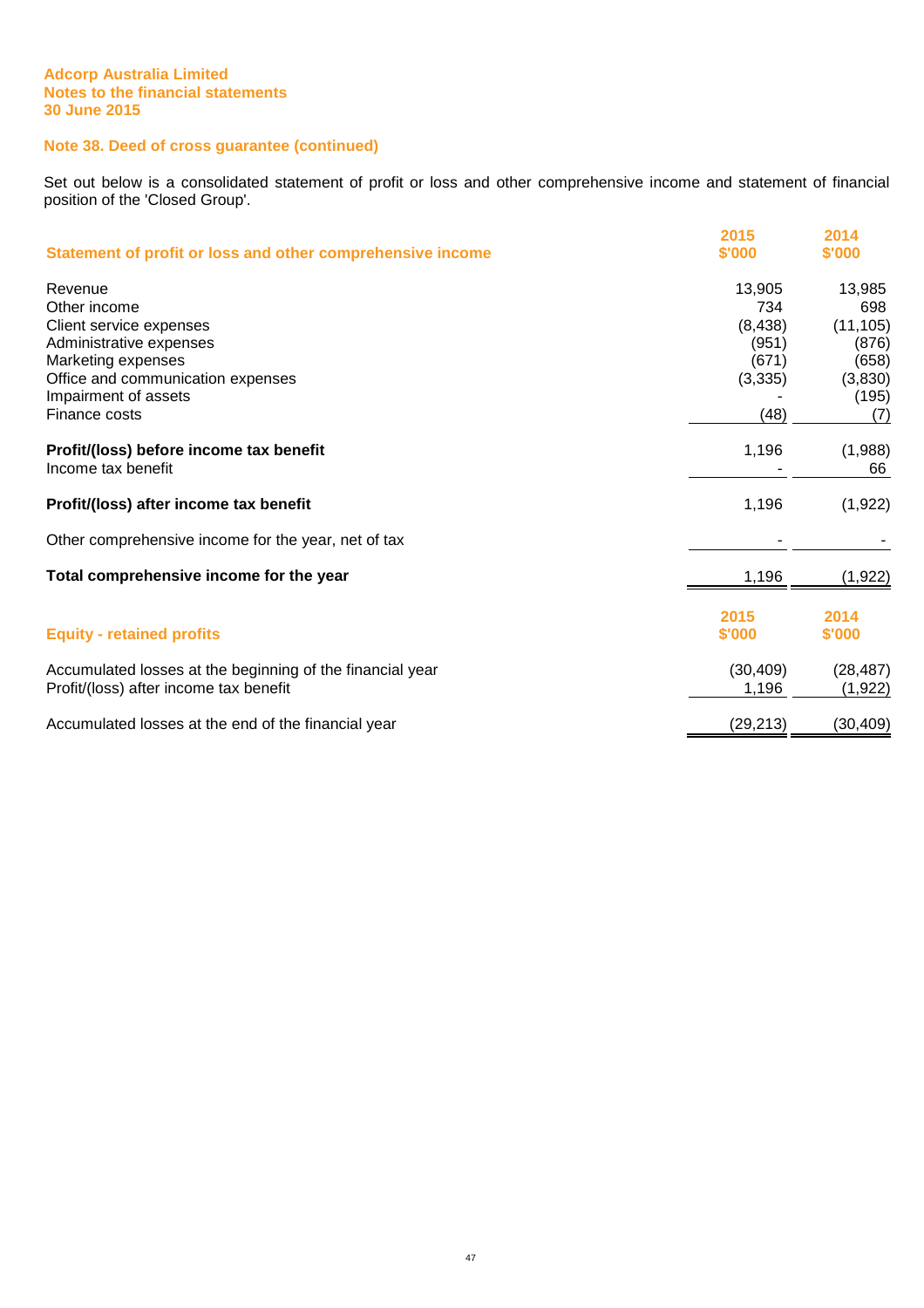# **Note 38. Deed of cross guarantee (continued)**

| <b>Statement of financial position</b> | 2015<br>\$'000 | 2014<br>\$'000 |
|----------------------------------------|----------------|----------------|
| <b>Current assets</b>                  |                |                |
| Cash and cash equivalents              | 1,118          | 5,544          |
| Trade and other receivables            | 21,111         | 20,852         |
| Other current assets                   | 436            | 125            |
|                                        | 22,665         | 26,521         |
| <b>Non-current assets</b>              |                |                |
| Other financial assets                 | 1,824          | 1,824          |
| Property, plant and equipment          | 599            | 1,205          |
| Intangibles                            | 41             | 87             |
|                                        | 2,464          | 3,116          |
| <b>Total assets</b>                    | 25,129         | 29,637         |
|                                        |                |                |
| <b>Current liabilities</b>             | 20,066         |                |
| Trade and other payables               | 501            | 26,140         |
| <b>Borrowings</b><br>Income tax        | 1,114          | 1,114          |
| Provisions                             | 3,111          | 2,968          |
|                                        | 24,792         | 30,222         |
| <b>Non-current liabilities</b>         |                |                |
| Provisions                             | 656            | 930            |
|                                        | 656            | 930            |
|                                        |                |                |
| <b>Total liabilities</b>               | 25,448         | 31,152         |
| <b>Net liabilities</b>                 | (319)          | (1, 515)       |
|                                        |                |                |
| <b>Equity</b>                          |                |                |
| <b>Issued capital</b>                  | 28,894         | 28,894         |
| <b>Accumulated losses</b>              | (29, 213)      | (30, 409)      |
| <b>Total deficiency in equity</b>      | (319)          | (1, 515)       |

# **Note 39. Events after the reporting period**

There are no matters arising subsequent to the end of the financial year. The company continues to contest a claim for alleged preferential payments by the liquidator of Streetwise Advertising Pty Ltd (In Liquidation) and this is detailed in Note 32: Contingent Liabilities.

No other matter or circumstance has arisen since 30 June 2015 that has significantly affected, or may significantly affect the consolidated entity's operations, the results of those operations, or the consolidated entity's state of affairs in future financial years.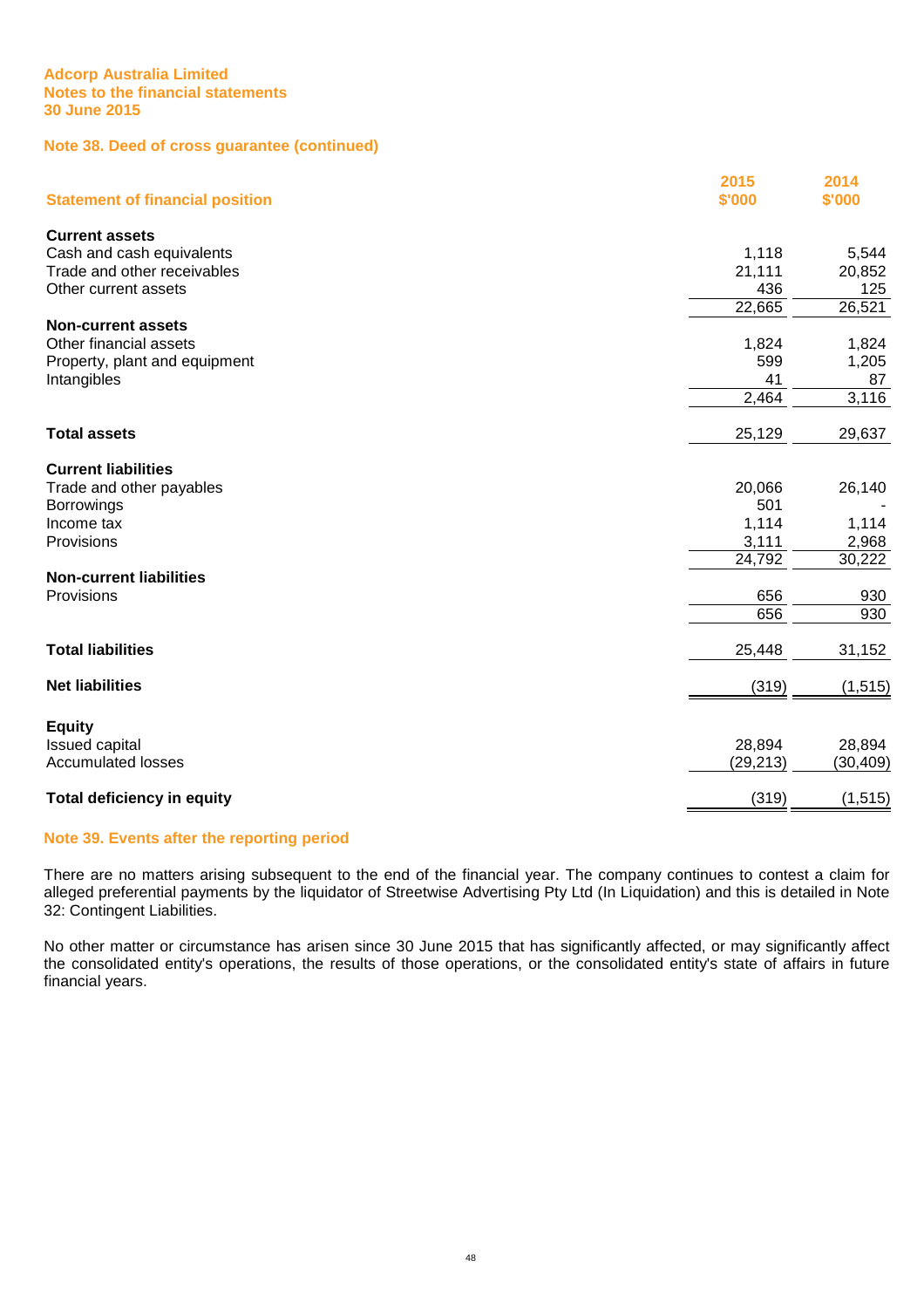# **Note 40. Reconciliation of profit/(loss) after income tax to net cash from/(used in) operating activities**

|                                                       |                | <b>Consolidated</b> |  |
|-------------------------------------------------------|----------------|---------------------|--|
|                                                       | 2015<br>\$'000 | 2014<br>\$'000      |  |
| Profit/(loss) after income tax expense for the year   | 159            | (2,605)             |  |
| Adjustments for:                                      |                |                     |  |
| Depreciation and amortisation                         | 861            | 1,171               |  |
| Net loss on disposal of property, plant and equipment | 73             | 14                  |  |
| Foreign exchange differences                          | (144)          | 196                 |  |
| Change in operating assets and liabilities:           |                |                     |  |
| Decrease in trade and other receivables               | 1,241          | 2,920               |  |
| Decrease/(increase) in income tax refund due          | (41)           | 246                 |  |
| Decrease/(increase) in deferred tax assets            | (143)          | 49                  |  |
| Decrease/(increase) in prepayments                    | (299)          | 30                  |  |
| Decrease in trade and other payables                  | (7, 221)       | (15)                |  |
| Increase in provision for income tax                  | 27             |                     |  |
| Increase in deferred tax liabilities                  | 167            | 23                  |  |
| Decrease in employee benefits                         | (139)          | (120)               |  |
| Increase/(decrease) in other provisions               | (22)           | 5                   |  |
| Net cash from/(used in) operating activities          | (5,481)        | 1,918               |  |

# **Note 41. Earnings per share**

|                                                                                           | <b>Consolidated</b> |                  |
|-------------------------------------------------------------------------------------------|---------------------|------------------|
|                                                                                           | 2015<br>\$'000      | 2014<br>\$'000   |
| Profit/(loss) after income tax<br>Non-controlling interest                                | 159<br>(26)         | (2,605)<br>(3)   |
| Profit/(loss) after income tax attributable to the owners of Adcorp Australia Limited     | 133                 | (2,608)          |
|                                                                                           | <b>Number</b>       | <b>Number</b>    |
| Weighted average number of ordinary shares used in calculating basic earnings per share   | 60,676,602          | 60,676,602       |
| Weighted average number of ordinary shares used in calculating diluted earnings per share | 60,676,602          | 60,676,602       |
|                                                                                           | <b>Cents</b>        | <b>Cents</b>     |
| Basic earnings per share<br>Diluted earnings per share                                    | 0.22<br>0.22        | (4.30)<br>(4.30) |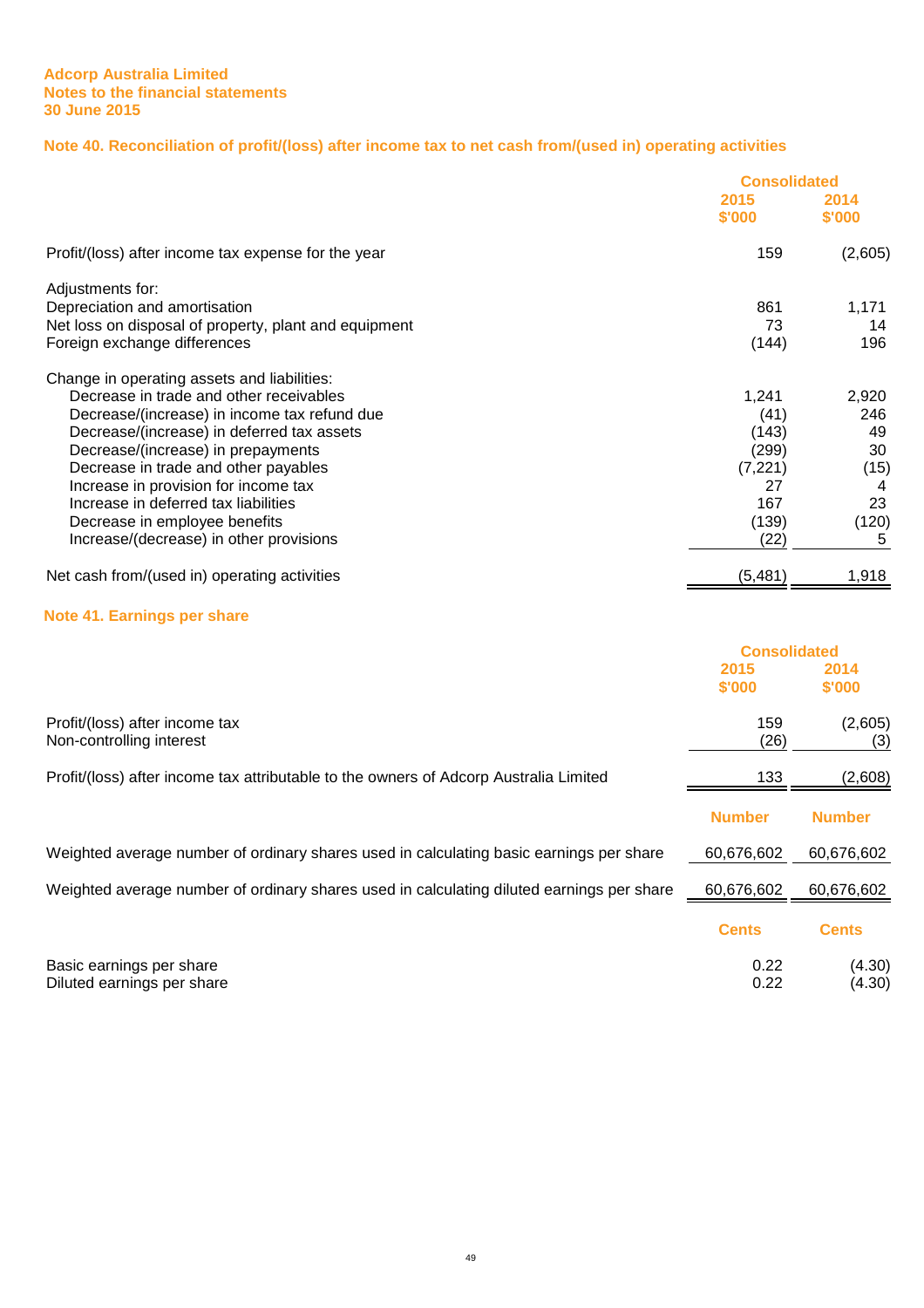#### **Adcorp Australia Limited Directors' declaration 30 June 2015**

In the directors' opinion:

- the attached financial statements and notes comply with the Corporations Act 2001, the Accounting Standards, the Corporations Regulations 2001 and other mandatory professional reporting requirements;
- the attached financial statements and notes comply with International Financial Reporting Standards as issued by the International Accounting Standards Board as described in note 2 to the financial statements;
- the attached financial statements and notes give a true and fair view of the consolidated entity's financial position as at 30 June 2015 and of its performance for the financial year ended on that date;
- there are reasonable grounds to believe that the company will be able to pay its debts as and when they become due and payable; and
- at the date of this declaration, there are reasonable grounds to believe that the members of the Extended Closed Group will be able to meet any obligations or liabilities to which they are, or may become, subject by virtue of the deed of cross guarantee described in note 38 to the financial statements.

The directors have been given the declarations required by section 295A of the Corporations Act 2001.

Signed in accordance with a resolution of directors made pursuant to section 295(5)(a) of the Corporations Act 2001.

On behalf of the directors

Dail Mon

\_\_\_\_\_\_\_\_\_\_\_\_\_\_\_\_\_\_\_\_\_\_\_\_\_\_\_\_\_\_ David Morrison Director and Chief Executive Officer

28 August 2015 Sydney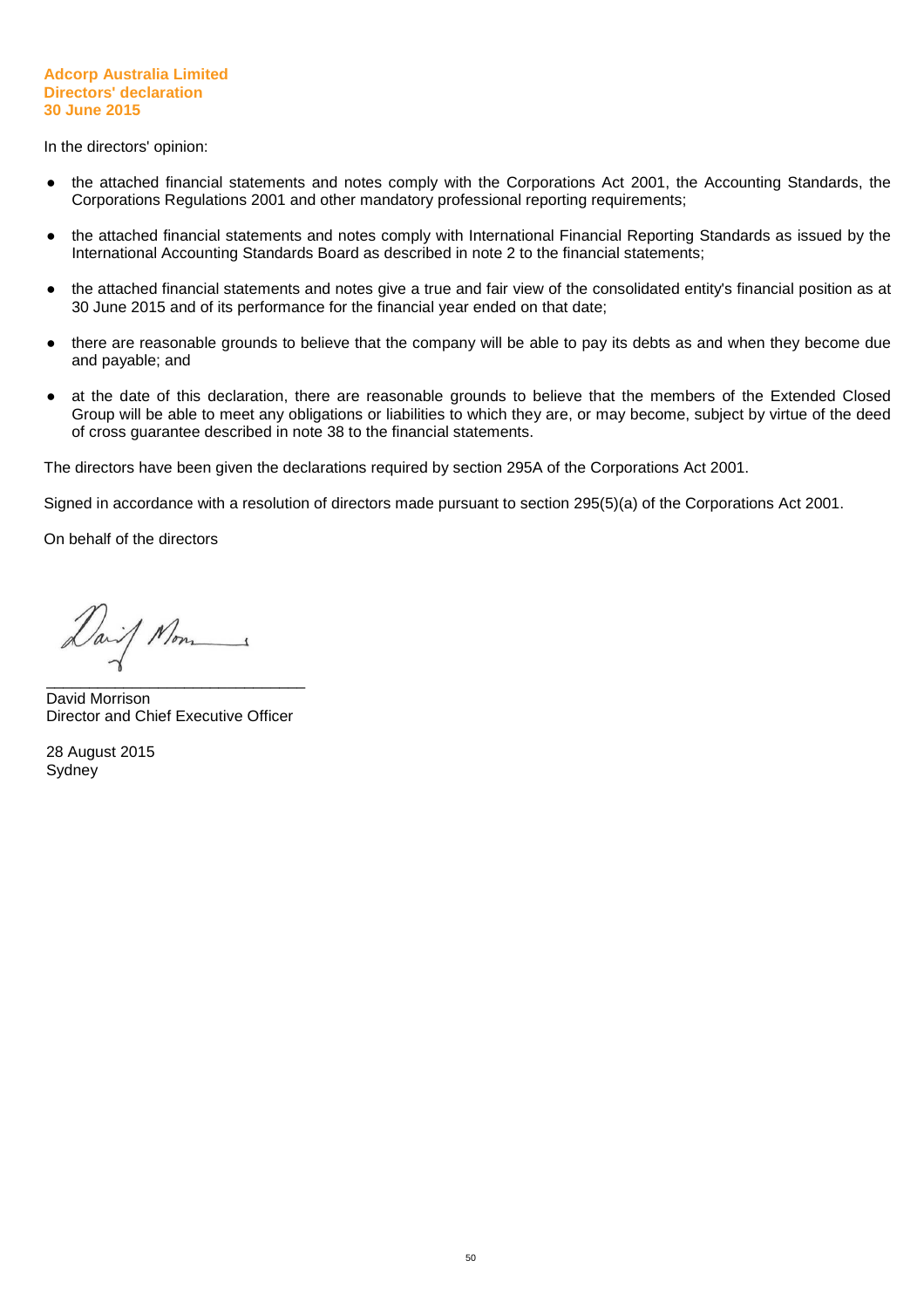

Level 17, 383 Kent Street Sydney NSW 2000

Correspondence to: Locked Bag Q800 QVB Post Office Sydney NSW 1230

**T** +61 2 8297 2400 **F** +61 2 9299 4445 **E** info.nsw@au.gt.com **W** www.grantthornton.com.au

# Independent Auditor's Report To the Members of Adcorp Australia Limited

#### Report on the financial report

We have audited the accompanying financial report of Adcorp Australia Limited (the "Company"), which comprises the statement of financial position as at 30 June 2015, the statement of profit or loss and other comprehensive income, statement of changes in equity and statement of cash flows for the year then ended, notes comprising a summary of significant accounting policies and other explanatory information and the directors' declaration of the consolidated entity comprising the Company and the entities it controlled at the year's end or from time to time during the financial year.

#### Directors' responsibility for the financial report

The Directors of the Company are responsible for the preparation of the financial report that gives a true and fair view in accordance with Australian Accounting Standards and the Corporations Act 2001. The Directors' responsibility also includes such internal control as the Directors determine is necessary to enable the preparation of the financial report that gives a true and fair view and is free from material misstatement, whether due to fraud or error. The Directors also state, in the notes to the financial report, in accordance with Accounting Standard AASB 101 Presentation of Financial Statements, the financial statements comply with International Financial Reporting Standards.

#### Auditor's responsibility

Our responsibility is to express an opinion on the financial report based on our audit. We conducted our audit in accordance with Australian Auditing Standards. Those standards require us to comply with relevant ethical requirements relating to audit engagements and plan and perform the audit to obtain reasonable assurance whether the financial report is free from material misstatement.

Grant Thornton Audit Pty Ltd ACN 130 913 594 a subsidiary or related entity of Grant Thornton Australia Ltd ABN 41 127 556 389

'Grant Thornton' refers to the brand under which the Grant Thornton member firms provide assurance, tax and advisory services to their clients and/or refers to one or more member firms, as the context requires. Grant Thornton Australia Ltd is a member firm of Grant Thornton International Ltd (GTIL). GTIL and the member firms are not a worldwide partnership. GTIL and each member firm is a separate legal entity. Services are delivered by the member firms. GTIL does not provide services to clients. GTIL and its member firms are not agents of, and do not obligate one another and are not liable for one another's acts or omissions. In the Australian context only, the use of the term 'Grant Thornton' may refer to Grant Thornton Australia Limited ABN 41 127 556 389 and its Australian subsidiaries and related entities. GTIL is not an Australian related entity to Grant Thornton Australia Limited.

Liability limited by a scheme approved under Professional Standards Legislation. Liability is limited in those States where a current scheme applies.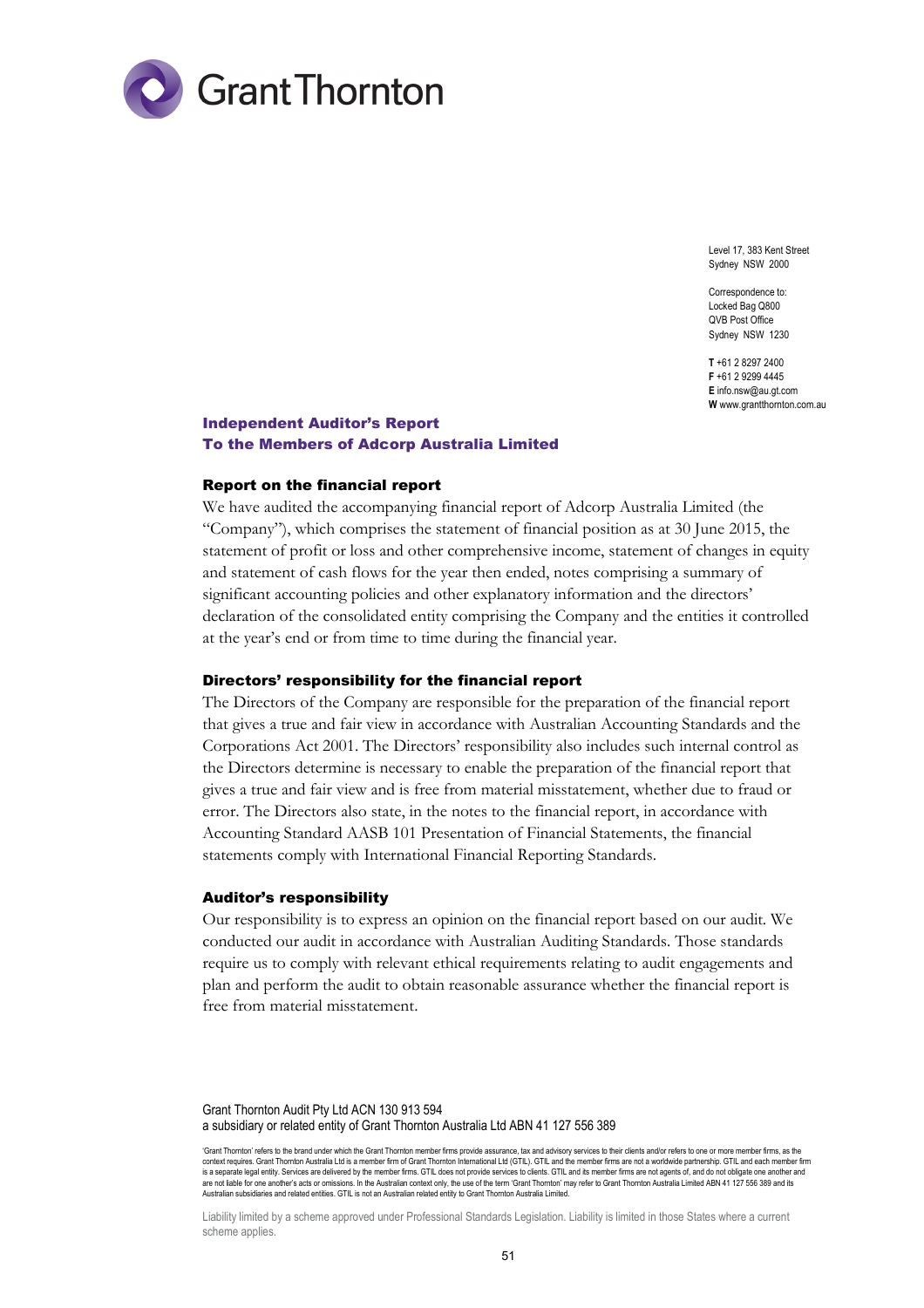

An audit involves performing procedures to obtain audit evidence about the amounts and disclosures in the financial report. The procedures selected depend on the auditor's judgement, including the assessment of the risks of material misstatement of the financial report, whether due to fraud or error.

In making those risk assessments, the auditor considers internal control relevant to the Company's preparation of the financial report that gives a true and fair view in order to design audit procedures that are appropriate in the circumstances, but not for the purpose of expressing an opinion on the effectiveness of the Company's internal control. An audit also includes evaluating the appropriateness of accounting policies used and the reasonableness of accounting estimates made by the Directors, as well as evaluating the overall presentation of the financial report.

We believe that the audit evidence we have obtained is sufficient and appropriate to provide a basis for our audit opinion.

#### Independence

In conducting our audit, we have complied with the independence requirements of the Corporations Act 2001.

#### Auditor's opinion

In our opinion:

- a the financial report of Adcorp Australia Limited is in accordance with the Corporations Act 2001, including:
	- i giving a true and fair view of the consolidated entity's financial position as at 30 June 2015 and of its performance for the year ended on that date; and
	- ii complying with Australian Accounting Standards and the Corporations Regulations 2001; and
- b the financial report also complies with International Financial Reporting Standards as disclosed in the notes to the financial statements.

## Emphasis of matter

Without qualifying our opinion, we draw attention to Note 2 in the financial report which indicates that Adcorp Australia Limited has a net liability position of \$784,000 as at 30 June 2015. This condition along with other matters as set forth in Note 2, indicate the existence of a material uncertainty which may cast significant doubt about Adcorp Australia Limited's ability to continue as a going concern and therefore, the company may be unable to realise its assets and discharge its liabilities in the normal course of business, and at the amounts stated in the financial report.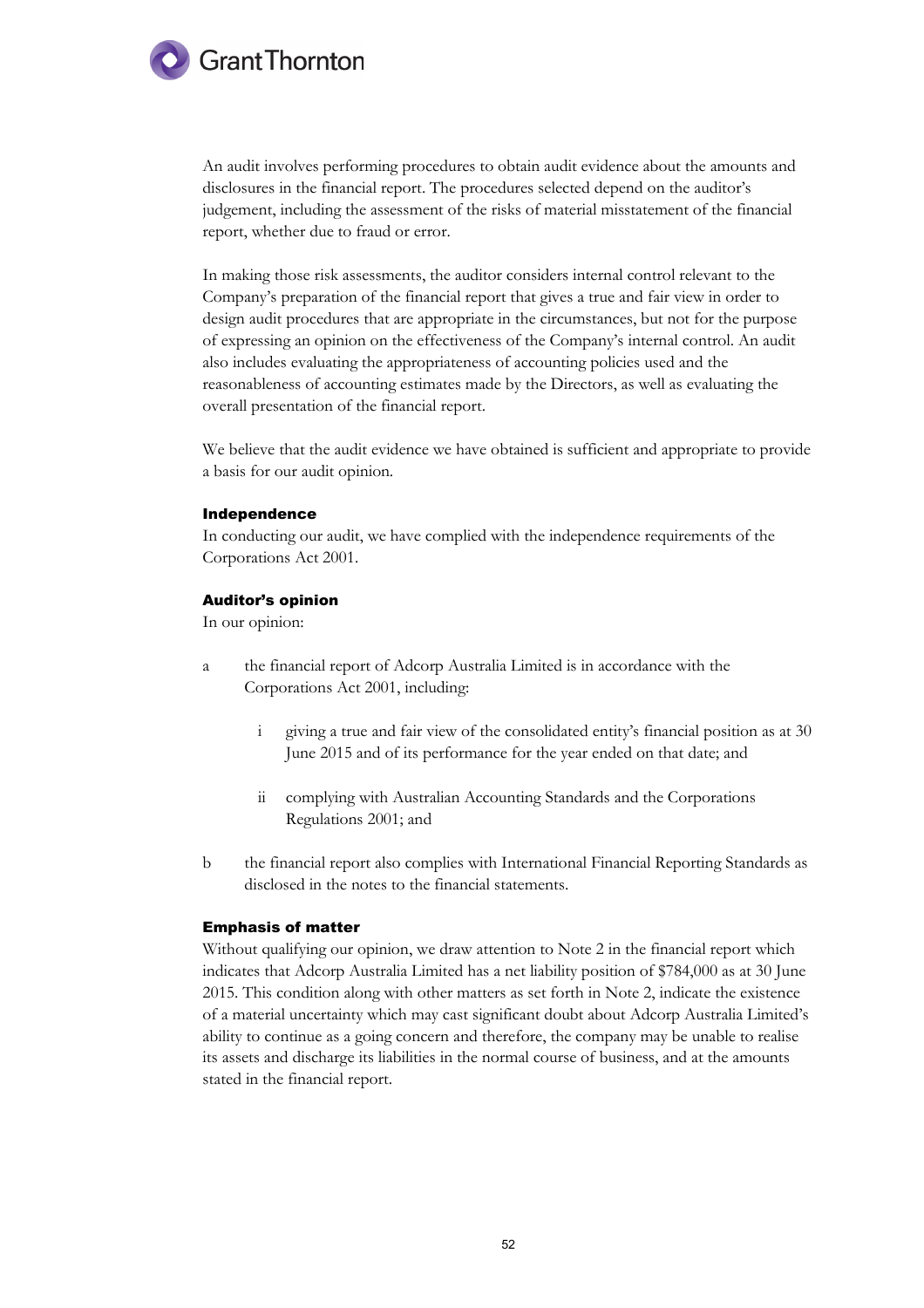

# Report on the remuneration report

We have audited the remuneration report included in pages 7 to 11 of the directors' report for the year ended 30 June 2015. The Directors of the Company are responsible for the preparation and presentation of the remuneration report in accordance with section 300A of the Corporations Act 2001. Our responsibility is to express an opinion on the remuneration report, based on our audit conducted in accordance with Australian Auditing Standards.

# Auditor's opinion on the remuneration report

In our opinion, the remuneration report of Adcorp Australia Limited for the year ended 30 June 2015, complies with section 300A of the Corporations Act 2001.

Grant Thornton

GRANT THORNTON AUDIT PTY LTD Chartered Accountants

1

P J Woodley Partner - Audit & Assurance

Sydney, 28 August 2015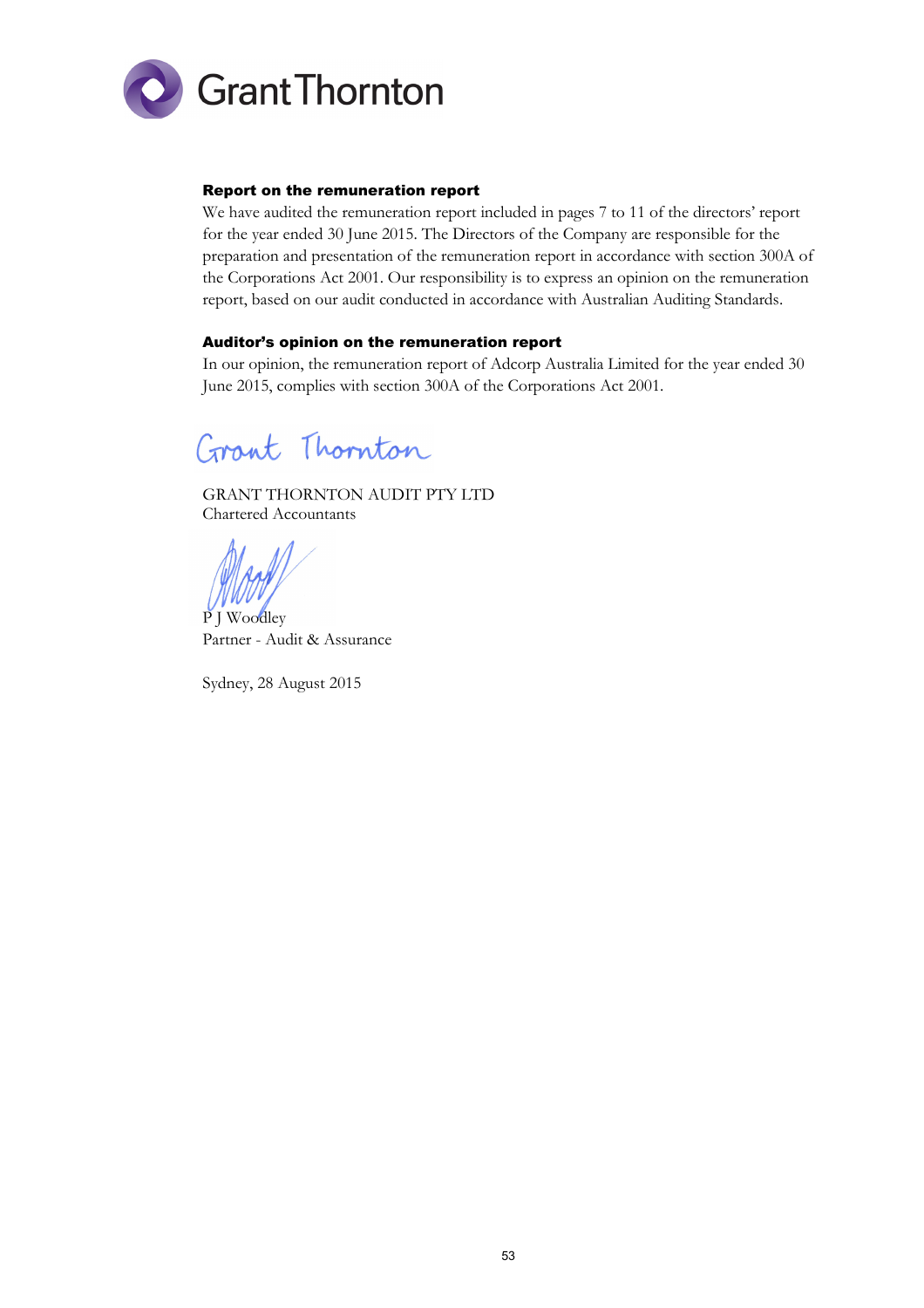#### **Adcorp Australia Limited Shareholder information 30 June 2015**

The shareholder information set out below was applicable as at 14 August 2015.

# **Distribution of equitable securities**

Analysis of number of equitable security holders by size of holding:

|                                       | <b>Number</b><br>of holders<br>of ordinary<br>shares |
|---------------------------------------|------------------------------------------------------|
| 1 to 1,000                            | 152                                                  |
| 1,001 to 5,000                        | 299                                                  |
| 5,001 to 10,000                       | 128                                                  |
| 10,001 to 100,000                     | 240                                                  |
| 100,001 and over                      | 58                                                   |
|                                       | 877                                                  |
| Holding less than a marketable parcel | 591                                                  |

# **Equity security holders**

# Twenty largest quoted equity security holders

The names of the twenty largest security holders of quoted equity securities are listed below:

|                                                               | <b>Ordinary shares</b> |               |
|---------------------------------------------------------------|------------------------|---------------|
|                                                               | % of total             |               |
|                                                               |                        | <b>shares</b> |
|                                                               | <b>Number held</b>     | <b>issued</b> |
| Millennium Company Pty Ltd (Rodwell (New Millennium) A/C)     | 23,022,362             | 37.94         |
| UBS Wealth Management Australia Nominees Pty Ltd              | 6,704,913              | 11.05         |
| Ego Pty Ltd                                                   | 5,312,343              | 8.76          |
| Mr Frederick Benjamin Warmbrand (Fb & Lj Warmbrand Super A/C) | 1,387,345              | 2.29          |
| Mr David Herbert George Morrison                              | 1,223,671              | 2.02          |
| Global Equity Management (SA) Pty Ltd                         | 1,000,000              | 1.65          |
| Mark S Campbell Pty Ltd (Mark Campbell Prov Fund A/C)         | 520,901                | 0.86          |
| Mr John Maxwell Inglis + Mrs Bernadette Joan Inglis           | 500,000                | 0.82          |
| K B J Investments Pty Ltd (Jarry Family Super Fund A/C)       | 500,000                | 0.82          |
| Lozotu Pty Limited (Superannuation Fund A/C)                  | 480,753                | 0.79          |
| Mr Christian Merlot                                           | 432,100                | 0.71          |
| Muzbird Pty Ltd (Bird Super Fund A/C)                         | 399,453                | 0.66          |
| Yaffa Syndicate Pty Limited                                   | 390,000                | 0.64          |
| Teedon Pty Ltd (Donohue Group S/F A/C)                        | 371,320                | 0.61          |
| United Family Enterprise Pty Ltd                              | 330,813                | 0.55          |
| Mrs Maria Czarnocka                                           | 300,000                | 0.49          |
| Miralanco Investments Pty Ltd                                 | 300,000                | 0.49          |
| Lindway Investments Pty Limited                               | 293,493                | 0.48          |
| Bond Street Custodians Limited (Nikvel - I20149 A/C)          | 275,000                | 0.45          |
| Mr Teddy Tjandramulia                                         | 254,813                | 0.42          |
|                                                               | 43,999,280             | 72.50         |
|                                                               |                        |               |

Unquoted equity securities

There are no unquoted equity securities.